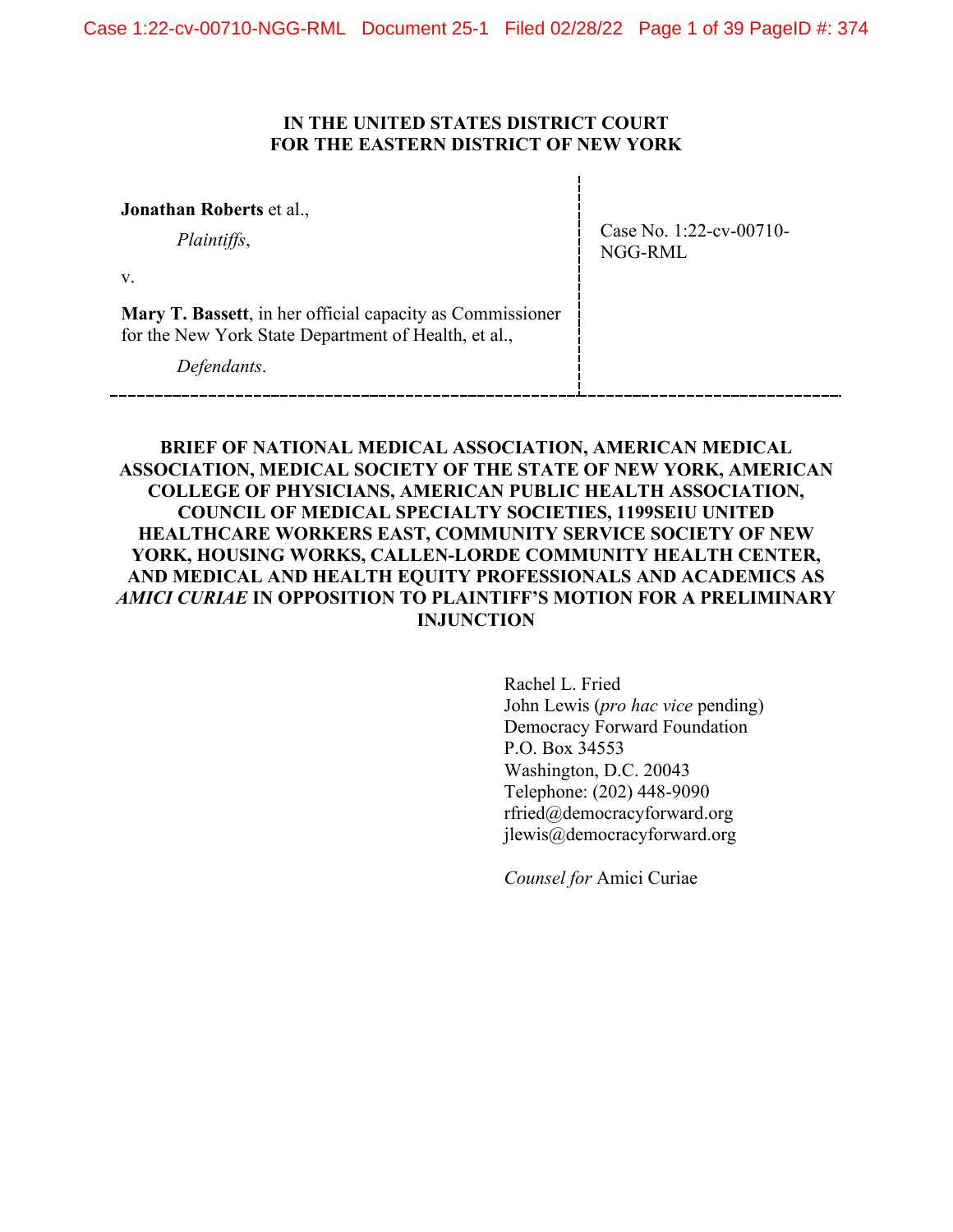#### **CORPORATE DISCLOSURE STATEMENT**

National Medical Association is a non-profit entity and has no parent corporation. No publicly owned corporation owns 10% or more of the stocks of NMA.

American Medical Association is a non-profit entity and has no parent corporation. No publicly owned corporation owns 10% or more of the stocks of AMA.

Medical Society of the State of New York is a non-profit entity and has no parent corporation. No publicly owned corporation owns 10% or more of the stocks of MSSNY.

American College of Physicians is a non-profit entity and has no parent corporation. No publicly owned corporation owns 10% or more of the stocks of ACP.

American Public Health Association is a non-profit entity and has no parent corporation. No publicly owned corporation owns 10% or more of the stocks of APHA.

Council of Medical Specialty Societies is a non-profit entity and has no parent corporation. No publicly owned corporation owns 10% or more of the stocks of CMSS

1199SEIU United Healthcare Workers East (1199) is a not-for-profit, unincorporated association and has no parent corporation. No publicly owned corporation owns 10% or more of the stocks of 1199.

Community Service Society of New York is a non-profit entity and has no parent corporation. No publicly owned corporation owns 10% or more of the stocks of CSSNY.

Housing Works is a non-profit entity and has no parent corporation. No publicly owned corporation owns 10% or more of the stocks of Housing Works.

Callen-Lorde Community Health Center is a non-profit entity and has no parent corporation. No publicly owned corporation owns 10% or more of the stocks of Callen-Lorde.

i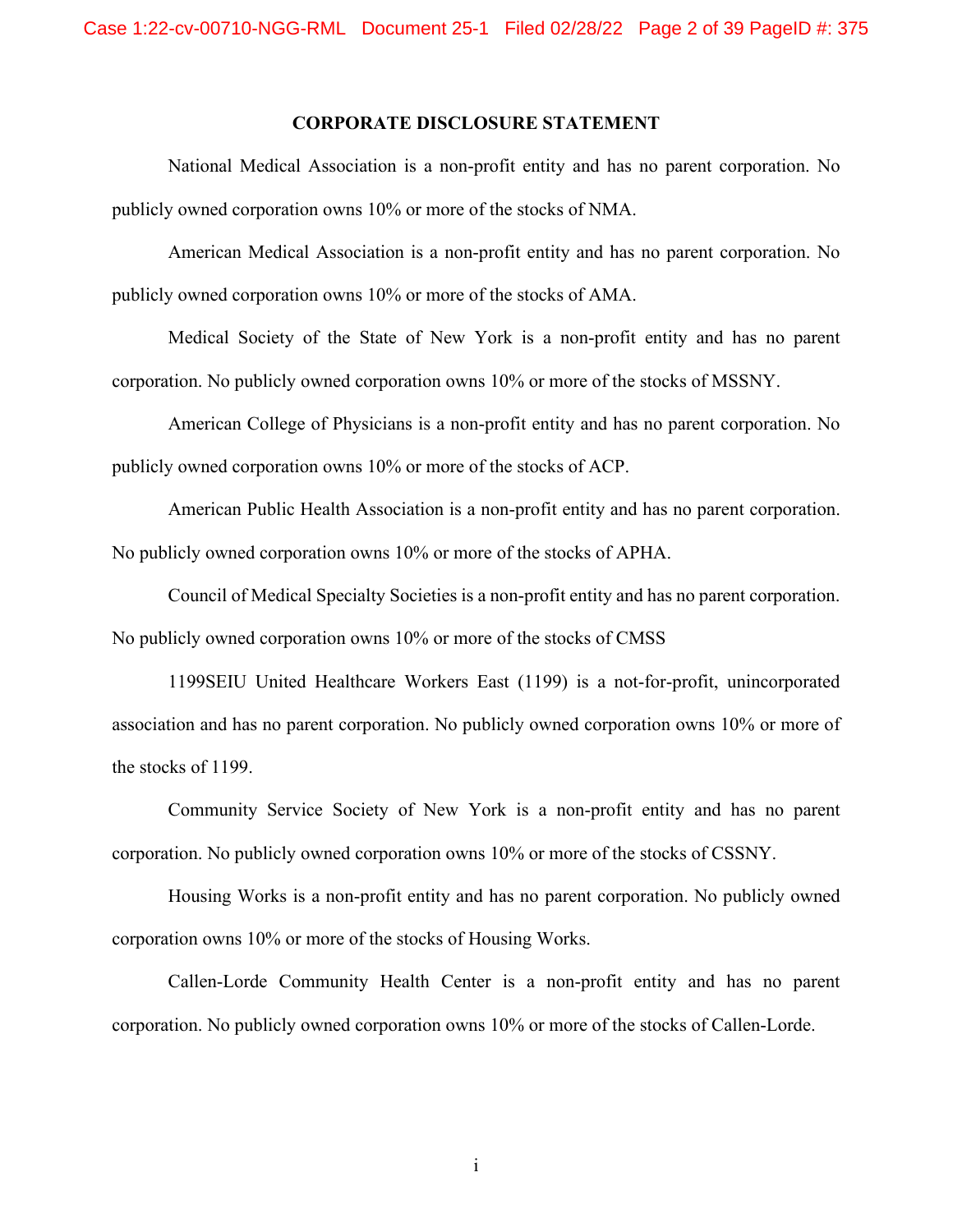# **TABLE OF CONTENTS**

| Ι.   | Minoritized populations are at heightened vulnerability to severe illness and death from                                                                                      |
|------|-------------------------------------------------------------------------------------------------------------------------------------------------------------------------------|
|      | Minoritized populations have experienced disproportionately high rates of serious<br>A.                                                                                       |
|      | <b>B.</b><br>Minoritized populations have disproportionately higher rates and severity of<br>medical conditions that increase the risk of developing severe COVID-19          |
|      | $C$ .<br>Black and Latinx people have disproportionately higher rates of certain COVID-                                                                                       |
| II.  | The higher rates of severe symptoms and death from COVID-19 experienced by<br>minoritized people are tied to systemic racism and bias, and are not accounted for by           |
|      | A.<br>Social drivers of health caused the COVID-19 pandemic to disproportionately                                                                                             |
|      | <b>B.</b><br>BIPOC individuals receive lower quality healthcare and reduced access to                                                                                         |
| III. | Because social inequities and racism exacerbate COVID-19 morbidity and mortality in<br>minoritized populations, considering a patient's BIPOC race or ethnicity in evaluating |
|      |                                                                                                                                                                               |
|      |                                                                                                                                                                               |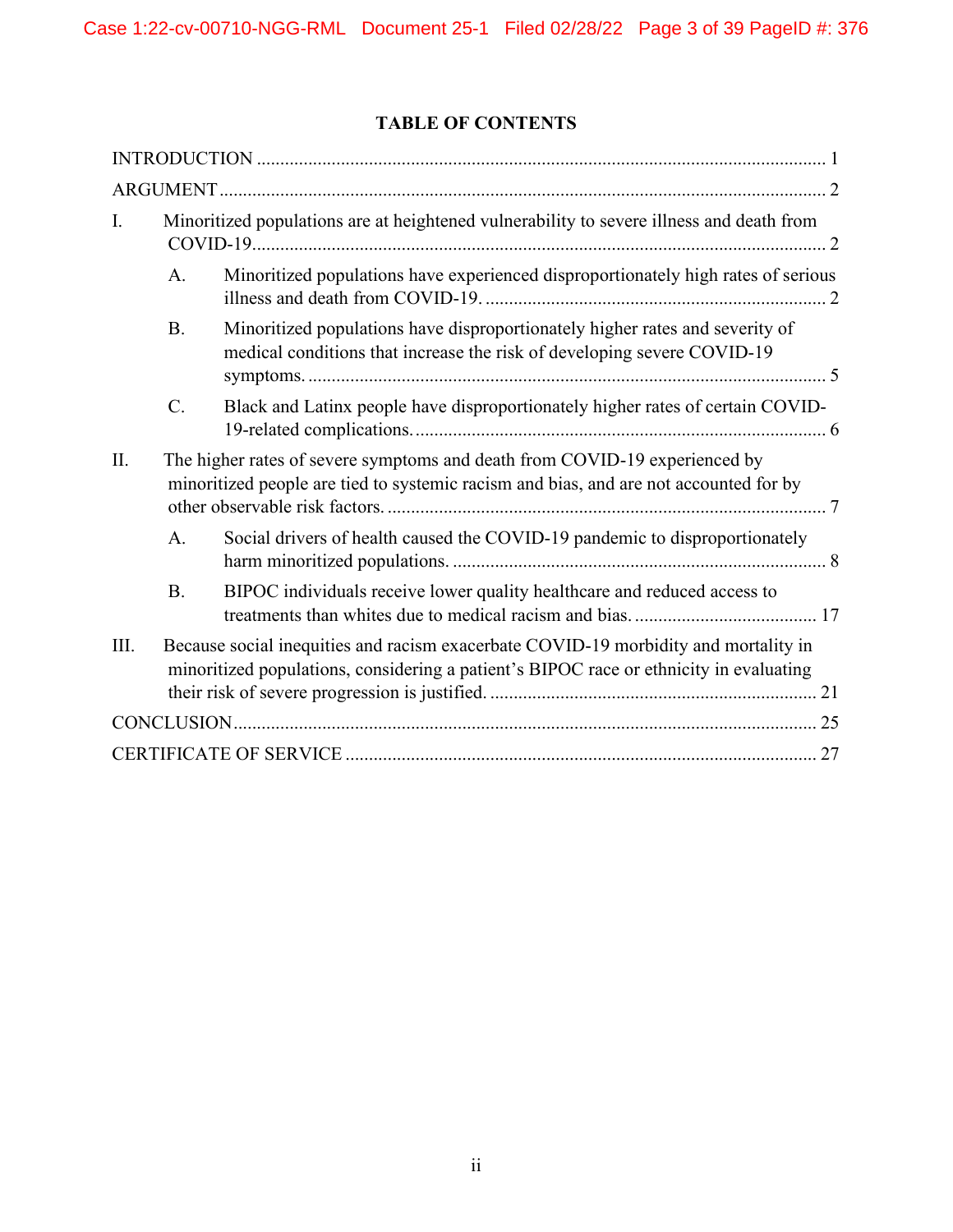# **TABLE OF AUTHORITIES**

| <b>Other Authorities</b>                                                                                                                                                                                                                    | Page(s) |
|---------------------------------------------------------------------------------------------------------------------------------------------------------------------------------------------------------------------------------------------|---------|
| Anna M. Acosta et al., Racial and Ethnic Disparities in Rates of COVID-19-<br>Associated Hospitalization, Intensive Care Unit Admission, and In-Hospital<br>Death in the United States From March 2020 to February 2021, JAMA               |         |
| Rima A. Afifi et al., 'Most at risk' for COVID19? The imperative to expand the<br>definition from biological to social factors for equity, 139 Preventive Med.                                                                              |         |
| Am. Acad. of Fam. Physicians, Institutional Racism in the Health Care System,                                                                                                                                                               |         |
| Am. Coll. of Obstetricians & Gynecologists, Practice Advisory: Low-Dose Aspirin<br>Use for the Prevention of Preeclampsia and Related Morbidity and Mortality                                                                               |         |
| Am. Coll. of Obstetricians and Gynecologists, Importance of Social Determinants<br>of Health and Cultural Awareness in the Delivery of Reproductive Health Care,<br>ACOG Committee Opinion No. 729, 131 Obstetrics & Gynecology e43 (2018), |         |
| Am. Med. Ass'n, New AMA policy recognizes racism as a public health threat                                                                                                                                                                  |         |
| APM Research Lab, The Color of Coronavirus: COVID-19 Deaths by Race and                                                                                                                                                                     |         |
| Kamyar Arasteh, Prevalence of Comorbidities and Risks Associated with COVID-<br>19 Among Black and Hispanic Populations in New York City: An Examination<br>of the 2018 New York City Community Health Survey, 8 J. Racial & Ethnic         |         |
| Mary T. Bassett et al., Variation in racial/ethnic disparities in COVID-19 mortality<br>by age in the United States: A cross-sectional study, PLOS Med., Oct. 20, 2020,                                                                     |         |
| Laura M. Bogart, Factors Influencing Physicians' Judgments of Adherence and<br>Treatment Decisions for Patients with HIV Disease, 21 Med. Decision Making                                                                                   |         |
| Dayna Bowen Matthew, Just Medicine: A Cure for Racial Inequality in American                                                                                                                                                                |         |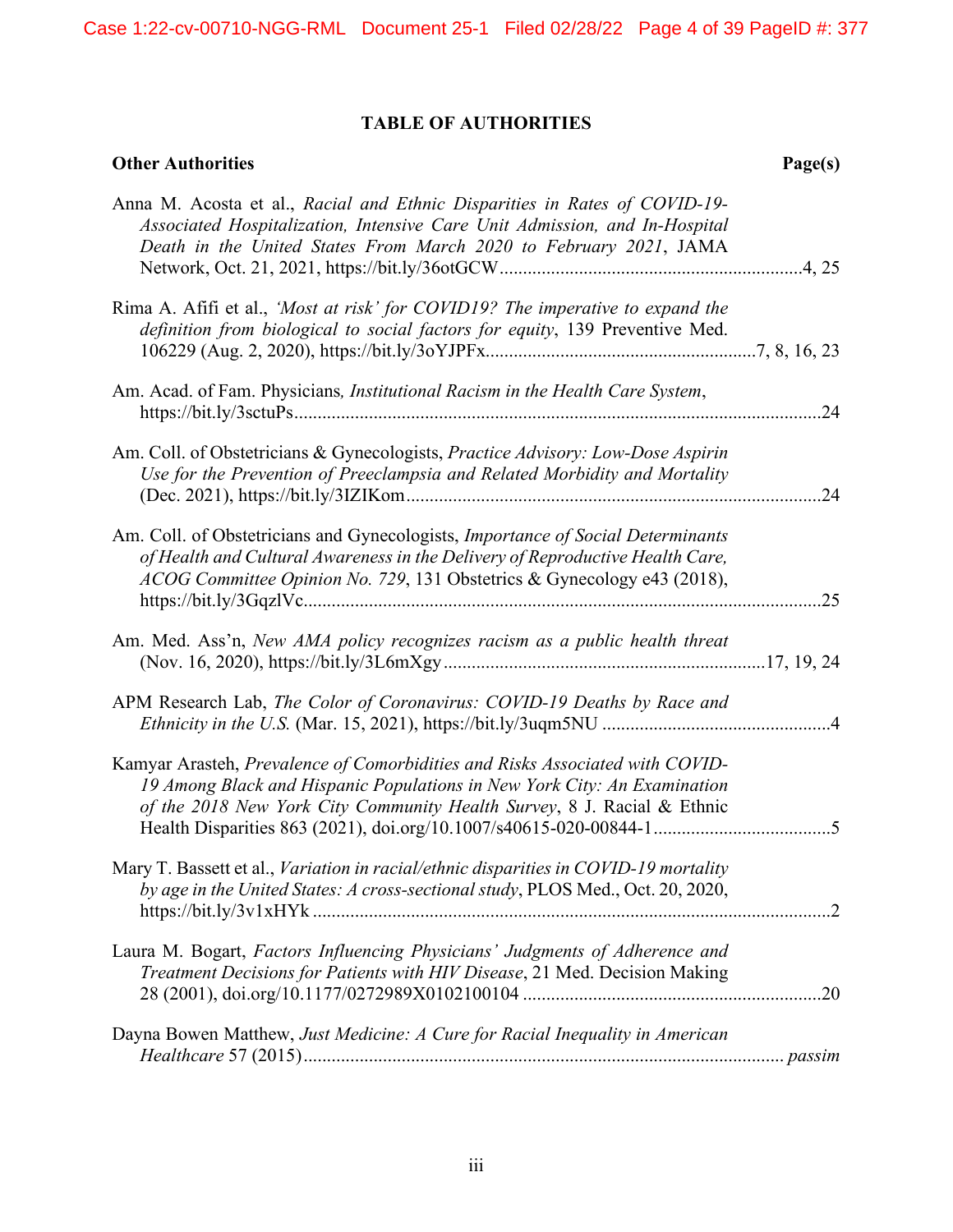| Paula Braveman et al., <i>What is Health Equity?</i> , Robert Wood Johnson Found. (May                                                                    |  |
|-----------------------------------------------------------------------------------------------------------------------------------------------------------|--|
| Savanna L. Carson et al., COVID-19 Vaccine Decision-making Factors in Racial<br>and Ethnic Minority Communities in Los Angeles, California, JAMA Network, |  |
|                                                                                                                                                           |  |
| CDC, Health Equity Considerations and Racial and Ethnic Minority Groups,                                                                                  |  |
| CDC, People with Certain Medical Conditions, https://bit.ly/3IUxx8D5, 22                                                                                  |  |
|                                                                                                                                                           |  |
| CDC, Prevalence of Both Diagnosed and Undiagnosed Diabetes,                                                                                               |  |
| CDC, Risk for COVID-19 Infection, Hospitalization, and Death By Race/Ethnicity,                                                                           |  |
| CDC, Risk of Severe Illness or Death from COVID-19, https://bit.ly/3ghKDAI 5                                                                              |  |
| CDC, COVID-19 Racial and Ethnic Health Disparities, https://bit.ly/3AVhrZv25                                                                              |  |
| CDC, Social Determinants of Health: Know What Affects Health,                                                                                             |  |
| Themis Chronopoulos, "What's Happened to the People?" Gentrification and<br>Racial Segregation in Brooklyn, 24 J. African-Am. Studs. 549 (2020),          |  |
| Coal. for Homelessness, Age-Adjusted Mortality Rate for Sheltered Homeless New                                                                            |  |
| Coal. for Homelessness, Basic Facts About Homelessness: New York City,                                                                                    |  |
| COVID Tracking Project, The Atlantic, The COVID Racial Data Tracker,                                                                                      |  |
| COVID Tracking Project, The Atlantic, New York: All Race & Ethnicity Data,                                                                                |  |
| COVID-19 Health Equity Interactive Dashboard, Emory University, COVID-19                                                                                  |  |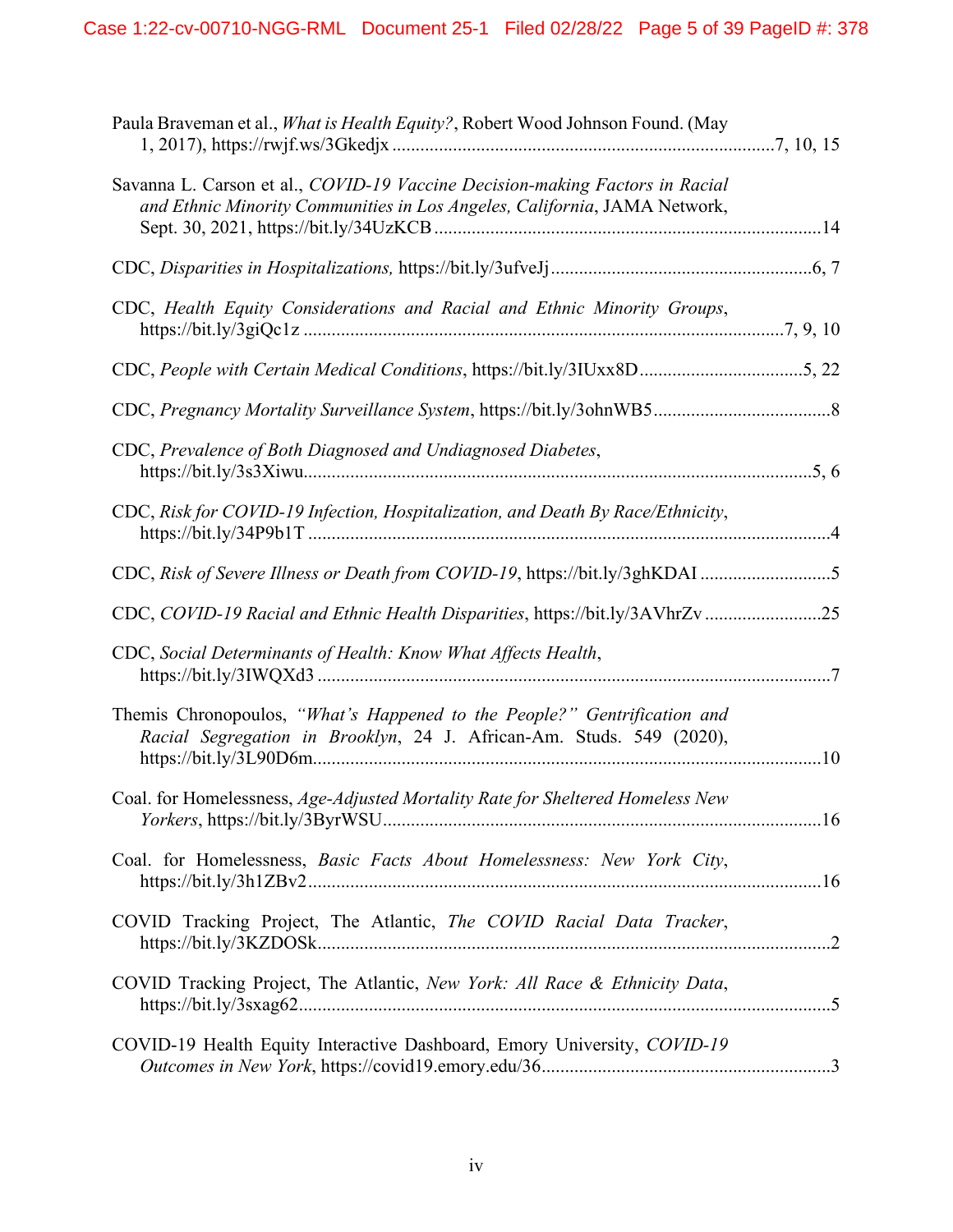| Ctrs. for Medicare & Medicaid Servs., Racial and Ethnic Disparities in Diabetes<br>Prevalence, Self-Management, and Health Outcomes among Medicare                                                                                       |  |
|------------------------------------------------------------------------------------------------------------------------------------------------------------------------------------------------------------------------------------------|--|
| Ankur K. Dalsania et al., The Relationship Between Social Determinants of Health<br>and Racial Disparities in COVID-19 Mortality, 9 J. Racial & Ethnic Health                                                                            |  |
| Division of Criminal Justice Services, NYS Arrests and Prison Sentences by                                                                                                                                                               |  |
| Amanda Dunker & Elisabeth Ryden Benjamin, How Structural Inequalities in New<br>York's Health Care System Exacerbate Health Disparities During the COVID-<br>19 Pandemic: A Call for Equitable Reform, Cmty. Serv. Soc'y (June 4, 2020), |  |
| Justin M. Feldman & Mary T. Bassett, Variation in COVID-19 Mortality in the US<br>by Race and Ethnicity and Educational Attainment, JAMA Network, Nov. 23,                                                                               |  |
| Emma G. Fitzsimmons, Black and Latino New Yorkers Trail White Residents in                                                                                                                                                               |  |
| Equity Indicators, Narrowing the Gap (Vol. 16, Feb. 2017), https://bit.ly/3h2vlzW13                                                                                                                                                      |  |
| Ethan Geringer-Sameth, Why Didn't New York's Hardest Hit Communities Receive<br>Covid Vaccine Priority?, Gotham Gazette (Jan. 17, 2021),<br>https://www.gothamgazette.com/state/10075-why-didnt-new-york-hardest-hit-                    |  |
| Arline T. Geronimus et al., "Weathering" and Age Patterns of Allostatic Load<br>Scores Among Blacks and Whites in the United States, 96 Am. J. Pub. Health                                                                               |  |
| Brad Greenwood et al., Physician-patient racial concordance and disparities in<br>birthing mortality for newborns, 117 PNAS 21194 (2020),                                                                                                |  |
| Alexander R. Green et al., Implicit Bias among Physicians and its Prediction of<br>Thrombolysis Decisions for Black and White Patients, 22 Soc'y of Gen. Internal                                                                        |  |
| William J. Hall et al., Implicit Racial/Ethnic Bias Among Health Care<br>Professionals and Its Influence on Health Care Outcomes: A Systematic<br>Am. J. Pub. Health e60<br>105<br>(2015),<br>Review,                                    |  |
|                                                                                                                                                                                                                                          |  |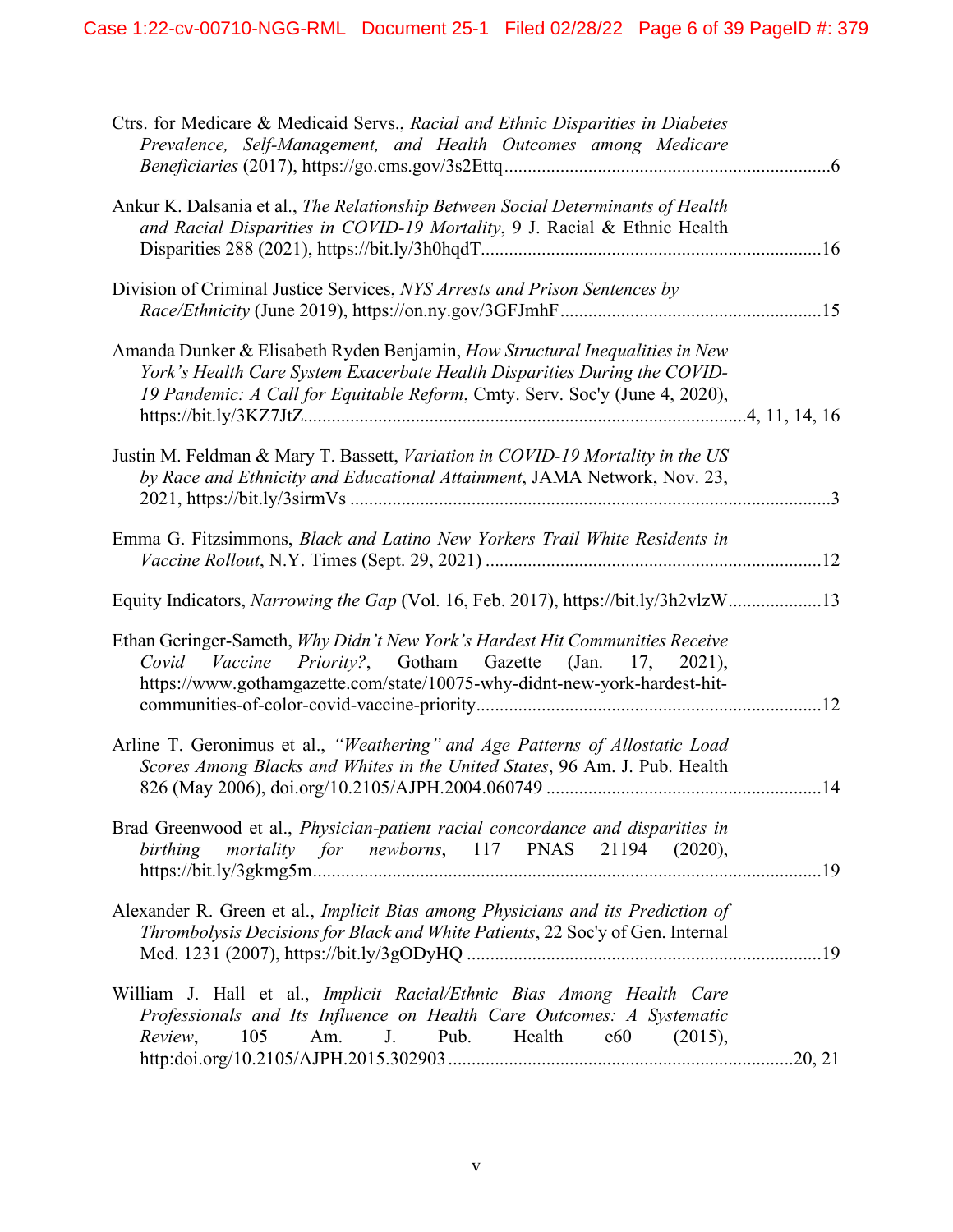| Camara Jules P. Harrell et al., Multiple Pathways Linking Racism to Health                                                                                                                                                              |
|-----------------------------------------------------------------------------------------------------------------------------------------------------------------------------------------------------------------------------------------|
| G.L.A. Harris, Cultural Competence: Its Promise for Reducing Healthcare<br>Disparities, 33 J. Health & Hum. Servs. Admin. 2 (2010),                                                                                                     |
| Laura Hawks et al., COVID-19 in Prisons and Jails in the United States, 180 JAMA                                                                                                                                                        |
| Shirley A. Hill, <i>Inequality and African-American Health: How Racial Disparities</i>                                                                                                                                                  |
| Jamie S. Hirsch et al., Acute kidney injury in patients hospitalized with COVID-19,                                                                                                                                                     |
| Kelly M. Hoffman et al., Racial bias in pain assessment and treatment<br>recommendations, and false beliefs about biological differences between blacks                                                                                 |
| Laurens Holmes Jr. et al., Black-White Risk Differentials in COVID-19 (SARS-<br>COV2) Transmission, Mortality and Case Fatality in the United States:<br>Translational Epidemiologic Perspective and Challenges at 7, 17 Int'l J. Env't |
| Kosuke Inoue et al., Urinary Stress Hormones, Hypertension, and Cardiovascular<br>Events: The Multi-Ethnic Study of Atherosclerosis, 78 Hypertension 1640                                                                               |
| Inst. of Med., Unequal Treatment: Confronting Racial and Ethnic Disparities in                                                                                                                                                          |
| Nicholos P. Joseph et al., Racial and Ethnic Disparities in Disease Severity on<br>Admission Chest Radiographs among Patients Admitted with Confirmed<br>Coronavirus Disease 2019: A Retrospective Cohort Study, 297 Radiology E303     |
| Akilah Johnson & Nina Martin, How COVID-19 Hollowed Out a Generation of<br>Young Black Men, ProPublica (Dec. 22, 2020), https://bit.ly/3ohfJgc10, 19                                                                                    |
| Rafi Kabarriti et al., Association of Race and Ethnicity With Comorbidities and<br>Survival Among Patients With COVID-19 at an Urban Medical Center in New<br>Network Open, Sept. 25, 2020,<br>JAMA<br>York,                            |
| John Kelly & Stephen Cioffi, Testing centers in many non-white neighborhoods                                                                                                                                                            |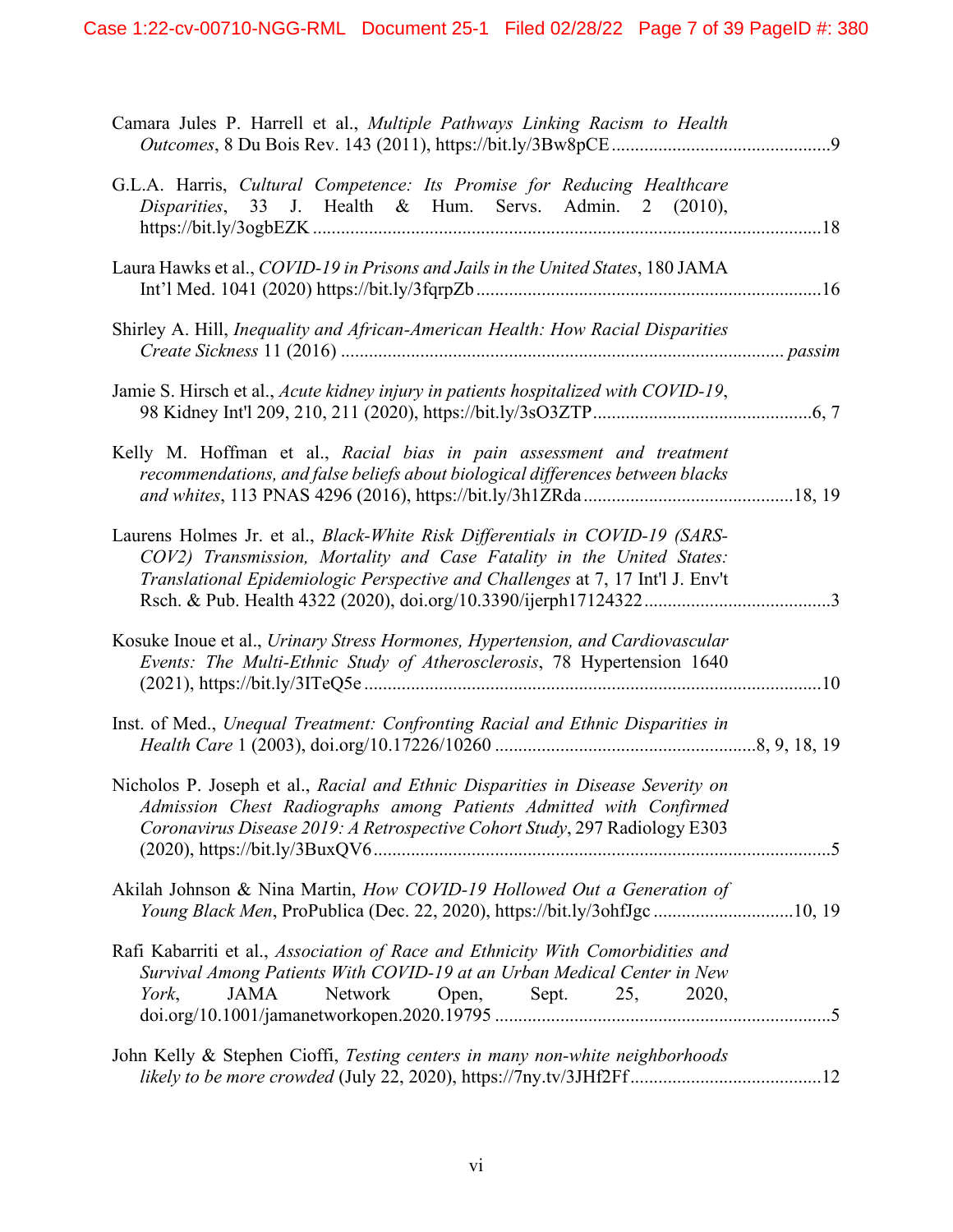| M. Komaromy et al., The role of black and Hispanic physicians in providing health<br>care for underserved populations, 334 New Eng. J. Med. 1305 (1996)11                                                                                          |     |
|----------------------------------------------------------------------------------------------------------------------------------------------------------------------------------------------------------------------------------------------------|-----|
| Lyudmyla Kompaniyets et al., Body Mass Index and Risk for COVID-19-Related<br>Hospitalization, Intensive Care Unit Admission, Invasive Mechanical<br>Ventilation, and Death - United States, March-December 2020, 70 MMWR 355                      | .24 |
| Christopher W. Kuzawa & Elizabeth Sweet, Epigenetics and the embodiment of<br>race: Developmental origins of US racial disparities in cardiovascular health,                                                                                       |     |
| Wil Lieberman-Cribbin et al., Analyzing disparities in COVID-19 testing trends<br>according to risk for COVID-19 severity across New York City, 21 BMC Pub.                                                                                        |     |
| Wil Lieberman-Cribbin et al., Disparities in COVID-19 Testing and Positivity in<br>New York City, 59 Am. J. Preventive Med. 326 (2020),                                                                                                            |     |
| Shruti Magesh et al., Disparities in COVID-19 Outcomes by Race, Ethnicity, and<br>Socioeconomic Status: A Systematic Review and Meta-analysis, JAMA                                                                                                |     |
| Ivy W. Maina et al., A decade of studying implicit racial/ethnic bias in healthcare<br>providers using the implicit association test, 199 Soc. Sci. & Med. 219 (2018),                                                                             | .20 |
| Sarah B. Maness et al., Social Determinants of Health and Health Disparities:<br>COVID-19 Exposures and Mortality Among African American People in the<br>United States, 136 Pub. Health Reps. 18 (2020), https://bit.ly/3LJyuCP16                 |     |
| Douglas S. Massey & Mary J. Fischer, How segregation concentrates poverty, 23                                                                                                                                                                      |     |
| NAACP, Criminal Justice Fact Sheet, https://naacp.org/resources/criminal-                                                                                                                                                                          |     |
| Anthony Nardone et al., Associations between historical residential redlining and<br>current age-adjusted rates of emergency department visits due to asthma across<br>eight cities in California: an ecological study, 4 Lancet Planet Health e24 |     |
| New York City Dep't of Health & Mental Hygiene, 2021 Health Advisory #39, at                                                                                                                                                                       |     |
|                                                                                                                                                                                                                                                    |     |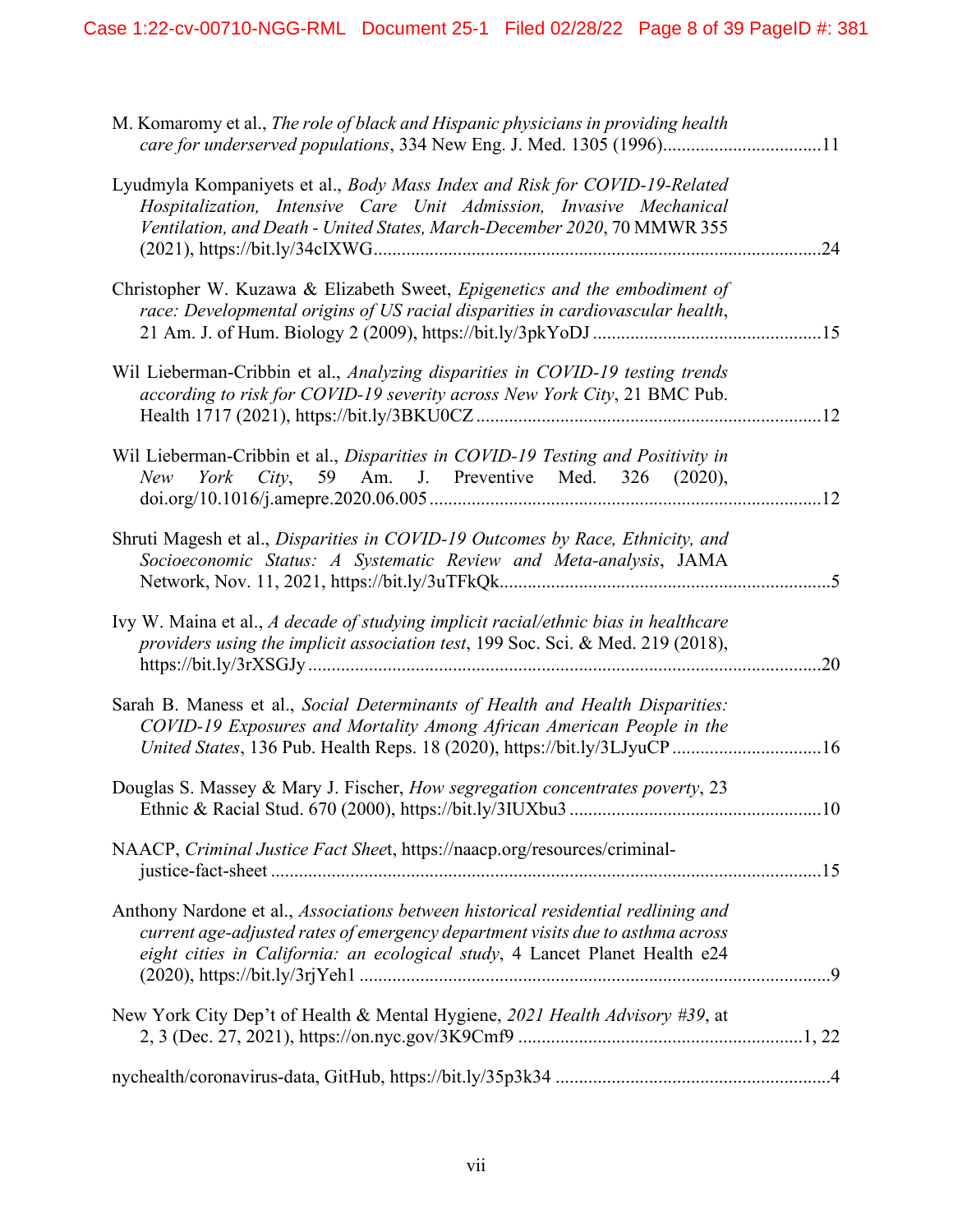| NYC Health, COVID-19: Data, Case, Hospitalization, and Death Rates,                                                                                                                                                |  |
|--------------------------------------------------------------------------------------------------------------------------------------------------------------------------------------------------------------------|--|
| NYC Health, Health Department Launches Coalition to Confront Racism in                                                                                                                                             |  |
| N.Y. State Dep't of Health, COVID-19 Fatalities Tracker,                                                                                                                                                           |  |
| N.Y. State Dep't of Health, Memorandum Re: COVID-19 Oral Antiviral<br>Treatments Authorized and Severe Shortage of Oral Antiviral and Monoclonal                                                                   |  |
| N.Y. State Dep't of Health, Prioritization of Anti-SARS-CoV-2 Monoclonal<br>Antibodies and Oral Antivirals for the Treatment of COVID-19 During Times                                                              |  |
| Off. Disease Prevention & Health Promotion, Asthma deaths among adults (per                                                                                                                                        |  |
| Gbenga Ogedegbe et al., Assessment of Racial/Ethnic Disparities in<br>Hospitalization and Mortality in Patients With COVID-19 in New York City,                                                                    |  |
| Kevin B. O'Reilly, AMA: Racism is a threat to public health, Am. Med. Ass'n (Nov.                                                                                                                                  |  |
| Sharon Otterman & Joseph Goldstein, More Patients, Fewer Workers: Omicron<br>Pushes New York Hospitals to Brink, NY Times (Jan. 7, 2022),                                                                          |  |
| Daniel Pan et al., The impact of ethnicity on clinical outcomes in COVID-19: A<br>systematic review, EClinicalMedicine, June 3, 2020, https://bit.ly/34PffqU 23                                                    |  |
| Yin Paradies, A systematic review of empirical research on self-reported racism                                                                                                                                    |  |
| Yin Paradies et al., Racism as a Determinant of Health: A Systematic Review and<br>PLOS One, Sept. 23, 2015,<br>Meta-Analysis,                                                                                     |  |
| Roengrudee Patanavanich & Stanton A. Glantz, Smoking is associated with worse<br>outcomes of COVID-19 particularly among younger adults: a systematic<br>review and meta-analysis, BMC Pub. Health, Aug. 16, 2021, |  |
| Emily E. Petersen et al., Racial/Ethnic Disparities in Pregnancy-Related Deaths —                                                                                                                                  |  |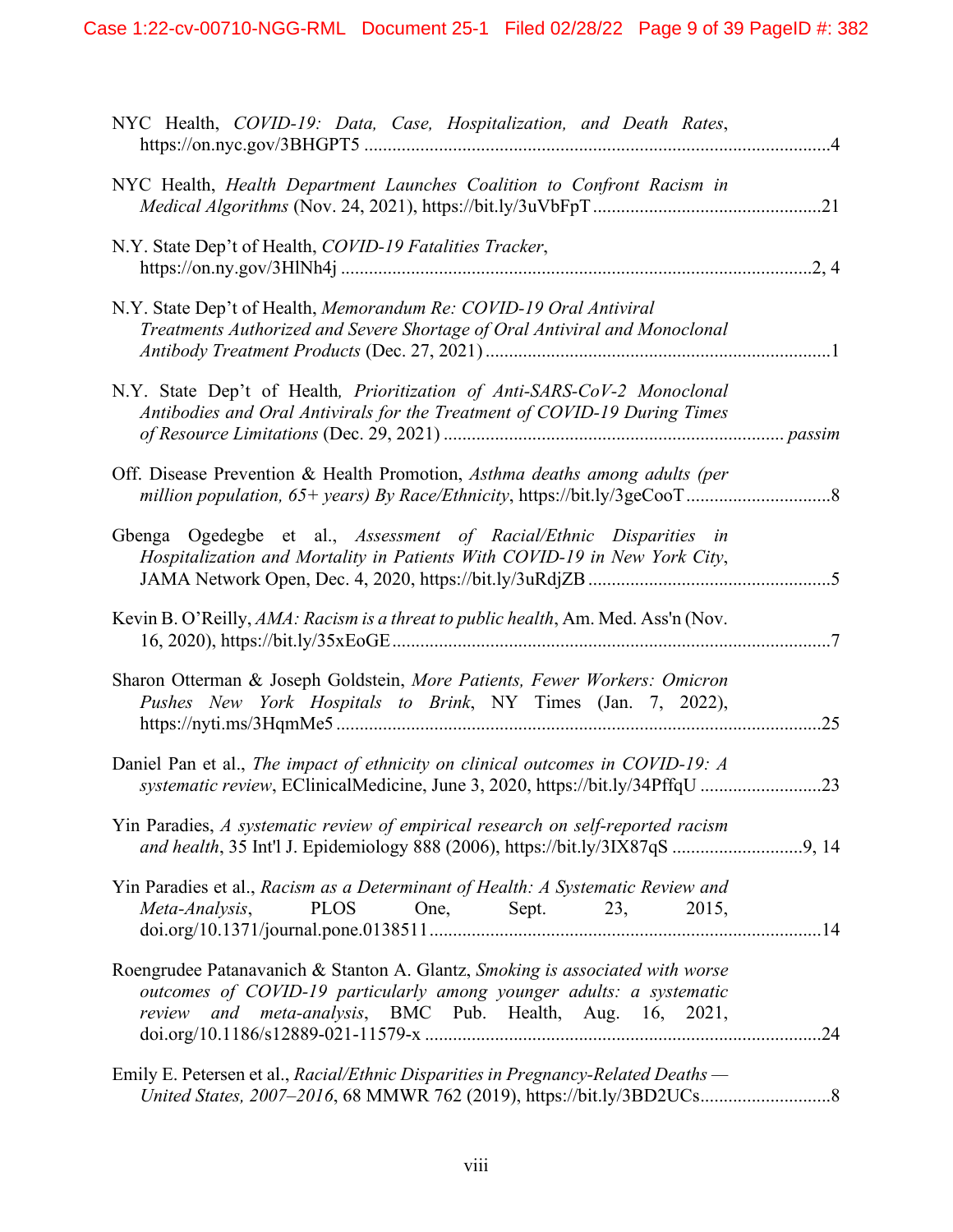| D. Phuong Do & Reanne Frank, Unequal burdens: assessing the determinants of<br>elevated COVID-19 case and death rates in New York City's racial/ethnic<br>minority neighbourhoods, 75 J. Epidemiology & Cmty. Health 321 (2021), |  |
|----------------------------------------------------------------------------------------------------------------------------------------------------------------------------------------------------------------------------------|--|
| Primary Care Dev. Corp., To Address COVID-19 Disparities, PCDC Urges New<br>York State to Invest in Primary Care (June 1, 2020), https://bit.ly/3s18Sts11                                                                        |  |
| Pub. Health L. Watch, COVID-19 Policy Playbook: Legal Recommendations for a<br>Safer, More Equitable Future (Scott Burris et al. eds., 2021),                                                                                    |  |
| Fares Qeadan et al., Racial disparities in COVID-19 outcomes exist despite<br>comparable Elixhauser comorbidity indices between Blacks, Hispanics, Native<br>and Whites, Scientific Reports, Apr. 22, 2021,<br>Americans,        |  |
| Matthew A. Raifman & Julia R. Raifman, Disparities in the Population at Risk of<br>Severe Illness From COVID-19 by Race/Ethnicity and Income, 59 Am. J.                                                                          |  |
| Mathieu Rees, Racism in healthcare: What you need to know, Med. News Today                                                                                                                                                       |  |
| Christopher T. Rentsch et al., Patterns of COVID-19 testing and mortality by race<br>and ethnicity among United States veterans: A nationwide cohort study, PLOS                                                                 |  |
| David Robinson, Why NY hospital closures, cutbacks made COVID-19 pandemic<br>worse, Times-Herald Record (Apr. 10, 2020), https://bit.ly/3snDN1W11                                                                                |  |
| Brian M. Rosenthal et al., Why Surviving the Virus Might Come Down to Which<br>Hospital Admits You, The N.Y. Times (July 1, 2020), https://nyti.ms/3BLmTP11                                                                      |  |
| Rienna G. Russo et al., COVID-19, Social Determinants of Health, and<br>Opportunities for Preventing Cardiovascular Disease: A Conceptual<br>Framework, J. Am. Heart Ass'n, Dec. 10, 2021,                                       |  |
| Benjamin Seligman et al., Social determinants of mortality from COVID-19: A<br>simulation study using NHANES, PLOS Med., Jan. 11, 2021,                                                                                          |  |
| Ronald L. Simons et al., Discrimination, segregation, and chronic inflammation:<br>Testing the weathering explanation for the poor health of Black Americans, 54                                                                 |  |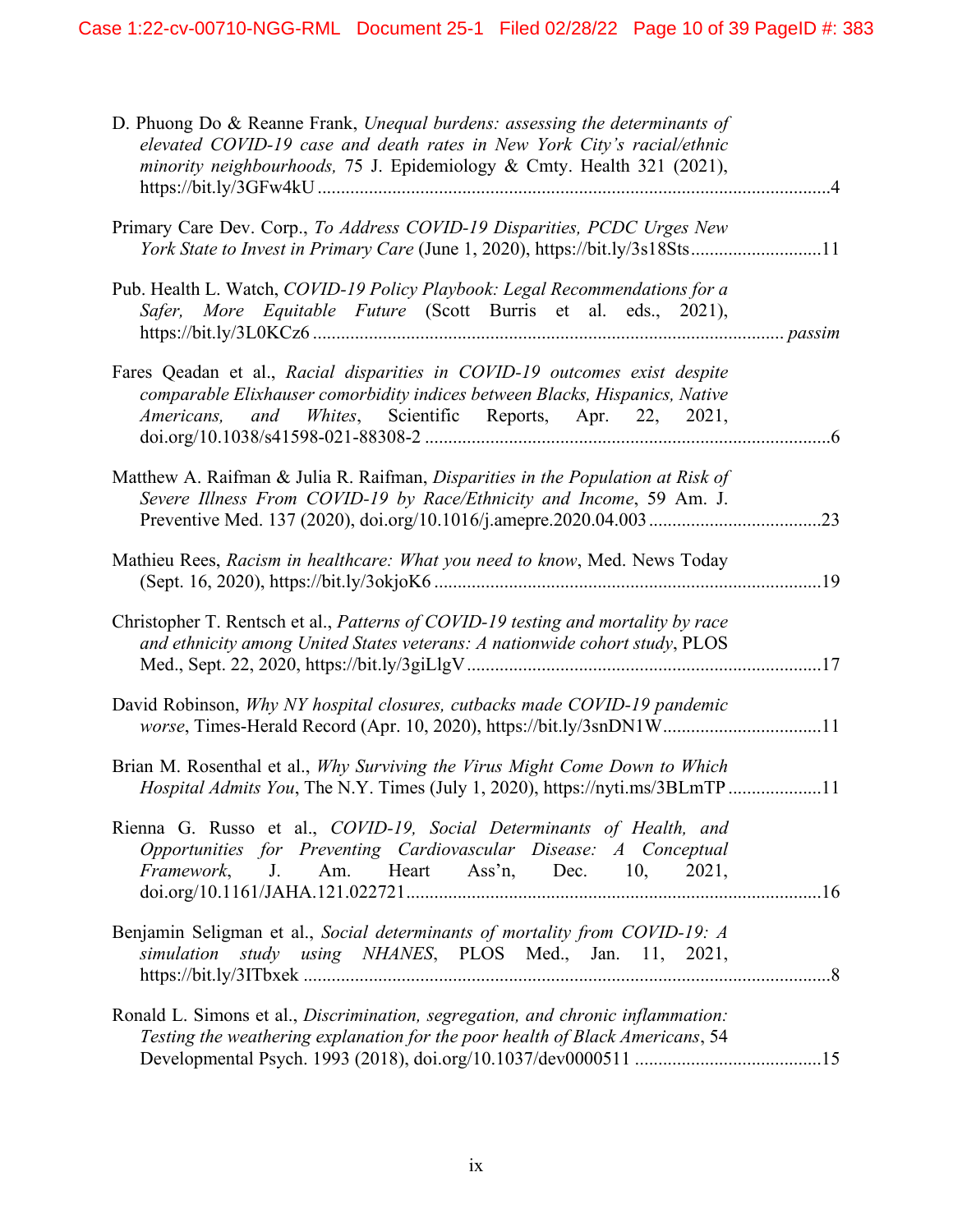| Michael W. Sjoding et al., Racial Bias in Pulse Oximetry Measurement, 383 New                                                                                                                                             |  |
|---------------------------------------------------------------------------------------------------------------------------------------------------------------------------------------------------------------------------|--|
| Zirui Song et al., Racial and Ethnic Disparities in Hospitalization Outcomes<br>Among Medicare Beneficiaries During the COVID-19 Pandemic, JAMA<br>Health Forum, Dec. 23, 2021, doi.org/10.1001/jamahealthforum.2021.4223 |  |
| Tanya M. Spruill, Chronic Psychosocial Stress and Hypertension, 12 Current                                                                                                                                                |  |
| Erin K. Stokes et al., Coronavirus Disease 2019 Case Surveillance - United States,                                                                                                                                        |  |
| Jennifer Tsai, Jordan Crowley Would Be in Line for a Kidney—if He Were Deemed                                                                                                                                             |  |
| U.S. Dep't of Lab., Women's Bureau, Median annual earnings by sex, race and                                                                                                                                               |  |
| Michelle van Ryn et al., The Impact of Racism on Clinician Cognition, Behavior,<br>Clinical Decision Making, 8 Du Bois Rev. 199 (2011),<br>and                                                                            |  |
| Nicholas Verdini et al., Social Determinants of Health Amplify the Association<br>Between Ethnicity and COVID19: A Retrospective-Cohort study, 9 Int'l J. Med.                                                            |  |
| Elizabeth M. Viglianti et al., Mass Incarceration and Pulmonary Health: Guidance<br>for Clinicians, 15 Annals Am. Thoracic Soc'y 409 (2018),                                                                              |  |
| David R. Williams & Selina A. Mohammed, Discrimination and racial disparities<br>in health: evidence and needed research, 32 J. Behav. Med. 2037 (2009),                                                                  |  |
| David R. Williams et al., Racism and Health: Evidence and Needed Research, 40<br>Ann. Rev. Pub. Health 105, 108 (2019), doi:10.1146/annurev-publhealth-                                                                   |  |
| Natasha Williams et al., Assessment of Racial and Ethnic Disparities in Access to<br>COVID-19 Vaccination Sites in Brooklyn, New York, JAMA Network, June 18,                                                             |  |
| Jennifer L. Wiltz et al., Racial and Ethnic Disparities in Receipt of Medications for<br>Treatment of COVID-19 - United States, March 2020-August 2021, 71 MMRW                                                           |  |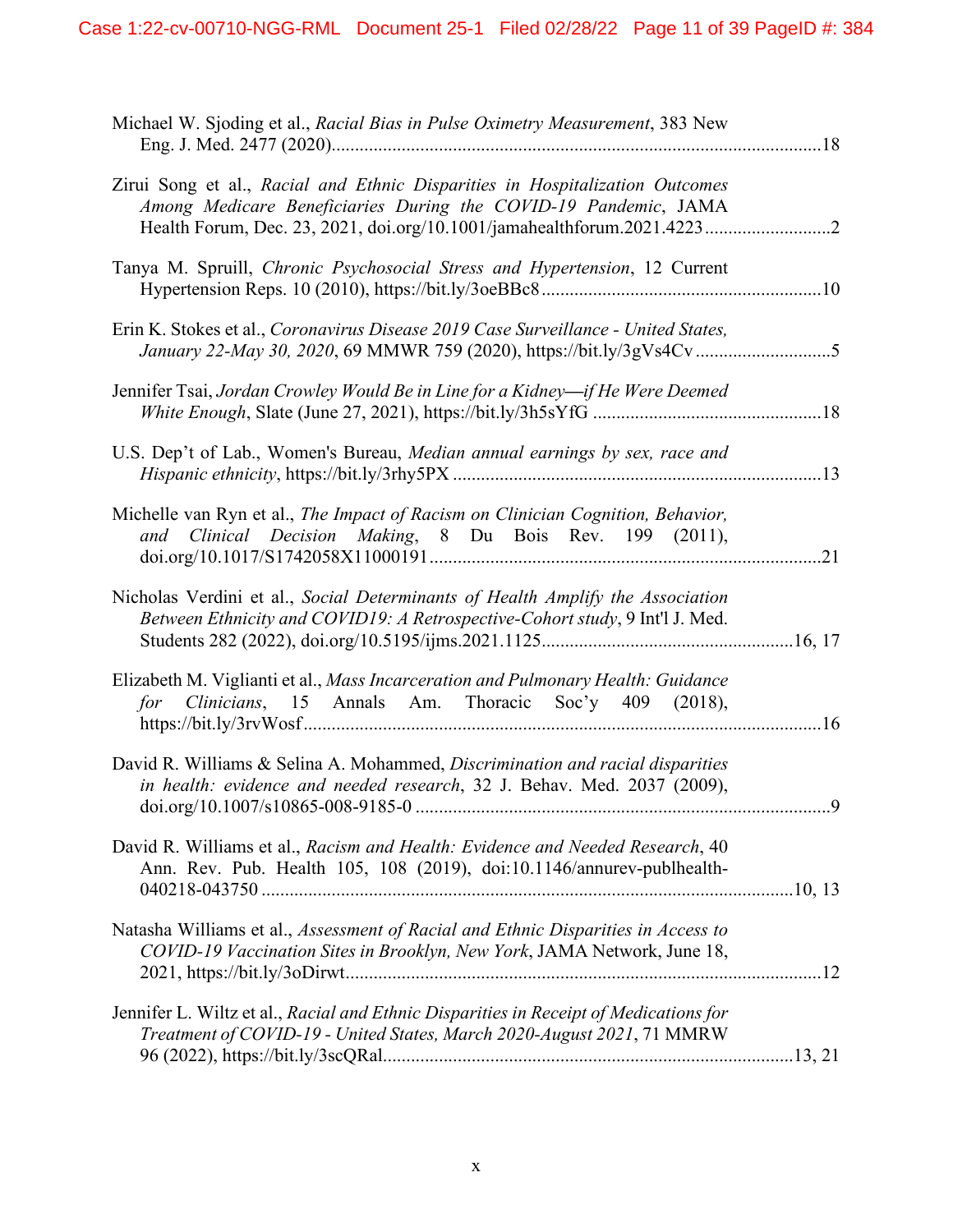| Olivia Winslow, Long Island Divided Part 10: Dividing Lines, Visible and                                                                                                                                                    |  |
|-----------------------------------------------------------------------------------------------------------------------------------------------------------------------------------------------------------------------------|--|
| Matthew Wynia et al., Collecting and using race, ethnicity and language data in<br>ambulatory settings: A white paper with recommendations from the<br>Commission to End Health Care Disparities, Comm'n to End Health Care |  |
| Brandon W. Yan, Death Toll of COVID-19 on Asian-Americans: Disparities<br>Revealed, 36 J. Gen. Internal Med. 3545 (2021), doi.org/10.1007/s11606-021-                                                                       |  |
| Xingyu Zhang et al., Racial and Ethnic Disparities in Emergency Department Care<br>and Health Outcomes Among Children in the United States, Frontiers in                                                                    |  |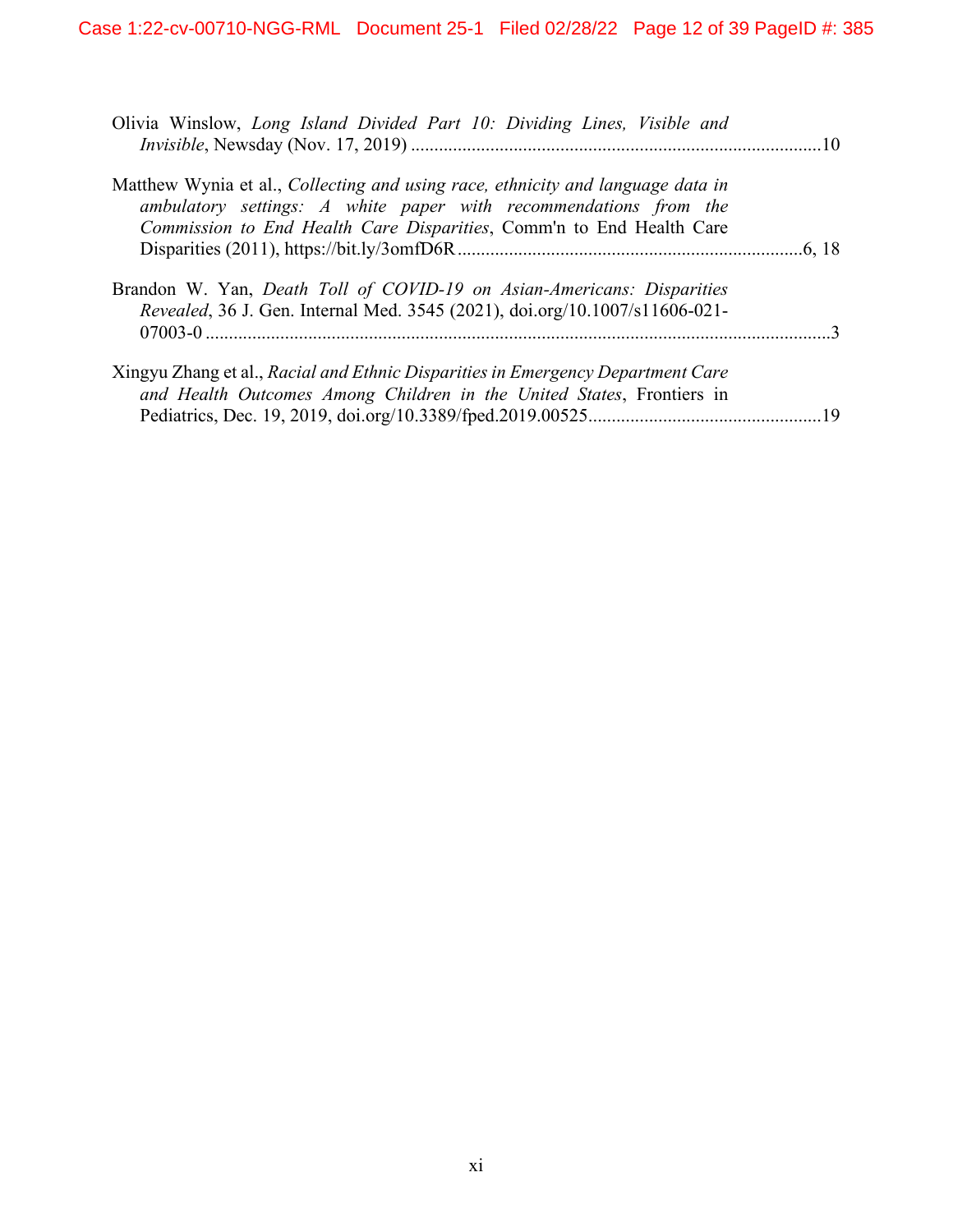#### **INTRODUCTION**

*Amici* are leading medical, health equity, and social science experts as well as organizations with direct experience on the frontlines of the COVID-19 pandemic, including in New York. *Amici* submit this brief to underscore the substantial medical and scientific literature that supports the New York Department of Health's and the New York City Department of Health and Mental Hygiene's acknowledgment that "longstanding systemic health and social inequities" have contributed to an increased risk of severe illness and death from COVID-[1](#page-12-1)9 for people of color.<sup>1</sup> Although race is not an inherent genetic or biological trait and therefore does not *genetically* contribute to a higher risk of medical conditions, there is no serious medical or public health dispute that longstanding systemic health and social factors have led to a disproportionately higher burden of COVID-19, including exposure, infection, severe illness and death, among populations marginalized and minoritized by systems and structures, including Black, Native American, Indigenous, Latinx, Asian American, Pacific Islander American, and people of color (BIPOC individuals).[2](#page-12-2) *Amici* further submit this brief to outline for the Court the existing inequities in access to prevention, care, and treatment for COVID-19 that show that the public interest supports the Departments' non-binding guidance that medical professionals, in exercising their independent clinical judgment and discretion, consider a COVID-19 patient's BIPOC race or ethnicity alongside other relevant factors when evaluating a COVID-19 patient's risk of progressing to

<span id="page-12-1"></span><span id="page-12-0"></span><sup>&</sup>lt;sup>1</sup> N.Y. State Dep't of Health, *Prioritization of Anti-SARS-CoV-2 Monoclonal Antibodies and Oral Antivirals for the Treatment of COVID-19 During Times of Resource Limitations*, at 3 (Dec. 29, 2021) [hereinafter Prioritization Guidance]; N.Y. State Dep't of Health, *Memorandum Re: COVID-19 Oral Antiviral Treatments Authorized and Severe Shortage of Oral Antiviral and Monoclonal Antibody Treatment Products*, at 3 (Dec. 27, 2021); New York City Dep't of Health & Mental Hygiene, *2021 Health Advisory #39*, at 2, 3 (Dec. 27, 2021), https://on.nyc.gov/3K9Cmf9 [hereinafter Health Advisory].

<span id="page-12-2"></span> $2$  As used in this brief, BIPOC is meant to refer to populations and individuals with races and ethnicities that have been historically minoritized and marginalized by systems and structures.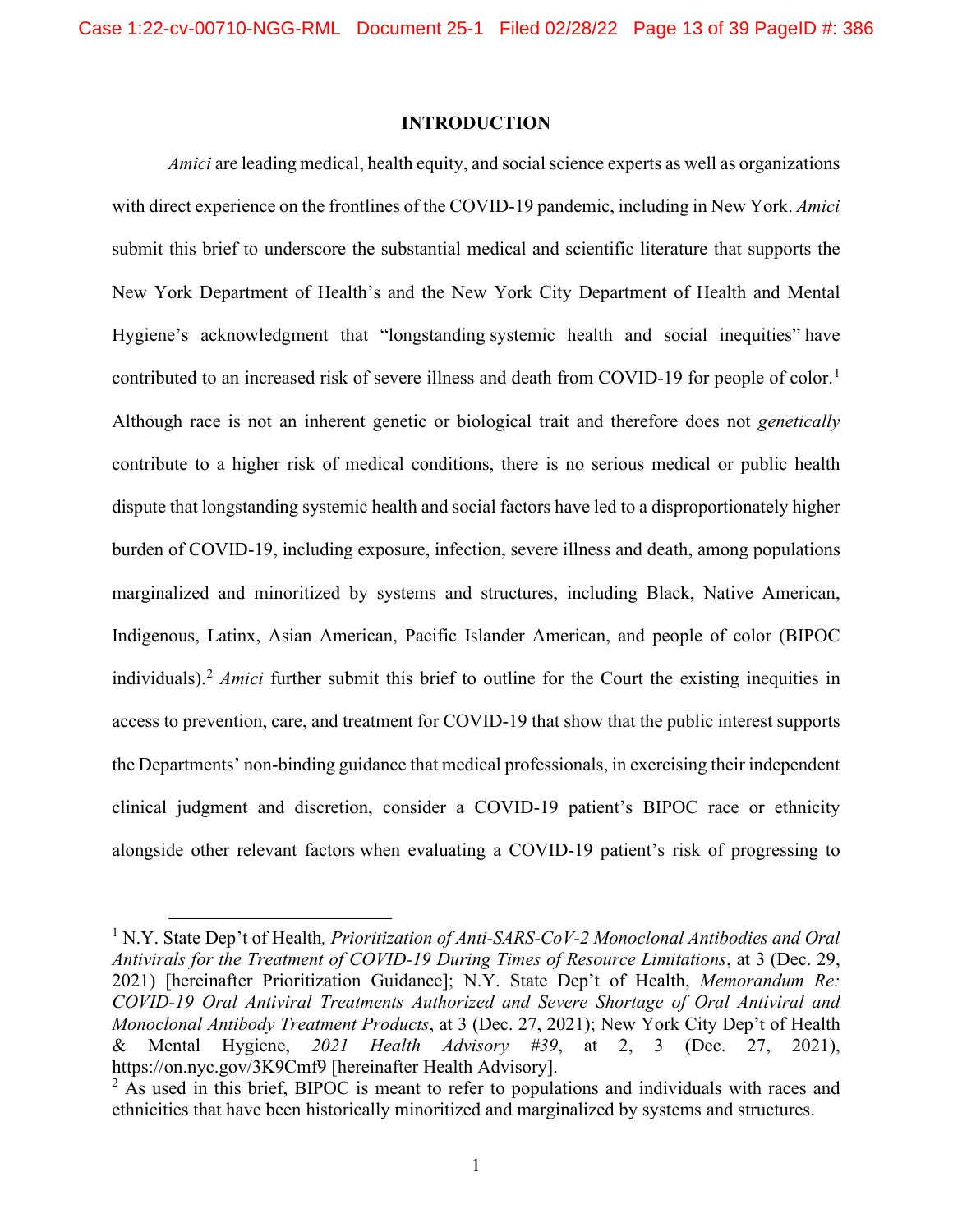severe illness.

#### **ARGUMENT**

### **I. Minoritized populations are at heightened vulnerability to severe illness and death from COVID-19.**

For two years, the COVID-19 pandemic has wreaked havoc in communities across the country, upended the lives of countless families, and killed more than 69,000 New Yorkers.<sup>[3](#page-13-0)</sup> Although the COVID-19 pandemic has taken a toll on all New Yorkers, it has disproportionately impacted minoritized populations. For example, Latinx populations have experienced higher rates of SARS-CoV-2 infection than white populations, and BIPOC populations have experienced higher rates of severe COVID-19 symptoms, serious illness requiring hospitalization, and death from COVID-19 than whites.

## **A. Minoritized populations have experienced disproportionately high rates of serious illness and death from COVID-19.**

Minoritized populations have experienced disproportionately high rates of death from COVID-19.[4](#page-13-1) Based on data collected through March 7, 2021, Black individuals have died from COVID-19 at 1.4 times the rate of white individuals. [5](#page-13-2) One study found that, among individuals aged 25–54, the *Black and Latinx populations lost nearly 7 times, and the Indigenous population lost nearly 9 times, as many years of life before age 65 from COVID-19 as the white population*. [6](#page-13-3) "[W]hile Asian Americans make up a small proportion of COVID-19 deaths in the USA, they

<span id="page-13-0"></span><sup>3</sup> N.Y. State Dep't of Health, *COVID-19 Fatalities Tracker*, on.ny.gov/3HlNh4j (last visited Feb. 28, 2022).

<span id="page-13-1"></span><sup>4</sup> *See, e.g.*, Zirui Song et al., *Racial and Ethnic Disparities in Hospitalization Outcomes Among Medicare Beneficiaries During the COVID-19 Pandemic*, JAMA Health Forum, Dec. 23, 2021, doi.org/10.1001/jamahealthforum.2021.4223

<span id="page-13-2"></span><sup>5</sup> COVID Tracking Project, The Atlantic, *The COVID Racial Data Tracker*, https://bit.ly/3KZDOSk (last visited Feb. 28, 2022).

<span id="page-13-3"></span><sup>6</sup> Mary T. Bassett et al., *Variation in racial/ethnic disparities in COVID-19 mortality by age in the United States: A cross-sectional study*, PLOS Med., Oct. 20, 2020, at 10, bit.ly/3v1xHYk.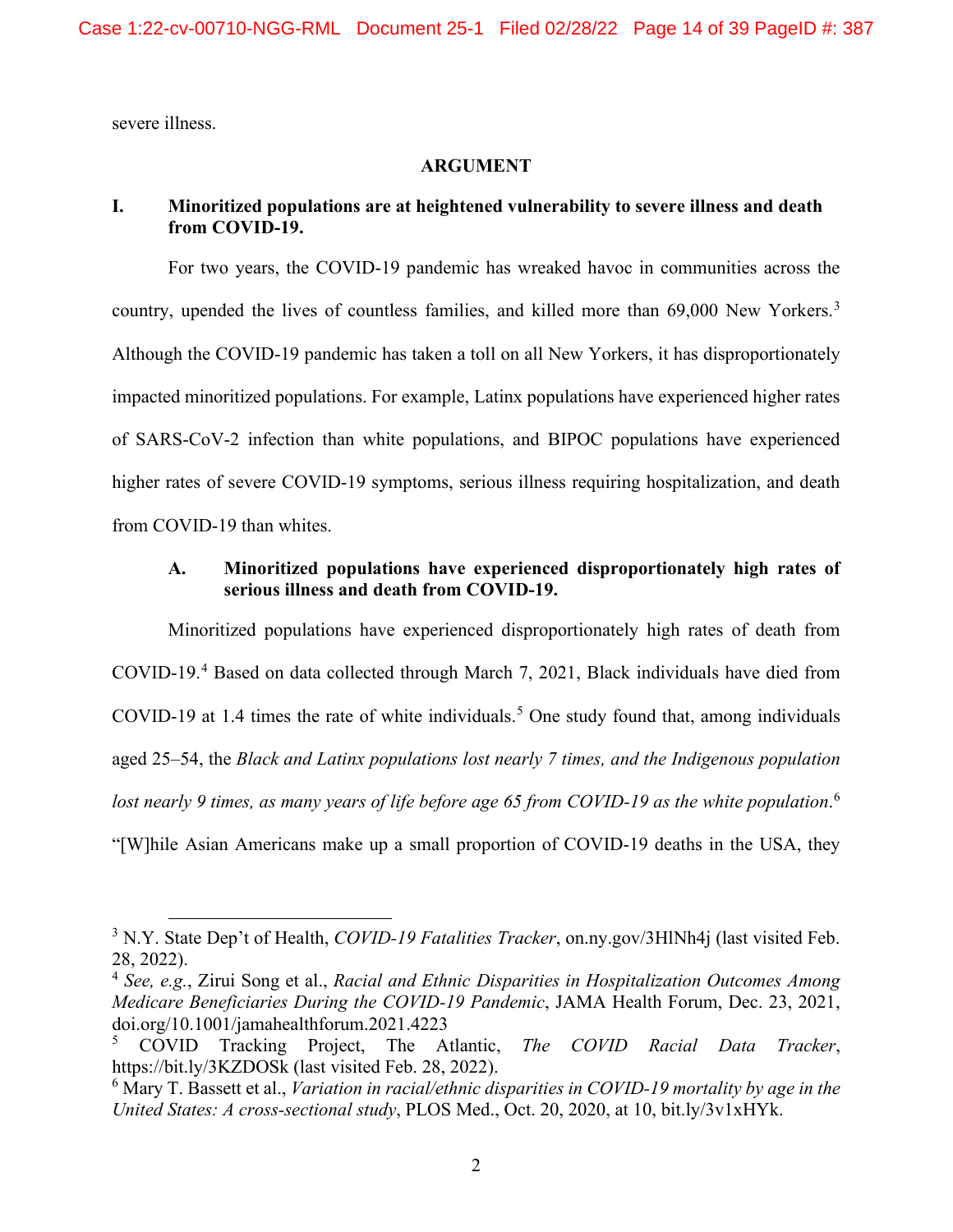experience significantly higher excess all-cause mortality (3.1 times higher), case fatality rate (as high as 53% higher), and percentage of deaths attributed to COVID-19 (2.1 times higher) compared to non-Hispanic Whites."[7](#page-14-0) The disproportionately higher mortality rates for BIPOC people remain even after accounting for differences in level of education.<sup>[8](#page-14-1)</sup> The inequity is stark:

If all groups had experienced the same mortality rates as college-educated non-Hispanic White individuals, there would have been 48% fewer COVID-19 deaths among adults aged 25 years or older overall, including 71% fewer deaths among racial and ethnic minority populations and 89% fewer deaths among racial and ethnic minority populations aged 25 to 64 years.<sup>[9](#page-14-2)</sup>

In New York State, according to a 2020 study, Black individuals comprised 16% of the

population but made up 22% of COVID-19 deaths statewide; [10](#page-14-3) Latinx individuals comprised 19%

of state residents, but made up  $24\%$  of statewide COVID-19 deaths.<sup>[11](#page-14-4)</sup> By contrast, whites

comprised 55% of New York State's population, but made up 43% of statewide COVID-19

deaths.<sup>[12](#page-14-5)</sup> According to recent data from New York State, the COVID-19 death rate for whites has

been 155 per 100,000, whereas the death rates for Asian American, Black, and Latinx people has

been 186, 349, and 269 per 100,000, respectively.<sup>[13](#page-14-6)</sup> Outside of New York City, the age-adjusted

<span id="page-14-0"></span><sup>7</sup> Brandon W. Yan, *Death Toll of COVID-19 on Asian-Americans: Disparities Revealed*, 36 J. Gen. Internal Med. 3547, 3545 (Aug. 4, 2021), doi.org/10.1007/s11606-021-07003-0.

<span id="page-14-1"></span><sup>8</sup> Justin M. Feldman & Mary T. Bassett, *Variation in COVID-19 Mortality in the US by Race and Ethnicity and Educational Attainment*, JAMA Network, Nov. 23, 2021, at 1, bit.ly/3sirmVs.  $9$  *Id.* 

<span id="page-14-3"></span><span id="page-14-2"></span><sup>10</sup> Laurens Holmes Jr. et al., *Black–White Risk Differentials in COVID-19 (SARS-COV2) Transmission, Mortality and Case Fatality in the United States: Translational Epidemiologic Perspective and Challenges*, 17 Int'l J. Env't Rsch. & Pub. Health 4322, 4328 (2020), doi.org/10.3390/ijerph17124322.

<span id="page-14-4"></span> $11$  *Id.* 

<span id="page-14-5"></span><sup>12</sup> *Id.*

<span id="page-14-6"></span><sup>13</sup> COVID-19 Health Equity Interactive Dashboard, Emory University, *COVID-19 Outcomes in New York*, covid19.emory.edu/36 (last visited Feb. 28, 2022). Plaintiffs assert that "the rate of death for white non-Hispanic individuals exceeds the rate for any other group in New York." Pl. Mem. Of Law at 1; *see also id.* at 12. Yet the data at the URL plaintiffs cite, *see id.* at 1 n.5, 12 n.15, is inconsistent with data at the URL cited in this footnote, as well as with data reported elsewhere. *See, e.g.*, *supra* notes 3, 10–12; *see also infra* note 16. In any case, data that has been adjusted for age most accurately reflects racial disparities in COVID-19 deaths. *See infra* note 16.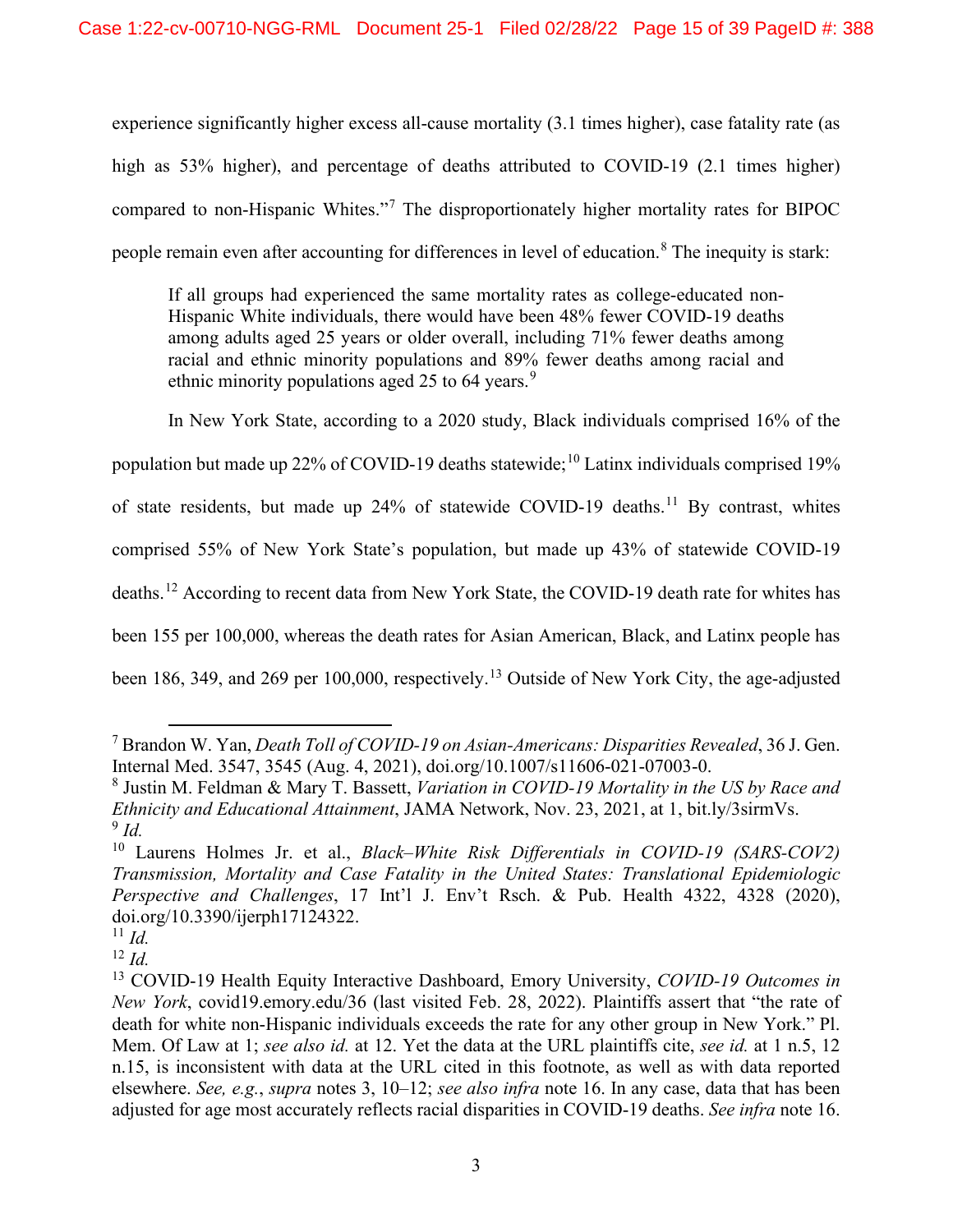death rate "is double or even quadruple for [Black], Latinx, and Asian New Yorkers" relative to white New Yorkers.<sup>[14](#page-15-3)</sup> In fact, after adjusting for age, *New York is the state with the highest COVID-19 mortality rate among its Black residents.*[15](#page-15-4) Age-adjusted racial and ethnic disparities in death rates in New York and New York City have persisted throughout the pandemic.<sup>[16](#page-15-5)</sup>

Indeed, from the earliest days of the COVID-19 pandemic, minoritized individuals have been disproportionately impacted. In New York City, the initial epicenter of the pandemic, the COVID-19 case rates in majority Black, Latinx, and other communities marginalized by systems and structures was between 24% and 110% higher than those in majority white communities<sup>[17](#page-15-6)</sup> before leveling out, although Latinx communities still experience significantly higher infection rates than whites.<sup>[18](#page-15-7)</sup>

More significantly, BIPOC people experience disproportionately higher rates of severe

illness from COVID-19.[19](#page-15-8) As of March 2021, the COVID-19 hospitalization rate of Asian

<span id="page-15-3"></span><span id="page-15-2"></span><sup>14</sup> Amanda Dunker & Elisabeth Ryden Benjamin, *How Structural Inequalities in New York's Health Care System Exacerbate Health Disparities During the COVID-19 Pandemic: A Call for Equitable Reform*, Cmty. Serv. Soc'y (June 4, 2020), bit.ly/3KZ7JtZ.

<span id="page-15-4"></span><span id="page-15-1"></span><sup>15</sup> APM Research Lab, *The Color of Coronavirus: COVID-19 Deaths by Race and Ethnicity in the U.S.* (Mar. 15, 2021), bit.ly/3uqm5NU.

<span id="page-15-5"></span><sup>16</sup> *See* N.Y. State Dep't of Health, *COVID-19 Fatalities Tracker*, *supra* note 3 (providing link to age-adjusted death rates by race/ethnicity in New York State); nychealth/coronavirus-data, GitHub (last visited Feb. 28, 2022), https://bit.ly/35p3k34 (displaying age-adjusted hospitalization and death rates by race); *see also* CDC, *Risk for COVID-19 Infection, Hospitalization, and Death By Race/Ethnicity*, at n.3 (updated Feb. 1, 2022) https://bit.ly/34P9b1T ("Adjusting by age is important because risk of infection, hospitalization, and death is different by age, and age distribution differs by racial and ethnic group. If the effect of age is not accounted for, racial and ethnic disparities can be underestimated or overestimated.").

<span id="page-15-6"></span><sup>17</sup> D. Phuong Do & Reanne Frank, *Unequal burdens: assessing the determinants of elevated COVID-19 case and death rates in New York City's racial/ethnic minority neighbourhoods*, 75 J. Epidemiology & Cmty. Health 321, 323 (Mar. 10, 2021), bit.ly/3GFw4kU.

<span id="page-15-7"></span><sup>18</sup> NYC Health, *COVID-19: Data, Case, Hospitalization, and Death Rates*, https://on.nyc.gov/3BHGPT5 (last visited Feb. 28, 2022).

<span id="page-15-8"></span><span id="page-15-0"></span><sup>19</sup> *See, e.g.*, Anna M. Acosta et al., *Racial and Ethnic Disparities in Rates of COVID-19–Associated Hospitalization, Intensive Care Unit Admission, and In-Hospital Death in the United States From March 2020 to February 2021*, JAMA Network, Oct. 21, 2021, bit.ly/36otGCW.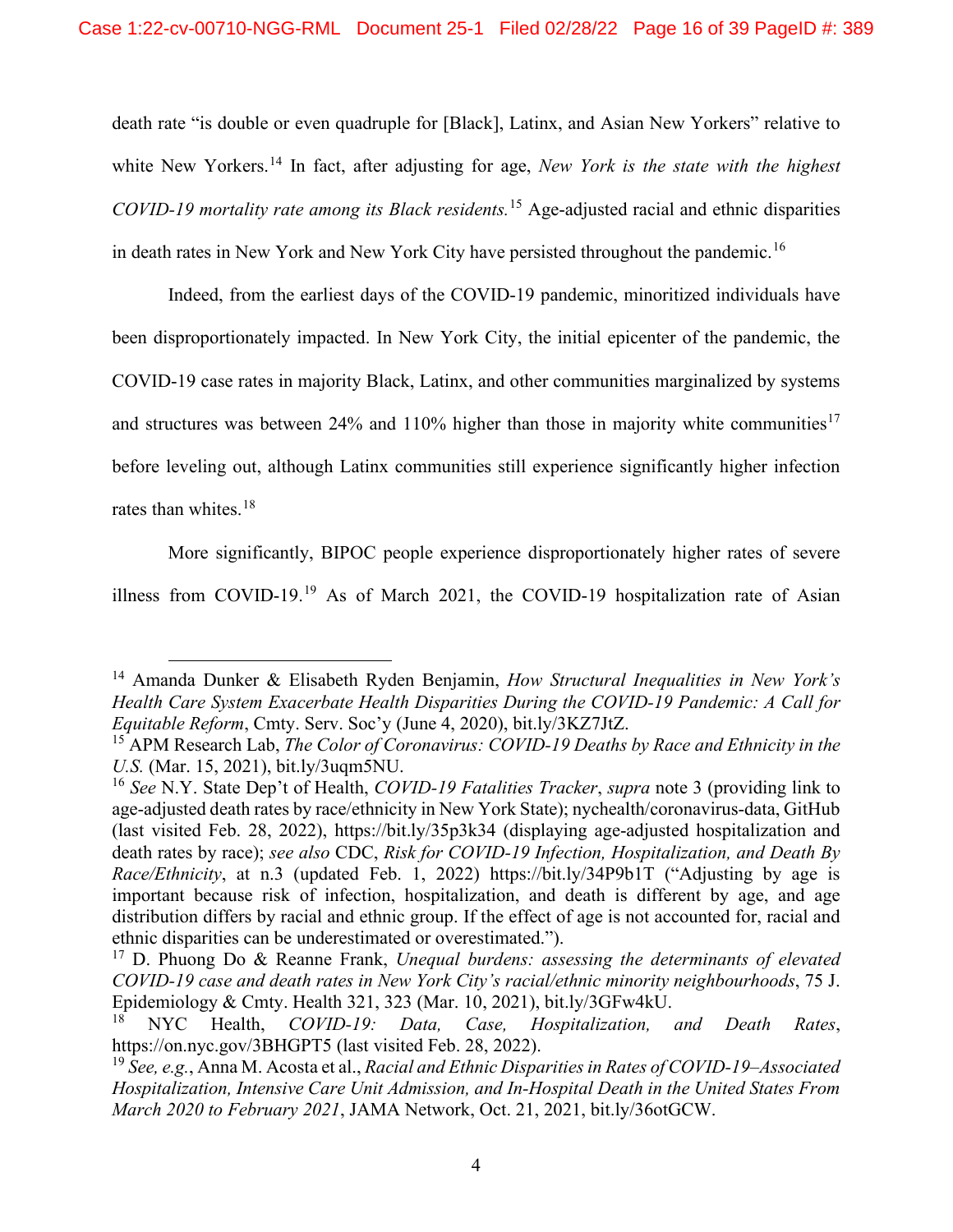Americans, Latinx, and Black New Yorkers was 2.5, 3.8, and 4.2 times that of white New Yorkers, respectively.[20](#page-16-0) One study found BIPOC people experience higher rates of COVID-19 disease severity upon admission to a hospital compared with whites, which increases the likelihood of needing intubation or ICU care, and death.<sup>[21](#page-16-1)</sup>

## **B. Minoritized populations have disproportionately higher rates and severity of medical conditions that increase the risk of developing severe COVID-19 symptoms.**

Heart disease and diabetes are two of the most common underlying medical conditions that

the U.S. Centers for Disease Control and Prevention (CDC) has recognized place patients with COVID-19 at increased risk for severe illness or death, $^{22}$  $^{22}$  $^{22}$  and these diseases disproportionately affect BIPOC individuals, including in New York.<sup>[23](#page-16-3)</sup> BIPOC people also experience higher rates

<span id="page-16-0"></span><sup>20</sup> *See* COVID Tracking Project, The Atlantic, *New York: All Race & Ethnicity Data*, bit.ly/3sxag62 (last visited Feb. 28, 2022). Two studies found that the Black COVID-19 patients did not experience worse outcomes from COVID-19 than white patients. *See* Gbenga Ogedegbe et al., *Assessment of Racial/Ethnic Disparities in Hospitalization and Mortality in Patients With COVID-19 in New York City*, JAMA Network Open, Dec. 4, 2020, at 2, bit.ly/3uRdjZB; Rafi Kabarriti et al., *Association of Race and Ethnicity With Comorbidities and Survival Among Patients With COVID-19 at an Urban Medical Center in New York*, JAMA Network Open, Sept. 25, 2020, doi.org/10.1001/jamanetworkopen.2020.19795. These studies were limited to individual hospitals; recognized the disparate hospitalization and mortality rates for Black COVID-19 patients in other studies; and proposed explanations for their unexpected results.

<span id="page-16-1"></span><sup>21</sup> CDC, *Risk of Severe Illness or Death from COVID-19*, bit.ly/3ghKDAI (updated Dec. 10, 2020); *see also* Nicholos P. Joseph et al., *Racial and Ethnic Disparities in Disease Severity on Admission Chest Radiographs among Patients Admitted with Confirmed Coronavirus Disease 2019: A Retrospective Cohort Study*, 297 Radiology E303 (2020), bit.ly/3BuxQV6; Shruti Magesh et al., *Disparities in COVID-19 Outcomes by Race, Ethnicity, and Socioeconomic Status: A Systematic Review and Meta-analysis*, JAMA Network, Nov. 11, 2021, bit.ly/3uTFkQk.

<span id="page-16-2"></span><sup>22</sup> *See* CDC, *People with Certain Medical Conditions*, bit.ly/3IUxx8D (updated Feb. 25, 2022); Erin K. Stokes et al., *Coronavirus Disease 2019 Case Surveillance - United States, January 22- May 30, 2020*, 69 MMWR 759 (2020), [https://bit.ly/3gVs4Cv.](https://bit.ly/3gVs4Cv)

<span id="page-16-3"></span><sup>23</sup> CDC, *Prevalence of Both Diagnosed and Undiagnosed Diabetes*, bit.ly/3s3Xiwu (last reviewed Dec. 29, 2021); Gbenga Ogedegbe et al., *supra* note 20; Kamyar Arasteh, *Prevalence of Comorbidities and Risks Associated with COVID-19 Among Black and Hispanic Populations in New York City: An Examination of the 2018 New York City Community Health Survey*, 8 J. Racial & Ethnic Health Disparities 863–69 (2021), doi.org/10.1007/s40615-020-00844-1; Pub. Health L. Watch, *COVID-19 Policy Playbook: Legal Recommendations for a Safer, More Equitable Future*, at 12 (Scott Burris et al. eds., 2021), bit.ly/3L0KCz6 [hereinafter COVID-19 Policy Playbook].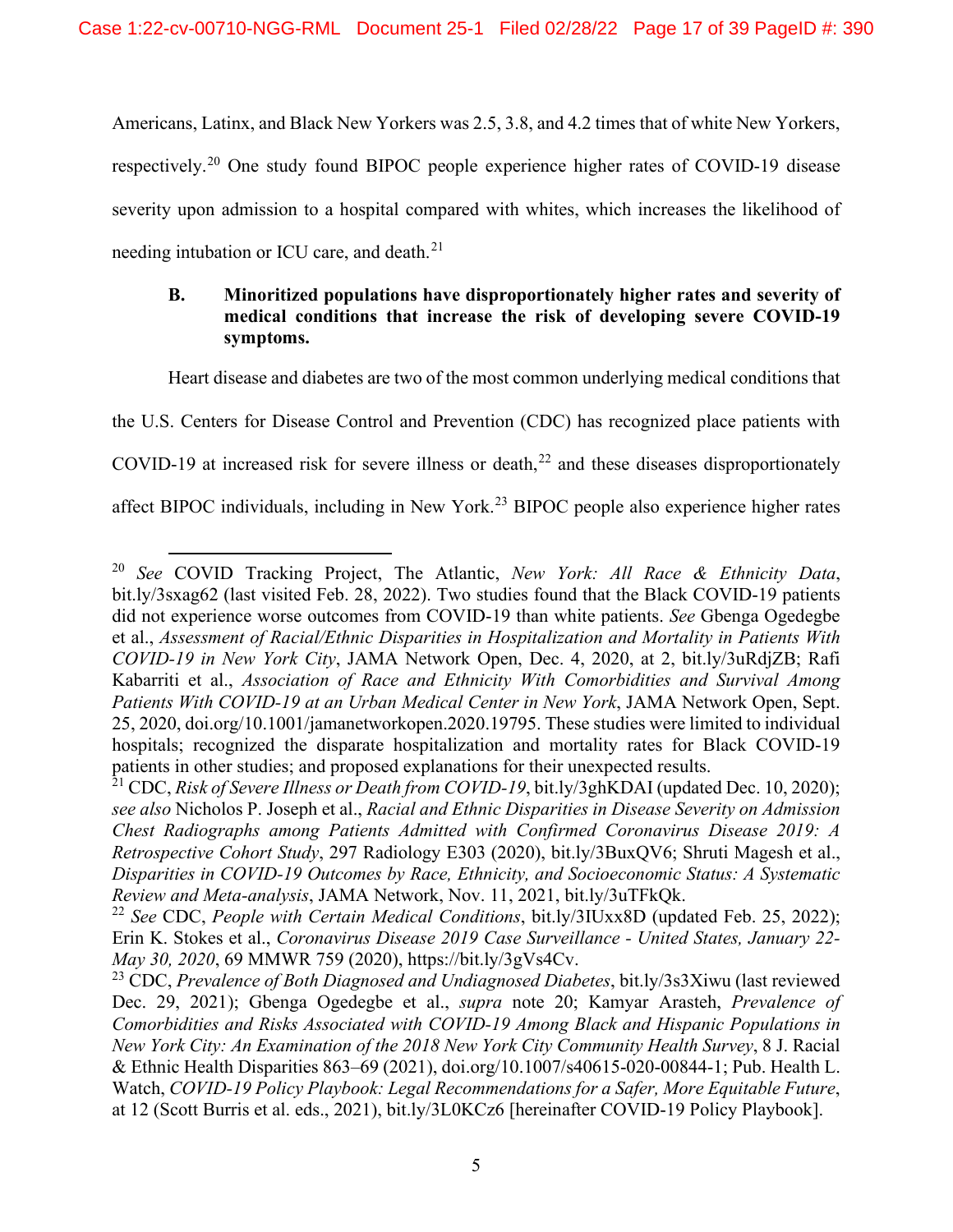of undiagnosed medical conditions (including diabetes), <sup>[24](#page-17-0)</sup> thus increasing the likelihood of having a risk factor that goes undetected. And among people diagnosed with medical conditions such as diabetes or heart disease, BIPOC people experience higher rates of more severe cases, disease-related complications, and premature death from those diseases, than their white counterparts.<sup>[25](#page-17-1)</sup> Consistent with this evidence, a study found that "racial disparities in COVID-19 outcomes exist despite comparable ECIs [comorbidities] among" patients.<sup>[26](#page-17-2)</sup> The researchers calculated that Black patients in the sample had 1.72 times the odds of invasive ventilator dependence than white patients, and Indigenous patients had 2.06 times the odds of death than white patients.<sup>[27](#page-17-3)</sup>

# **C. Black and Latinx people have disproportionately higher rates of certain COVID-19-related complications.**

Studies have found that Black and Latinx people experience higher rates of certain serious COVID-19 related complications than white individuals. For example, according to one study of several hospitals in and around New York City, 37% of patients hospitalized for COVID-19 develop acute kidney injury, which significantly increases the likelihood of death.<sup>[28](#page-17-4)</sup> The study further found that Black patients were more likely than white patients to develop acute kidney

<span id="page-17-0"></span><sup>24</sup> *See* CDC, *Prevalence of Both Diagnosed and Undiagnosed Diabetes*, *supra* note 23.

<span id="page-17-1"></span><sup>25</sup> *See* Shirley A. Hill, *Inequality and African-American Health: How Racial Disparities Create Sickness* 11, 60 (2016) [hereinafter *Inequality and African-American Health*]; Dayna Bowen Matthew, *Just Medicine: A Cure for Racial Inequality in American Healthcare* 57 (2015) [hereinafter *Just Medicine*]; Matthew Wynia et al., *Collecting and using race, ethnicity and language data in ambulatory settings: A white paper with recommendations from the Commission to End Health Care Disparities*, Comm'n to End Health Care Disparities, at 6–7 (2011), bit.ly/3omfD6R; Ctrs. for Medicare & Medicaid Servs. (CMS), *Racial and Ethnic Disparities in Diabetes Prevalence, Self-Management, and Health Outcomes among Medicare Beneficiaries*, at 1–2, 9–11 (2017), go.cms.gov/3s2Ettq.

<span id="page-17-2"></span><sup>26</sup> Fares Qeadan et al., *Racial disparities in COVID-19 outcomes exist despite comparable Elixhauser comorbidity indices between Blacks, Hispanics, Native Americans, and Whites*, Scientific Reports, Apr. 22, 2021, at 6, doi.org/10.1038/s41598-021-88308-2. <sup>27</sup> *Id.*

<span id="page-17-4"></span><span id="page-17-3"></span><sup>28</sup> CDC, *Disparities in Hospitalizations*, bit.ly/3ufveJj (last updated Feb. 16, 2022); Jamie S. Hirsch et al., *Acute kidney injury in patients hospitalized with COVID-19*, 98 Kidney Int'l 209, 210, 211 (2020), bit.ly/3sO3ZTP.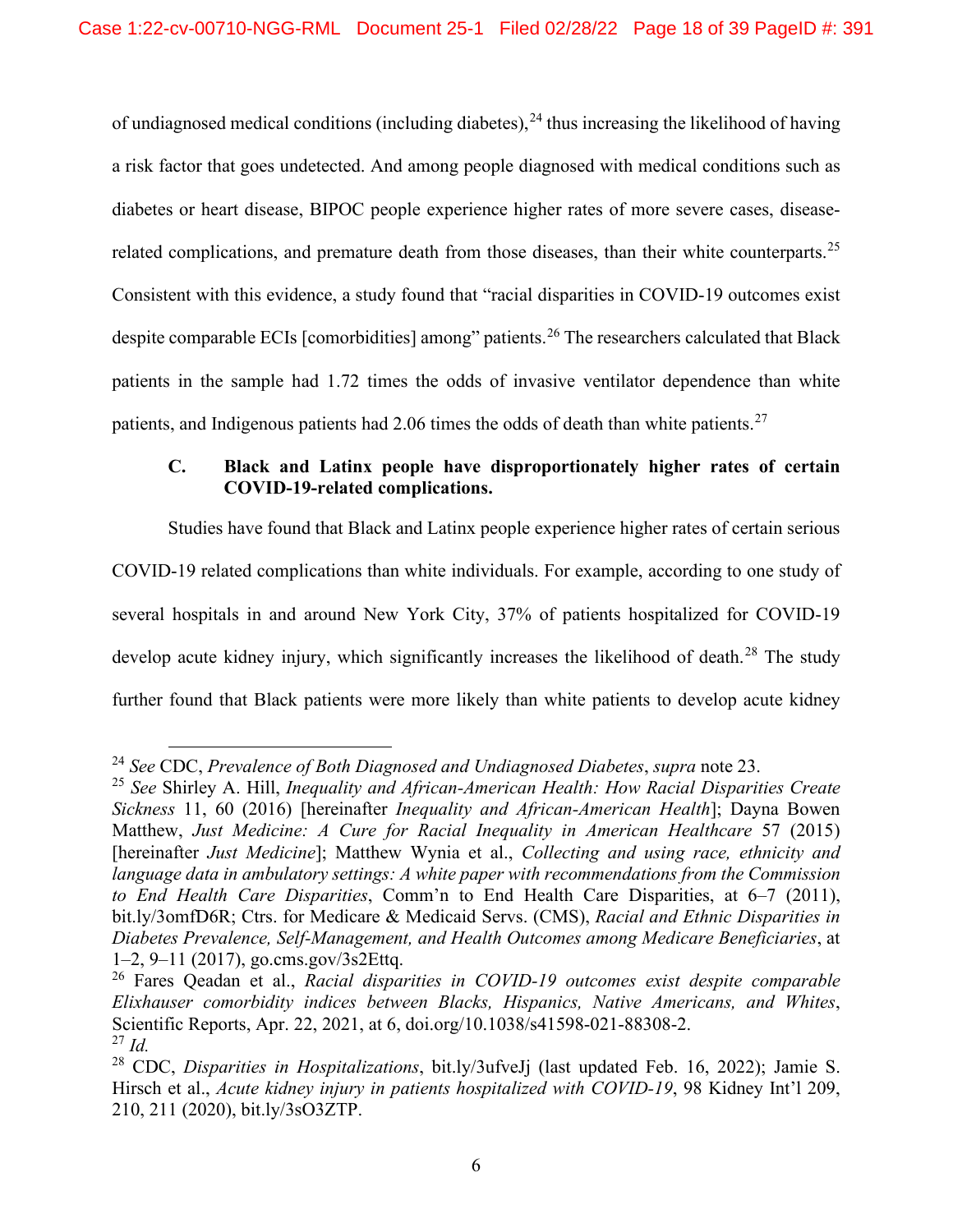injury.[29](#page-18-0) Similarly, studies conducted in both New York City and New York State found that more than 70% of all reported cases of multisystem inflammatory syndrome in children—"a rare but severe condition that occurs approximately 2–4 weeks after the onset of COVID-19 in children and adolescents"—have occurred among Black or Latinx children.<sup>[30](#page-18-1)</sup>

## **II. The higher rates of severe symptoms and death from COVID-19 experienced by minoritized people are tied to systemic racism and bias, and are not accounted for by other observable risk factors.**

Extensive literature provides two well-supported explanations for the racial and ethnic inequities in COVID-19 case severity and mortality. First, the legacy of this country's long history of racist policies—such as segregation and persistent inequities in housing, employment, access to healthcare, health care, and other life opportunities—has led to adverse health outcomes for racial and ethnic groups historically marginalized by systems and structures.<sup>[31](#page-18-2)</sup> Social factors, known as "social determinants of health," and systemic factors such as exposure to racism, are both "social drivers of health," which establish that societal conditions can—and do—affect an individual's health risk.<sup>[32](#page-18-3)</sup> Second, racism and implicit bias within the medical system has resulted in lower quality healthcare for BIPOC individuals.<sup>[33](#page-18-4)</sup> Crucially, these systemic inequities manifest in an increased risk of developing severe COVID-19 symptoms relative to whites—a risk that is not captured by other immediately observable information such as age, vaccination status, and

<span id="page-18-0"></span><sup>29</sup> Jamie S. Hirsch et al., supra note 28, at 213.

<span id="page-18-1"></span><sup>30</sup> CDC, *Disparities in Hospitalizations*, *supra* note 28.

<span id="page-18-2"></span><sup>31</sup> *See, e.g.*, CDC, *Health Equity Considerations and Racial and Ethnic Minority Groups*, bit.ly/3giQc1z (last updated Jan. 25, 2022); Paula Braveman et al., *What is Health Equity?*, Robert Wood Johnson Found. (May 1, 2017), rwjf.ws/3Gkedjx; Rima A. Afifi et al., *'Most at risk' for COVID19? The imperative to expand the definition from biological to social factors for equity*, 139 Preventive Med. 106229 (2020), bit.ly/3oYJPFx.

<span id="page-18-3"></span><sup>32</sup> *See* CDC, *Social Determinants of Health: Know What Affects Health*, bit.ly/3IWQXd3 (last reviewed Sept. 30, 2021).

<span id="page-18-4"></span><sup>33</sup> *See* Kevin B. O'Reilly, *AMA: Racism is a threat to public health*, Am. Med. Ass'n (AMA) (Nov. 16, 2020), bit.ly/35xEoGE.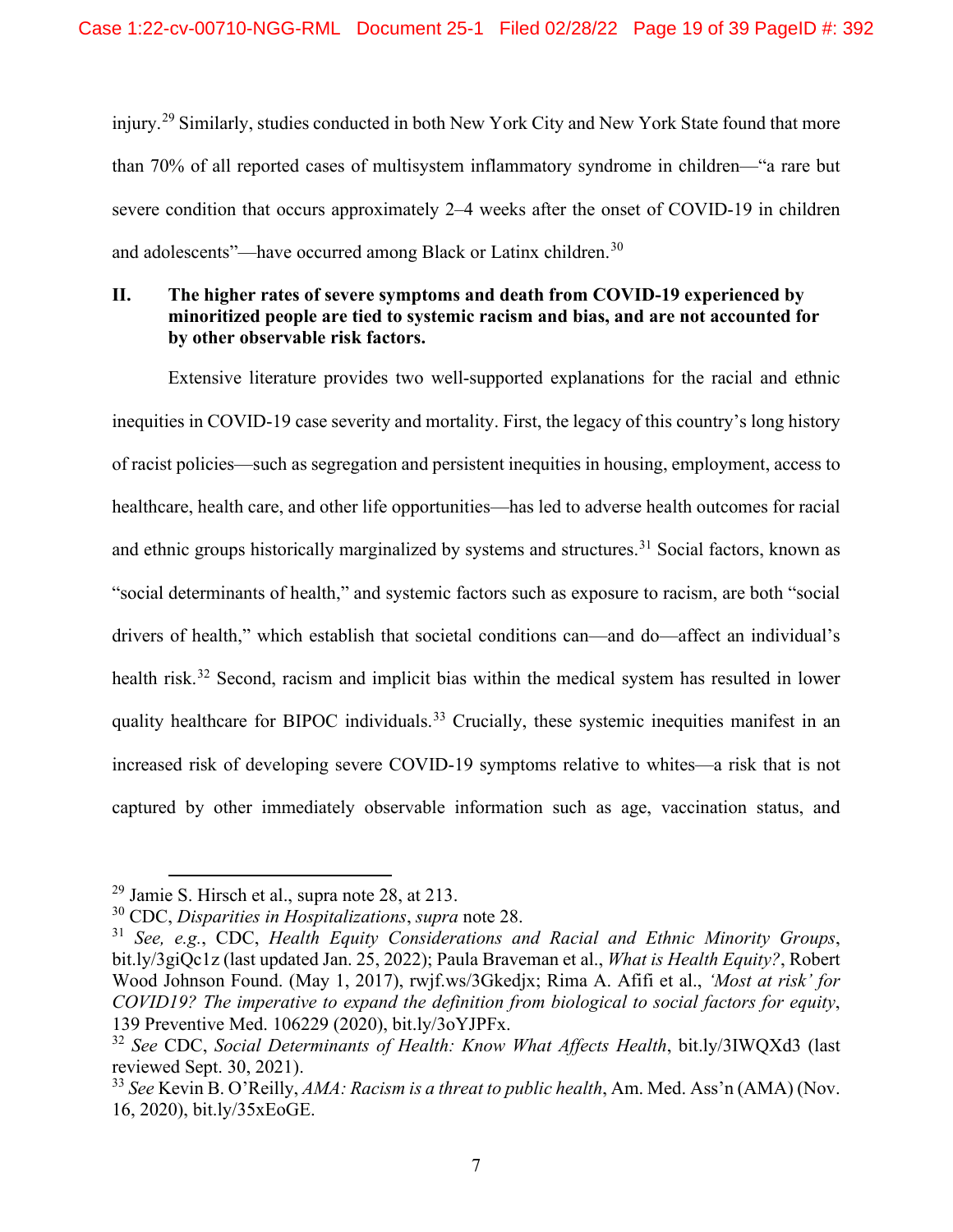presence of underlying medical conditions.[34](#page-19-1)

## **A. Social drivers of health caused the COVID-19 pandemic to disproportionately harm minoritized populations.**

The COVID-19 pandemic's disparate impact is neither novel nor a coincidence. Racial and ethnic disparities in health outcomes are well documented. For example, Black individuals "are three times as likely as whites to develop cardiovascular disease and are twice as likely to die from it."[35](#page-19-2) In 2017, the rate of asthma deaths among adults aged 65 and older was significantly higher for Black Americans, Asian Americans, and Pacific Islander Americans than for whites.<sup>[36](#page-19-3)</sup> And Black women are nearly three times as likely as white women to die from pregnancy-related complications.<sup>[37](#page-19-4)</sup> Inequities in health outcomes persist "even when access-related factors, such as patients' insurance status and income, are controlled."[38](#page-19-5) To illustrate, a study found that "[t]he PRMR [pregnancy-related mortality ratio] among black women with a completed college education or higher was 1.6 times that of white women with less than a high school diploma."[39](#page-19-6) It is crucial to note that "these disparities do not arise from bad individual choices or biological differences between races but the social factors that shape people's lives every day . . . . We as a

<span id="page-19-1"></span><span id="page-19-0"></span><sup>34</sup> *See* Rima A. Afifi et al., *supra* note 31, at 2 ("Fundamental social causes of disease mobilize pathways to morbidity and mortality that . . . exacerbate consequences of COVID19 . . . ."); Benjamin Seligman et al., *Social determinants of mortality from COVID-19: A simulation study using NHANES*, PLOS Med., Jan. 11, 2021, bit.ly/3ITbxek; *see also infra* note 85.

<span id="page-19-2"></span><sup>35</sup> *Just Medicine*, *supra* note 25, at 57; *see also Inequality and African-American Health*, *supra* note 25, at 11.

<span id="page-19-3"></span><sup>36</sup> Off. Disease Prevention & Health Promotion, *Asthma deaths among adults (per million population, 65+ years) By Race/Ethnicity*, https://bit.ly/3geCooT (last updated Feb. 6, 2022).

<span id="page-19-5"></span><span id="page-19-4"></span><sup>37</sup> CDC, *Pregnancy Mortality Surveillance System*, bit.ly/3ohnWB5 (last reviewed Nov. 25, 2020). <sup>38</sup> Inst. of Med., *Unequal Treatment: Confronting Racial and Ethnic Disparities in Health Care* 1 (2003), doi.org/10.17226/10260 [hereinafter Unequal Treatment]; *see also Inequality and African-American Health*, *supra* note 25, at 22.

<span id="page-19-6"></span><sup>39</sup> Emily E. Petersen et al., *Racial/Ethnic Disparities in Pregnancy-Related Deaths — United States, 2007–2016*, 68 MMWR 762, 763 (2019), https://bit.ly/3BD2UCs.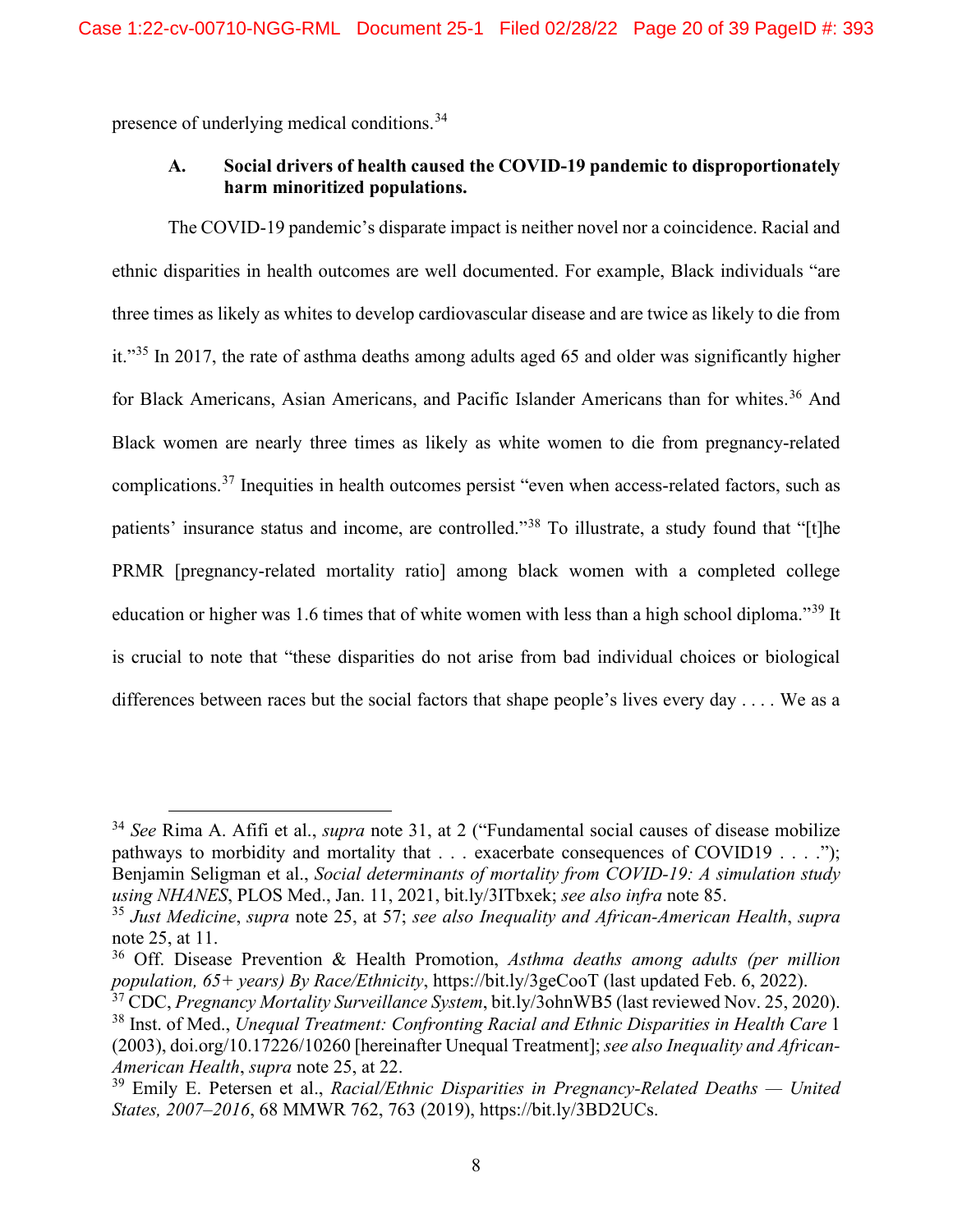society have created them."<sup>[40](#page-20-0)</sup>

Numerous social drivers of health have historically prevented people of color, and Black individuals in particular, from having the same opportunities to attain good physical health as white individuals. [41](#page-20-1) Inequitable living, working, and other life conditions can negatively impact an individual's health in obvious ways. Living in heavily polluted areas may worsen one's asthma, for example.<sup>[42](#page-20-2)</sup>

Across all social drivers of health, however, stress is a primary pathway for disparate health outcomes. Racism, discrimination, and inequitable living circumstances can cause chronic stress, which is linked to a wide array of poor health outcomes through various psychophysiological pathways.[43](#page-20-3) Chronic stress "degrades physiological systems," resulting in "greater susceptibility to pathogens" and decreased "effectiveness of the immune system and resistance to infections, leading to serious illnesses."<sup>[44](#page-20-4)</sup> Researchers "have documented a direct link between social stress

<span id="page-20-0"></span><sup>40</sup> COVID-19 Policy Playbook, *supra* note 23, at 7; *see also* Yin Paradies, *A systematic review of empirical research on self-reported racism and health*, 35 Int'l J. Epidemiology 888, 888 (2006), bit.ly/3IX87qS ("The manifestations of racism vary considerably across time and place but in general ensue from societal systems that produce an unequal distribution of power (and hence resources) in societies based on the notion of 'race', where race is a social rather than a biological construct related to the notion of essentialized innate phenotypical, ancestral, and/or cultural difference."); *Unequal Treatment*, *supra* note 38, at 1 ("The sources of these disparities are complex, are rooted in historic and contemporary inequities, and involve many participants at several levels . . . .").

<span id="page-20-1"></span><sup>41</sup> CDC, *Health Equity Considerations and Racial and Ethnic Minority*, *supra* note 31.

<span id="page-20-2"></span><sup>42</sup> Anthony Nardone et al., *Associations between historical residential redlining and current ageadjusted rates of emergency department visits due to asthma across eight cities in California: an ecological study*, 4 Lancet Planet Health e24, e28 (2020), bit.ly/3rjYeh1.

<span id="page-20-3"></span><sup>43</sup> David R. Williams & Selina A. Mohammed, *Discrimination and racial disparities in health: evidence and needed research*, 32 J. Behav. Med. 20, 37 (2009), doi.org/10.1007/s10865-008- 9185-0; Camara Jules P. Harrell et al., *Multiple Pathways Linking Racism to Health Outcomes*, 8 Du Bois Rev. 143, 143 (2011), bit.ly/3Bw8pCE; *Inequality and African-American Health*, *supra* note 25, at 5.

<span id="page-20-4"></span><sup>44</sup> *Inequality and African-American Health*, *supra* note 25, at 74.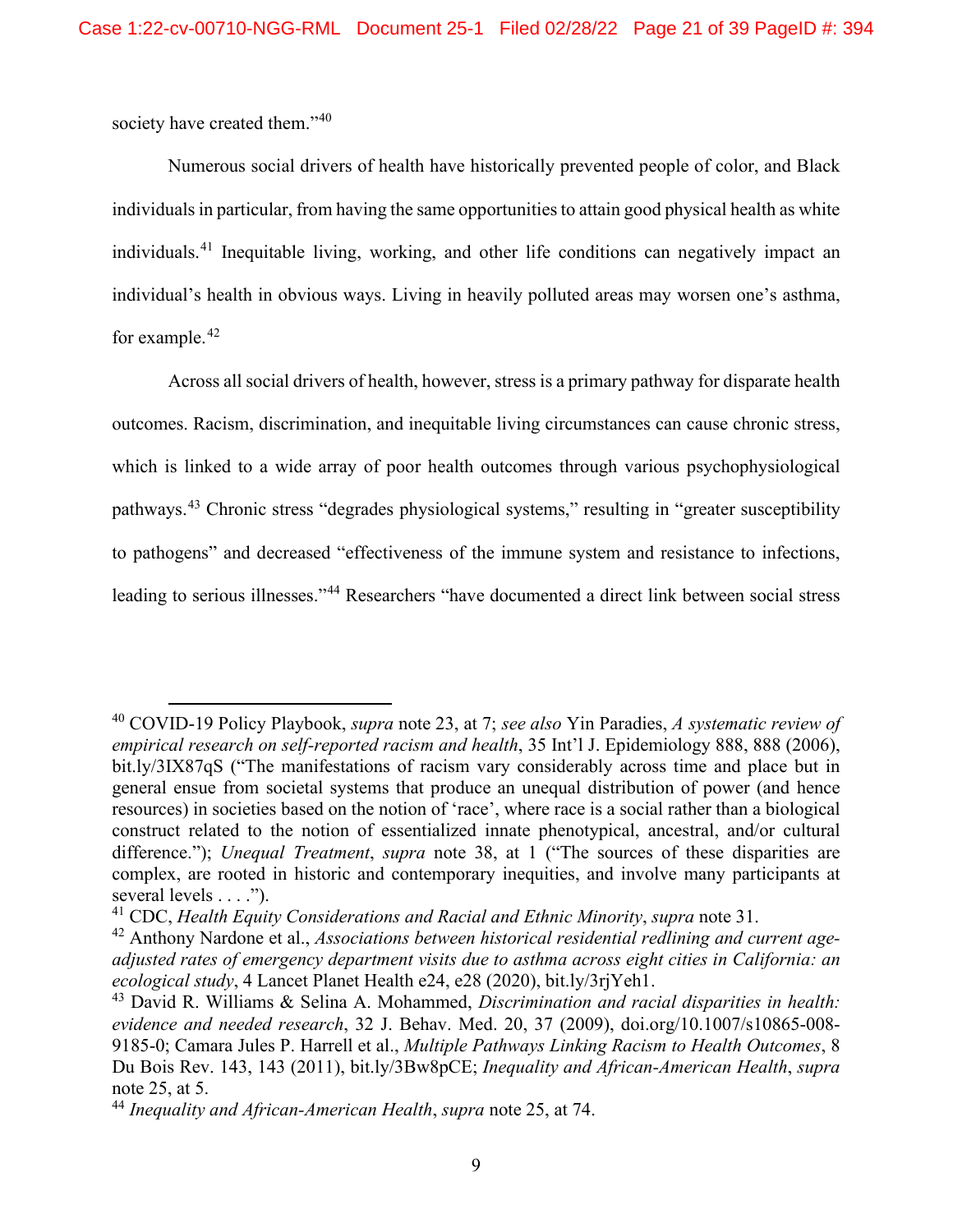and sickness, with stressful life events predicting illnesses as serious as heart disease."<sup>[45](#page-21-0)</sup> Researchers have similarly documented an association between chronic stress and elevated blood pressure.[46](#page-21-1)

### *i. Racially segregated communities as a social driver of health.*

Living in a racially segregated community is a prime example of a negative social determinant of health. Poverty is concentrated in racially segregated areas,<sup>[47](#page-21-2)</sup> and poverty is linked to adverse health outcomes. Children who live in poverty are "two to four times more likely to have a disease than children who do not."<sup>[48](#page-21-3)</sup> Housing in segregated communities is disproportionately poorer quality and more crowded.<sup>[49](#page-21-4)</sup> Racially segregated neighborhoods also have lower quality schools, another factor linked to adverse health outcomes.<sup>[50](#page-21-5)</sup> Segregation has also been linked to later-stage diagnosis of cancers and lower cancer survival rates.<sup>[51](#page-21-6)</sup> New York City is one of the most racially segregated metropolitan areas in the country. Most of Long Island's Black residents live in just 11 of the island's 291 communities.<sup>[52](#page-21-7)</sup> And almost 90% of Brooklyn's Black residents live in segregated neighborhoods.<sup>[53](#page-21-8)</sup> As discussed further below, access to

<span id="page-21-0"></span><sup>45</sup> *Id.* at 16.

<span id="page-21-1"></span><sup>46</sup> *See, e.g.*, Kosuke Inoue et al., *Urinary Stress Hormones, Hypertension, and Cardiovascular Events: The Multi-Ethnic Study of Atherosclerosis*, 78 Hypertension 1640 (2021), bit.ly/3ITeQ5e; Tanya M. Spruill, *Chronic Psychosocial Stress and Hypertension*, 12 Current Hypertension Reps. 10 (2010), bit.ly/3oeBBc8; Akilah Johnson & Nina Martin, *How COVID-19 Hollowed Out a Generation of Young Black Men*, ProPublica (Dec. 22, 2020), bit.ly/3ohfJgc.

<span id="page-21-2"></span><sup>47</sup> Douglas S. Massey & Mary J. Fischer, *How segregation concentrates poverty*, 23 Ethnic & Racial Stud. 670, 671 (2000), bit.ly/3IUXbu3.

<span id="page-21-3"></span><sup>48</sup> *Inequality and African-American Health*, *supra* note 25, at 159.

<span id="page-21-5"></span><span id="page-21-4"></span><sup>49</sup> *Id.*; CDC, *Health Equity Considerations and Racial and Ethnic Minority Groups*, *supra* note 31. <sup>50</sup> Paula Braveman et al., *supra* note 31, at 5.

<span id="page-21-6"></span><sup>51</sup> David R. Williams et al., *Racism and Health: Evidence and Needed Research*, 40 Ann. Rev. Pub. Health 105, 108 (2019), doi:10.1146/annurev-publhealth-040218-043750.

<span id="page-21-7"></span><sup>52</sup> Olivia Winslow, *Long Island Divided Part 10: Dividing Lines, Visible and Invisible*, Newsday (Nov. 17, 2019), bit.ly/34ug7AG.

<span id="page-21-8"></span><sup>53</sup> Themis Chronopoulos, *"What's Happened to the People?" Gentrification and Racial Segregation in Brooklyn*, 24 J. African-Am. Studs. 549, 570 (2020), bit.ly/3L90D6m.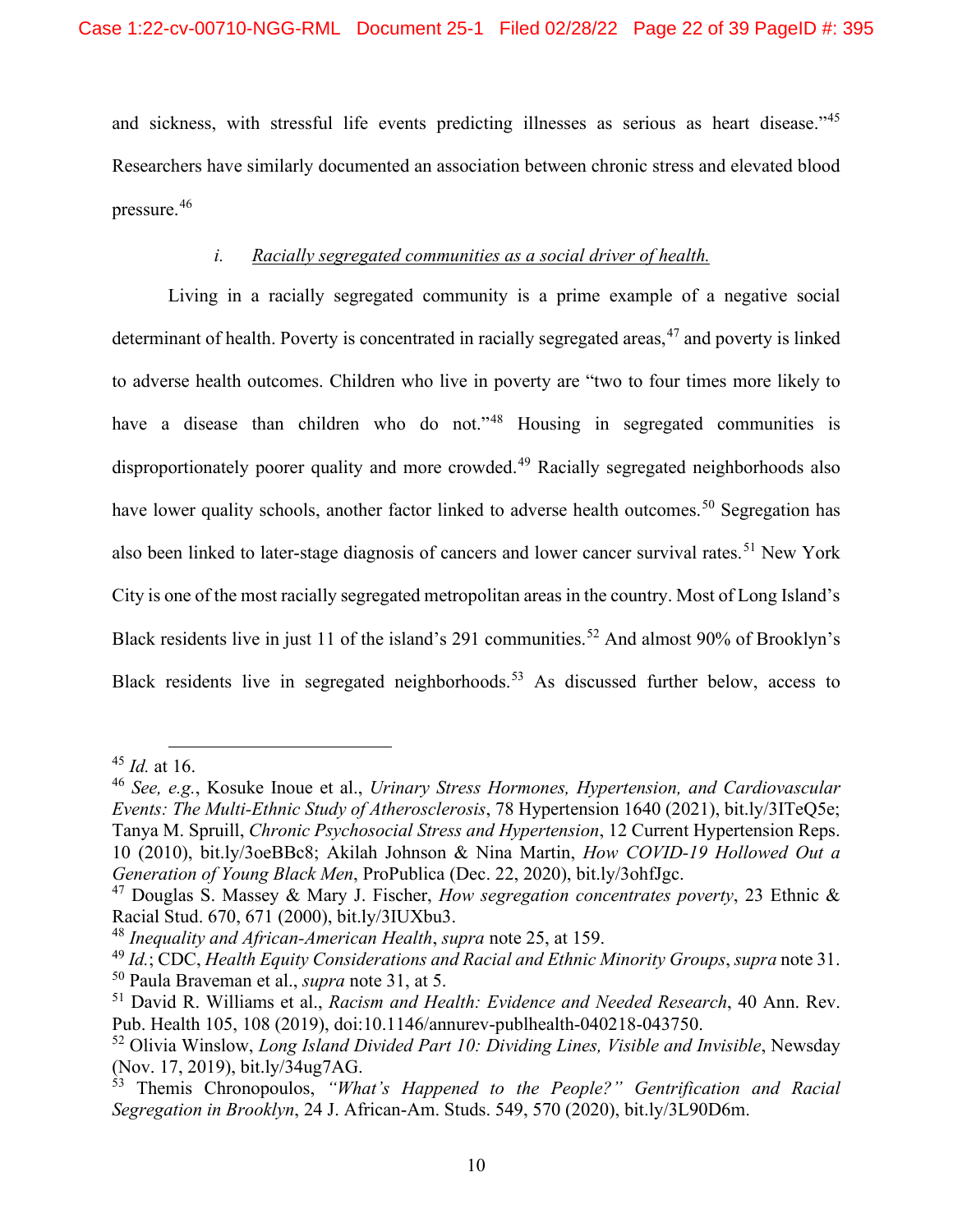healthcare services is also restricted in racially segregated neighborhoods.

#### *ii. Access to healthcare as a social driver of health.*

Communities of color experience disproportionately low access to healthcare services compared to white Americans. One study found that "[c]ommunities with high proportions of [B]lack and Hispanic residents were four times as likely as others to have a shortage of physicians, regardless of community income."[54](#page-22-1) In New York, numerous policies over the past several decades have resulted in underfunded and under-resourced hospital systems in communities of color.<sup>[55](#page-22-2)</sup> For example, when the state "cut thousands of hospital beds" in 2016, a disproportionate number were in communities that served people of color and underinsured individuals, exacerbating the COVID-19 pandemic's impact on those communities.<sup>[56](#page-22-3)</sup> "Many of the same neighborhoods with high rates of COVID-19 infections and poor primary care access are low-income neighborhoods of color and experience higher rates of chronic diseases that are best managed by primary care providers."[57](#page-22-4) According to data from 36 hospitals in New York, "patients at some community hospitals were three times more likely to die as patients at medical centers in the wealthiest parts of the city," due to vast disparities in available treatments, staffing levels, and supplies.<sup>[58](#page-22-5)</sup>

Although BIPOC communities in New York have experienced disproportionately high rates of severe illness and death from COVID-19 from the earliest days of the pandemic, those

<span id="page-22-1"></span><sup>54</sup> M. Komaromy et al., *The role of black and Hispanic physicians in providing health care for underserved populations*, 334 New Eng. J. Med. 1305, 1305 (1996), bit.ly/3Lf13Im.

<span id="page-22-2"></span><span id="page-22-0"></span><sup>55</sup> Amanda Dunker & Elisabeth Ryden Benjamin, *supra* note 14.

<span id="page-22-3"></span><sup>56</sup> David Robinson, *Why NY hospital closures, cutbacks made COVID-19 pandemic worse*, Times-Herald Record (Apr. 10, 2020), bit.ly/3snDN1W.

<span id="page-22-4"></span><sup>57</sup> Primary Care Dev. Corp., *To Address COVID-19 Disparities, PCDC Urges New York State to Invest in Primary Care* (June 1, 2020), bit.ly/3s18Sts.

<span id="page-22-5"></span><sup>58</sup> Brian M. Rosenthal et al., *Why Surviving the Virus Might Come Down to Which Hospital Admits You*, The N.Y. Times (July 1, 2020), https://nyti.ms/3BLmTPr (updated Sept. 22, 2021).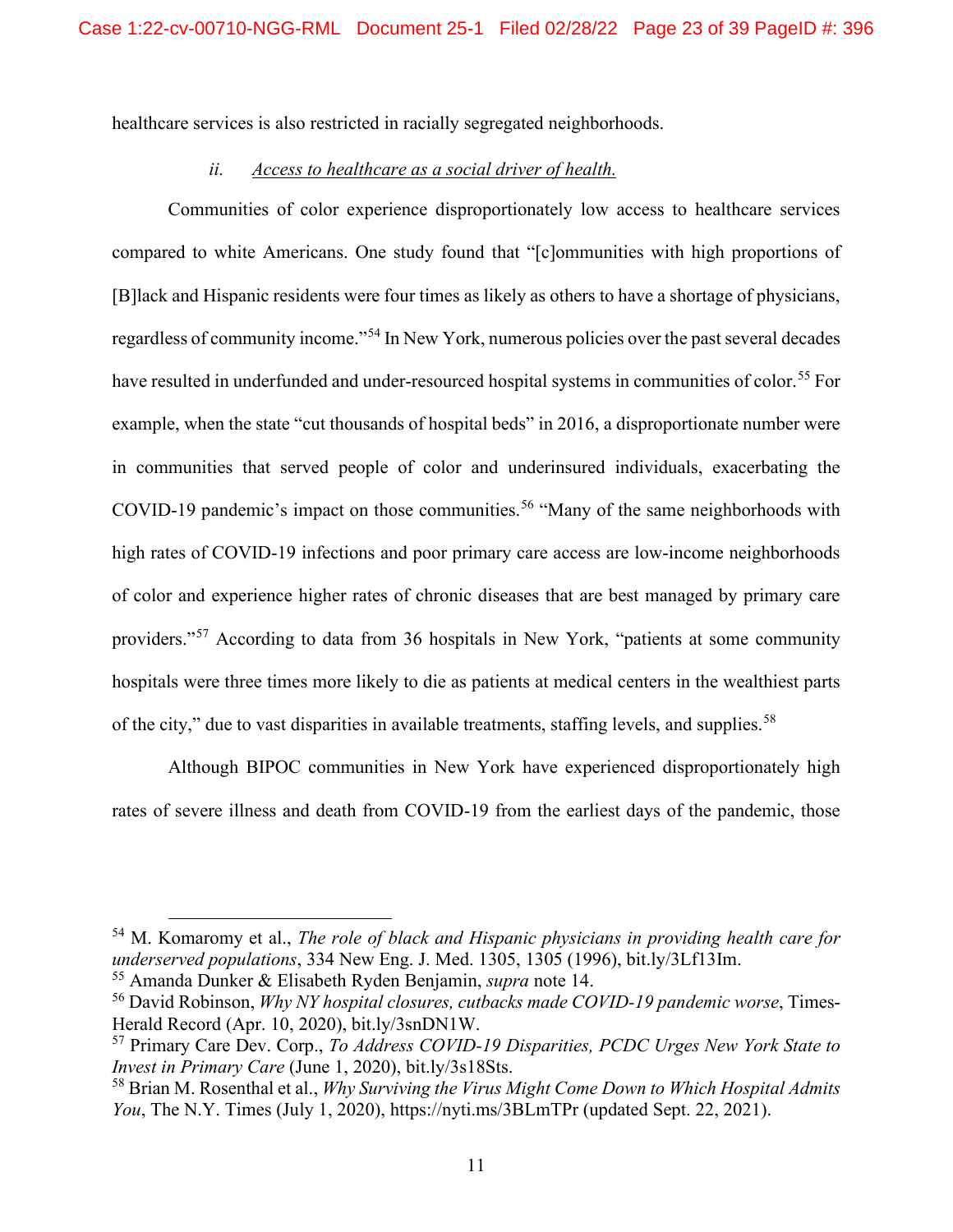communities "were not included in vaccine priority plans crafted by the state and city."[59](#page-23-0) For example, a study showed that "early COVID-19 vaccination efforts in NYC [were] focused primarily in White, middle-to-upper class neighborhoods, with the greatest access occurring in those areas."[60](#page-23-1) The vaccine rollout in New York City was "plagued by stark racial disparities, with Black and Latino residents receiving far fewer doses than white residents."[61](#page-23-2) Gaps in New York City's COVID-19 response policy resulted in inadequate access to COVID-19 testing to communities of color.<sup>[62](#page-23-3)</sup> A September 2021 study in New York City observed that "racial disparities in access to [COVID-19] testing remain as of today, despite the need for testing in communities that experience a large number of essential workers living in crowded realities."[63](#page-23-4)

Treatment options may also be limited in racially segregated communities. Despite experiencing higher rates of severe illness and death from COVID-19, BIPOC patients have been less likely than white patients to receive monoclonal antibody therapies (mAb). A recent largescale study that included several healthcare facilities in New York found that Latinx, Black, Asian American, and other patients of color received mAb 58%, 22%, 48%, and 47% less often,

<span id="page-23-0"></span><sup>59</sup> Ethan Geringer-Sameth, *Why Didn't New York's Hardest Hit Communities Receive Covid Vaccine Priority?*, Gotham Gazette (Jan. 17, 2021), www.gothamgazette.com/state/10075-whydidnt-new-york-hardest-hit-communities-of-color-covid-vaccine-priority.

<span id="page-23-1"></span><sup>60</sup> Natasha Williams et al., *Assessment of Racial and Ethnic Disparities in Access to COVID-19 Vaccination Sites in Brooklyn, New York*, JAMA Network, June 18, 2021, at 3, bit.ly/3oDirwt.

<span id="page-23-2"></span><sup>61</sup> Emma G. Fitzsimmons, *Black and Latino New Yorkers Trail White Residents in Vaccine Rollout*, N.Y. Times (Sept. 29, 2021), nyti.ms/34JRD7m.

<span id="page-23-3"></span><sup>62</sup> Wil Lieberman-Cribbin et al., *Disparities in COVID-19 Testing and Positivity in New York City*, 59 Am. J. Preventive Med. 326 (2020), doi.org/10.1016/j.amepre.2020.06.005; John Kelly & Stephen Cioffi, *Testing centers in many non-white neighborhoods likely to be more crowded*, abc7NY (July 22, 2020), 7ny.tv/3JHf2Ff.

<span id="page-23-4"></span><sup>63</sup> Wil Lieberman-Cribbin et al., *Analyzing disparities in COVID-19 testing trends according to risk for COVID-19 severity across New York City*, 21 BMC Pub. Health 1717, at 5 (2021), bit.ly/3BKU0CZ.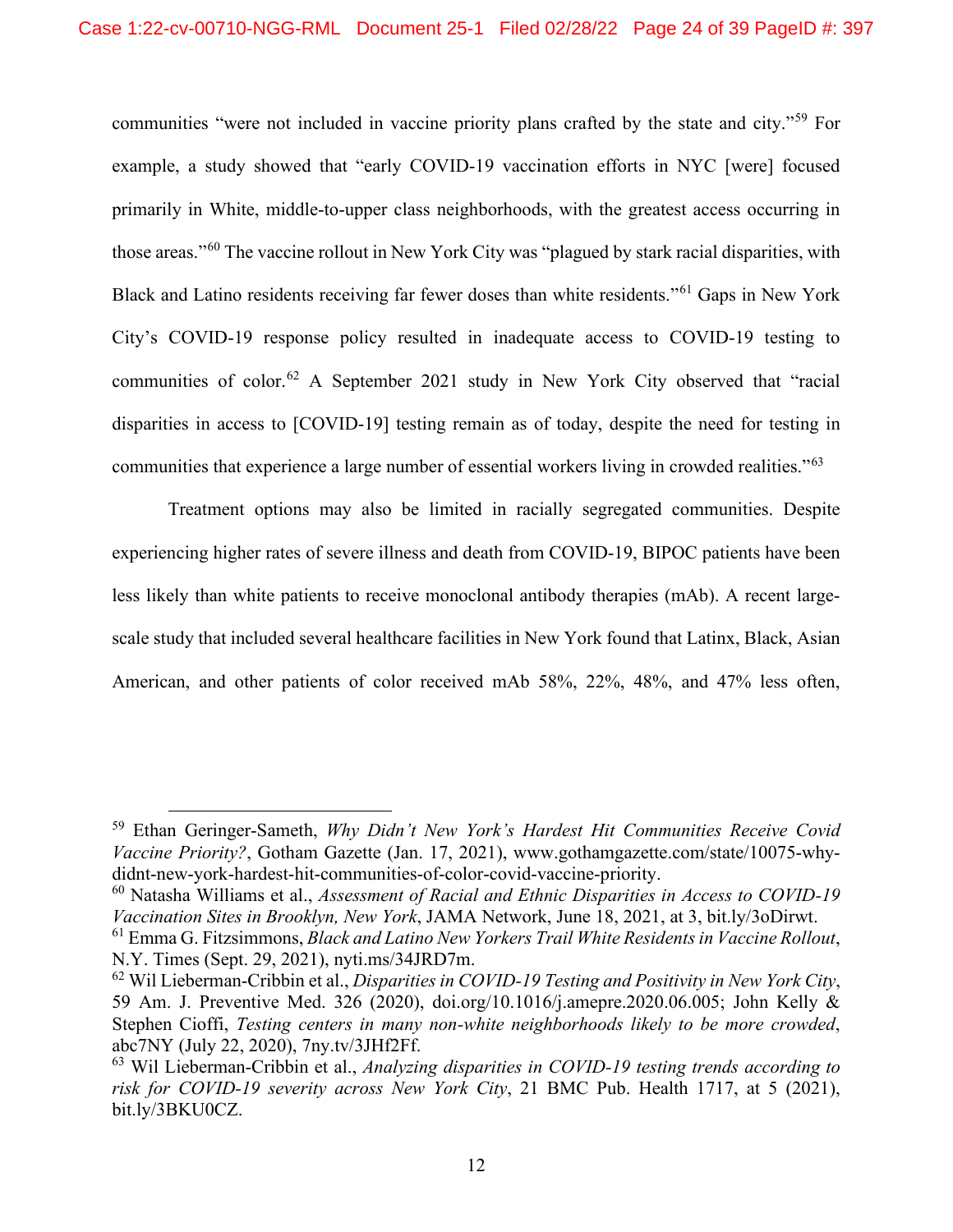respectively, than white patients.<sup>[64](#page-24-0)</sup> The study concluded that, "as a consequence of [BIPOC] people's] higher prevalence of preexisting conditions," the mAb treatment inequity "amplif[ies] the increased risk for severe COVID-19–associated outcomes, including death among these groups."<sup>[65](#page-24-1)</sup> The CDC identified several access-related factors as potential explanations for the documented racial and ethnic inequities in COVID-19 mAb treatment, including "systemic factors such as limited access to testing and care because of availability constraints, inadequate insurance coverage, and transportation challenges; lack of a primary care provider to recommend treatment; variations in treatment supply and distribution; potential biases in prescribing practices; and limited penetration of messaging in some communities about mAb availability and effectiveness to prevent disease progression."[66](#page-24-2)

#### *iii. Working conditions as a social driver of health.*

Racial and ethnic inequities in employment opportunities lead to adverse health outcomes for several reasons. Overall, individuals in minoritized groups have disproportionately lower-paying jobs, leaving them with less money to spend on healthcare.<sup>[67](#page-24-3)</sup> They are also more likely to work in jobs that cannot be done remotely from home, such as health care, service and retail occupations, and to have longer commute times on public transportation, increasing their exposure to infectious diseases like COVID-19. [68](#page-24-4)

<span id="page-24-0"></span><sup>64</sup> Jennifer L. Wiltz et al., *Racial and Ethnic Disparities in Receipt of Medications for Treatment of COVID-19 — United States, March 2020–August 2021*, 71 MMRW 96, 96 (2022), bit.ly/3scQRal.

<span id="page-24-1"></span><sup>65</sup> *Id.* at 100.

<span id="page-24-2"></span><sup>66</sup> Jennifer L. Wiltz, *supra* note 64, at 99.

<span id="page-24-3"></span><sup>67</sup> U.S. Dep't of Lab., Women's Bureau, *Median annual earnings by sex, race and Hispanic ethnicity*, bit.ly/3rhy5PX (last visited Feb. 28, 2022); *see also* David R. Williams, *Racism and Health*, *supra* note 51, at 4 ("In 2016, for every dollar of income that white households received, Hispanics earned 73 cents and blacks earned 61 cents.").

<span id="page-24-4"></span><sup>68</sup> COVID-19 Policy Playbook, *supra* note 23, at 12; Equity Indicators, *Narrowing the Gap* (Vol. 16, Feb. 2017), https://bit.ly/3h2vlzW.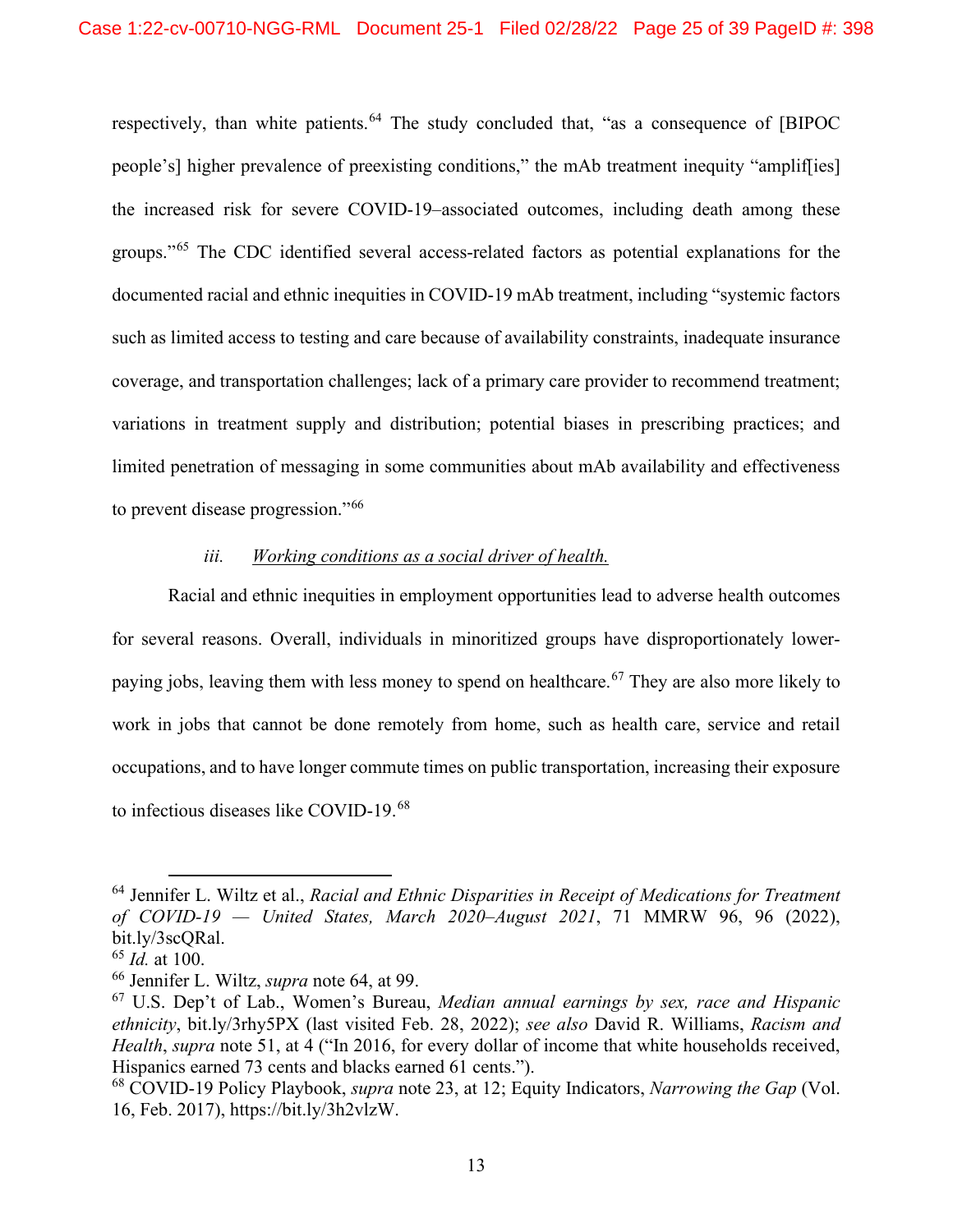BIPOC individuals are also less likely to hold jobs that provide health insurance, and are therefore "significantly more likely to be underinsured than the white population."[69](#page-25-1) Many New Yorkers lost their health coverage during the pandemic, but "African Americans in New York City reported losing health insurance twice as often," and "Latinx New Yorkers reported losing health insurance nearly four times as often," as white New Yorkers.[70](#page-25-2) Researchers have cited social determinants of health, including lack of paid time off and lack of insurance, as barriers to COVID-19 vaccine access and accommodations.<sup>[71](#page-25-3)</sup>

#### *iv. Exposure to racism as a social driver of health.*

Exposure to racial and ethnic discrimination in daily life is a significant social driver of health. Extensive research has documented that racism itself negatively impacts health over time through a process called weathering.<sup>[72](#page-25-4)</sup> A review of 138 empirical studies on the health effects of racism showed a clear link between racism and ill health for oppressed racial groups, even after adjustment for confounding factors.<sup>[73](#page-25-5)</sup> Another meta-analysis of 293 studies concluded that "racism" is significantly related to poorer health."<sup>[74](#page-25-6)</sup> In a 2011 study, more than 90% of Black individuals reported having experienced racial discrimination.<sup>[75](#page-25-7)</sup> Racial discrimination can cause chronic stress, which, as noted, is linked to a wide array of poor health outcomes. A study found that

<span id="page-25-1"></span><sup>69</sup> COVID-19 Policy Playbook, *supra* note 23, at 90.

<span id="page-25-2"></span><span id="page-25-0"></span><sup>70</sup> Amanda Dunker & Elisabeth Ryden Benjamin, *supra* note 14.

<span id="page-25-3"></span><sup>71</sup> Savanna L. Carson et al., *COVID-19 Vaccine Decision-making Factors in Racial and Ethnic Minority Communities in Los Angeles, California*, JAMA Network, Sept. 30, 2021, bit.ly/34UzKCB.

<span id="page-25-4"></span><sup>72</sup> *See* Arline T. Geronimus et al., *"Weathering" and Age Patterns of Allostatic Load Scores Among Blacks and Whites in the United States*, 96 Am. J. Pub. Health 826 (2006), doi.org/10.2105/AJPH.2004.060749.

<span id="page-25-5"></span><sup>73</sup> Paradies, *A systemic review, supra* note 40, at 895.

<span id="page-25-6"></span><sup>74</sup> Yin Paradies et al., *Racism as a Determinant of Health: A Systematic Review and Meta-Analysis*, PLOS One, Sept. 23, 2015, at 24, doi.org/10.1371/journal.pone.0138511.

<span id="page-25-7"></span><sup>75</sup> *Inequality and African-American Health*, *supra* note 25, at 16.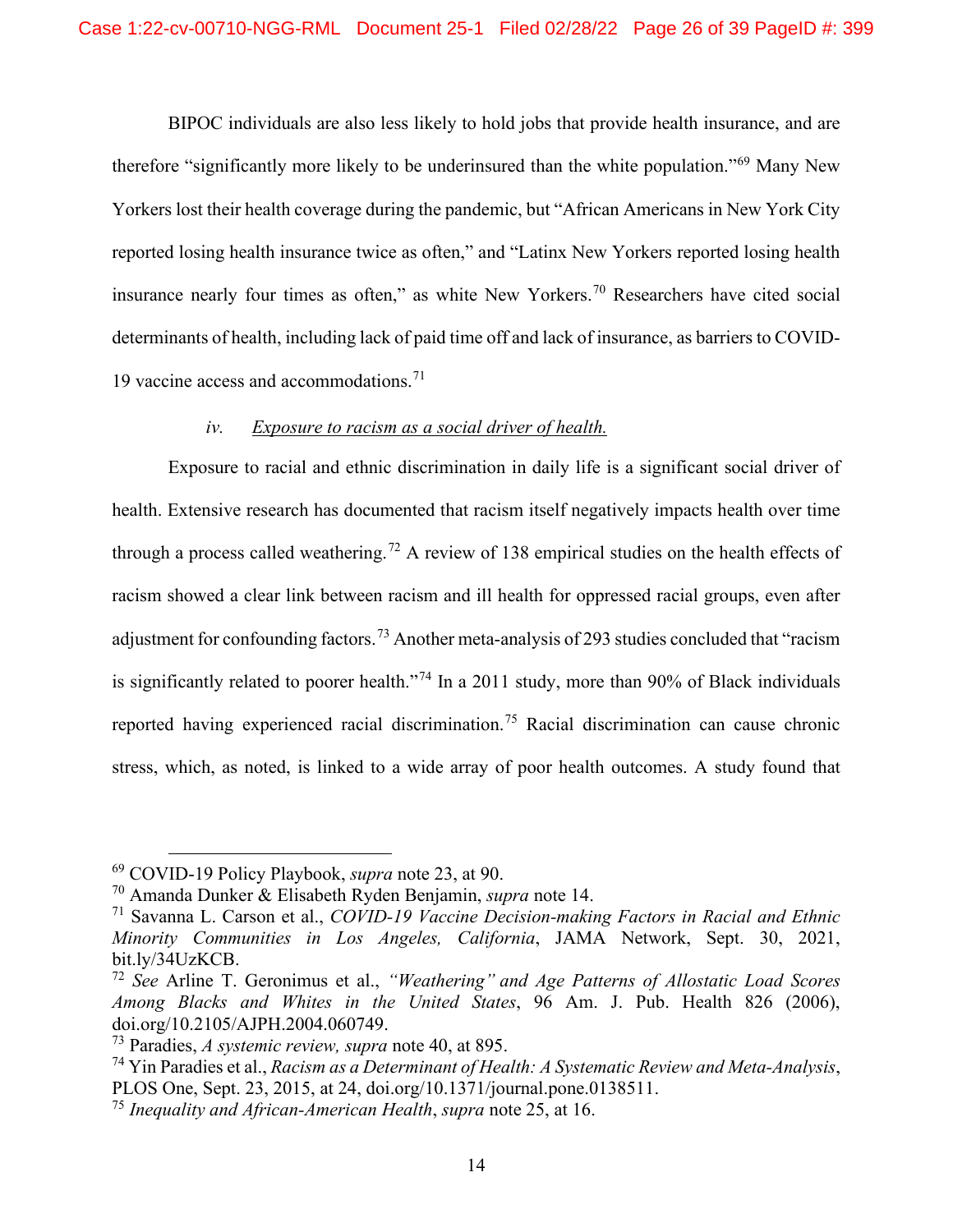exposure to discrimination and segregation during juvenile years predicts adult inflammation by age 28, and that the effect was "considerably more robust than that of traditional health risk factors such as diet, exercise, smoking, and low [socioeconomic status]."[76](#page-26-0) Racial discrimination need not be intended: "[e]vidence has revealed that unconscious bias in interpersonal interactions is strong, widespread and deeply rooted, and could potentially take a heavy toll on health."<sup>[77](#page-26-1)</sup>

#### *v. Incarceration and homelessness as social drivers of health.*

Incarceration and homelessness are two additional social determinants of health that disproportionately impact people of color. Black individuals have higher rates of incarceration than white individuals who commit the same offense.<sup>[78](#page-26-2)</sup> In New York, Black individuals are imprisoned at a rate that is over three times their percentage of the state's population.[79](#page-26-3) Imprisoned people are exposed to more infectious diseases and to significant stress, yet prisons rarely "provide much beyond the most basic medical care."<sup>[80](#page-26-4)</sup> The increased likelihood of having disease while imprisoned does not end upon release; a history of incarceration also "strongly increases the

<span id="page-26-0"></span><sup>76</sup> Ronald L. Simons et al., *Discrimination, segregation, and chronic inflammation: Testing the weathering explanation for the poor health of Black Americans*, 54 Developmental Psych. 1993, 1994 (2018), doi.org/10.1037/dev0000511; *see also* Christopher W. Kuzawa & Elizabeth Sweet, *Epigenetics and the embodiment of race: Developmental origins of US racial disparities in cardiovascular health*, 21 Am. J. of Hum. Biology 2, 2 (2009), bit.ly/3pkYoDJ ("[E]nvironmentally responsive phenotypic plasticity, in combination with . . . acute and chronic effects of social-environmental exposures," better explains the "persistence of [cardiovascular disease] disparities between members of socially imposed racial categories" than does genetics.). <sup>77</sup> Paula Braveman et al., *supra* note 31, at 5.

<span id="page-26-2"></span><span id="page-26-1"></span><sup>78</sup> *See, e.g.*, NAACP, *Criminal Justice Fact Shee*t, naacp.org/resources/criminal-justice-fact-sheet (last visited Feb. 28, 2022) ("5% of illicit drug users are African American, yet African Americans represent 29% of those arrested and 33% of those incarcerated for drug offenses.").

<span id="page-26-3"></span><sup>79</sup> Division of Criminal Justice Services, *NYS Arrests and Prison Sentences by Race/Ethnicity* (June 2019), on.ny.gov/3GFJmhF.

<span id="page-26-4"></span><sup>80</sup> *Inequality and African-American Health*, *supra* note 25, at 112.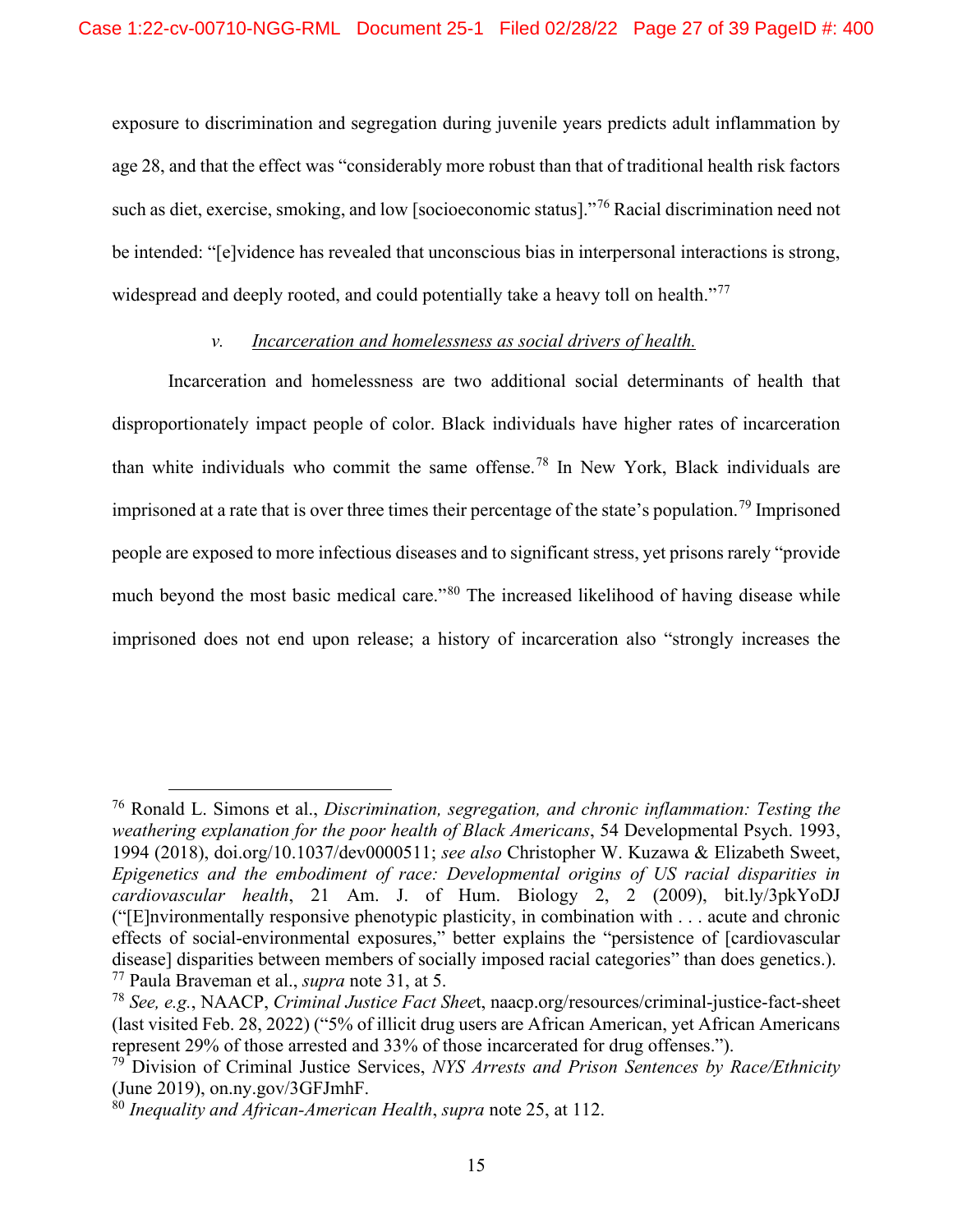chances of severe health limitations after release."[81](#page-27-2) Prisons have been epicenters of COVID-19 outbreaks since the beginning of the pandemic.<sup>[82](#page-27-3)</sup> Additionally, people experiencing homelessness in New York experienced higher rates of death from COVID-19 in both congregate shelter and unsheltered settings.<sup>[83](#page-27-4)</sup> Minoritized people are disproportionately represented among homeless populations.[84](#page-27-5)

## *vi. Social drivers of health have led to disproportionately high rates of serious illness and death from COVID-19 for BIPOC people.*

Researchers have repeatedly concluded that social determinants of health contribute to BIPOC peoples' disproportionate rates of severe illness and death from COVID-19, across the country and in New York.<sup>[85](#page-27-6)</sup> An individual's job opportunities and work conditions, access to

<span id="page-27-2"></span><sup>81</sup> *Id.*; *see also* Elizabeth M. Viglianti et al., *Mass Incarceration and Pulmonary Health: Guidance for Clinicians*, 15 Annals Am. Thoracic Soc'y 409, 409–12 (2018), bit.ly/3rvWosf (identifying lung-related conditions that disproportionately affect incarcerated persons).

<span id="page-27-3"></span><sup>82</sup> *See, e.g.*, Laura Hawks et al., *COVID-19 in Prisons and Jails in the United States*, 180 JAMA Int'l Med. 1041, 1041 (2020), bit.ly/3fqrpZb.

<span id="page-27-4"></span><sup>83</sup> Coal. for Homelessness, *Age-Adjusted Mortality Rate for Sheltered Homeless New Yorkers*, https://bit.ly/3ByrWSU (last visited Feb. 28, 2022).

<span id="page-27-5"></span><sup>84</sup> Coal. for Homelessness, *Basic Facts About Homelessness: New York City*, https://bit.ly/3h1ZBv2 (last updated Feb. 2022).

<span id="page-27-6"></span><span id="page-27-1"></span><span id="page-27-0"></span><sup>85</sup> *See, e.g.*, Ankur K. Dalsania et al., *The Relationship Between Social Determinants of Health and Racial Disparities in COVID-19 Mortality*, 9 J. Racial & Ethnic Health Disparities 288, 294 (2021), bit.ly/3h0hqdT ("Consistent with historical health inequities for Black Americans, our analysis demonstrates that SDH have contributed to the disproportionate impact of the COVID-19 pandemic on Black Americans."); Nicholas Verdini et al., *Social Determinants of Health Amplify the Association Between Ethnicity and COVID19: A Retrospective-Cohort study*, 9 Int'l J. Med. Students 282, 282 (2022), doi.org/10.5195/ijms.2021.1125 ("Ethnicity had a significant impact on COVID-19 status in our population, where the effect of ethnicity on COVID-19 status was amplified for those with SDOH risk factors."); Sarah B. Maness et al., *Social Determinants of Health and Health Disparities: COVID-19 Exposures and Mortality Among African American People in the United States*, 136 Pub. Health Reps. 18, 18 (2020), bit.ly/3LJyuCP ("SDH [Social determinants of health] underlie health disparities that increase the potential for exposure to, and higher death rates from, COVID-19 among African American people across the United States."); Amanda Dunker & Elisabeth Ryden Benjamin, *supra* note 14; Rima A. Afifi et al., *supra* note 31; Rienna G. Russo et al., *COVID-19, Social Determinants of Health, and Opportunities for Preventing Cardiovascular Disease: A Conceptual Framework*, J. Am. Heart Ass'n, Dec. 10,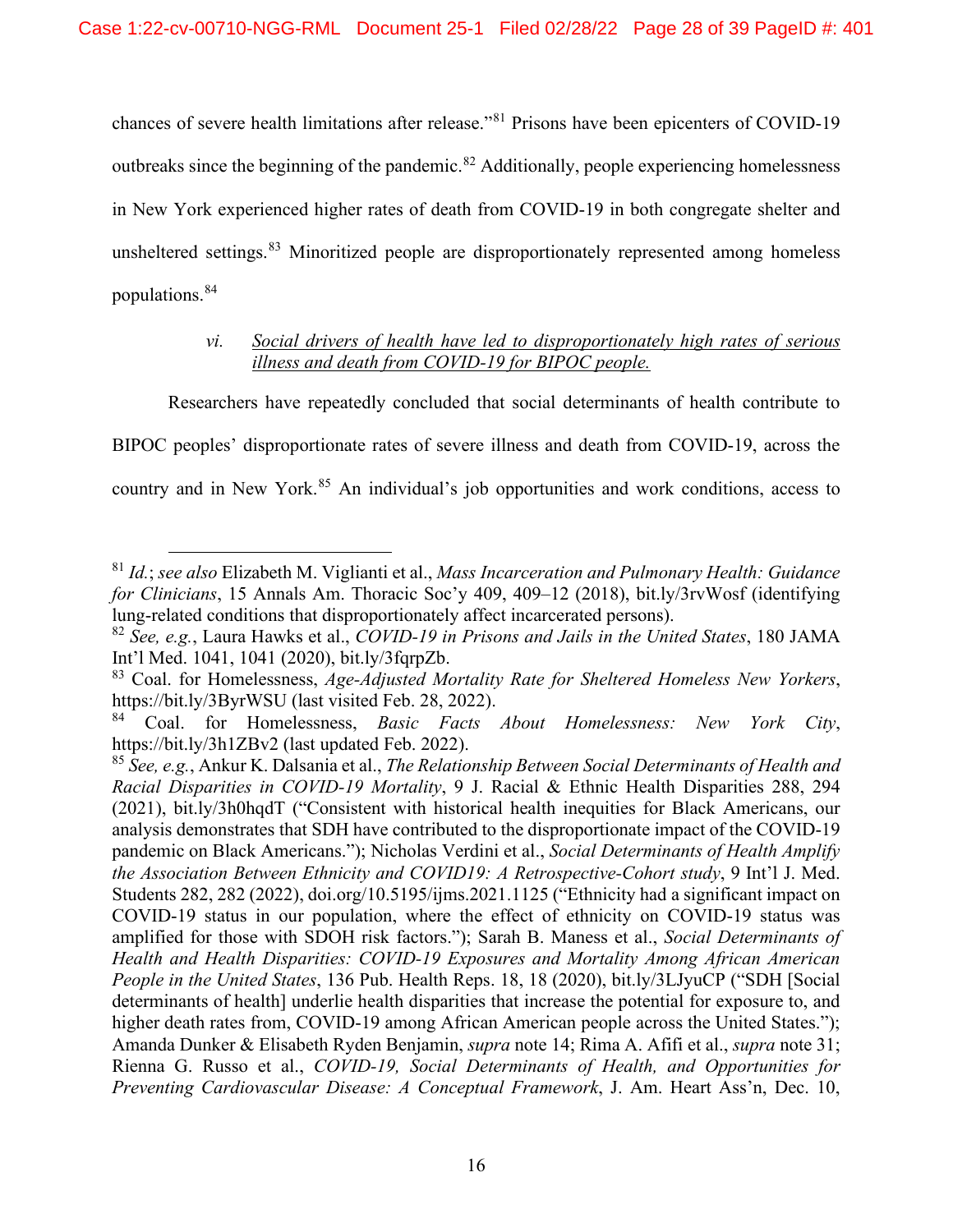healthcare, exposure to racism, and segregated living conditions often go hand in hand, leading to a cumulative increase in risk of severe illness or death from COVID-19 associated with a person's BIPOC race or ethnicity.<sup>[86](#page-28-0)</sup> For an individual, inequitable social determinants of health may manifest, for instance, in high blood pressure, increased inflammation, and earlier onset of, and more severe forms of, medical conditions such as heart disease, thereby compounding the risk of getting severely ill or dying from COVID-19 in a way that is not captured by consideration of the presence of heart disease alone. At bottom, "conditions of marginalization led, before COVID-19, to higher morbidity and mortality among Black Americans, which then resulted in a higher burden of underlying vulnerability to COVID-19, manifesting in disproportionate disease severity and death."<sup>[87](#page-28-1)</sup> The same is true of other minoritized populations.<sup>[88](#page-28-2)</sup>

## **B. BIPOC individuals receive lower quality healthcare and reduced access to treatments than whites due to medical racism and bias.**

Racism against BIPOC individuals within the healthcare system also results in adverse health outcomes and makes race and ethnicity itself, as a proxy for racism, worth consideration, along with other relevant factors, by medical professionals exercising independent judgment to determine the appropriate COVID-19 treatment.<sup>[89](#page-28-3)</sup>

Healthcare disparities are "differences in treatment experienced in the quality of healthcare

<sup>2021,</sup> doi.org/10.1161/JAHA.121.022721; *see also* Christopher T. Rentsch et al., *Patterns of COVID-19 testing and mortality by race and ethnicity among United States veterans: A nationwide cohort study*, PLOS Med., Sept. 22, 2020, at 1, 13, bit.ly/3giLlgV.

<span id="page-28-0"></span><sup>86</sup> *See, e.g.*, Nicholas Verdini et al., *supra* note 85, at 284 ("The Hispanic population has been shown to experience discrimination, inadequate healthcare access and utilization, inequities in education access, wealth gaps, and increased congested housing, all of which increase the risk of contracting COVID-19.").

<span id="page-28-1"></span><sup>87</sup> COVID-19 Policy Playbook, *supra* note 23, at 13.

<span id="page-28-2"></span><sup>88</sup> *See id.* at 11–13.

<span id="page-28-3"></span><sup>89</sup> *See* Press Release by AMA, *New AMA policy recognizes racism as a public health threat* (Nov. 16, 2020), bit.ly/3L6mXgy.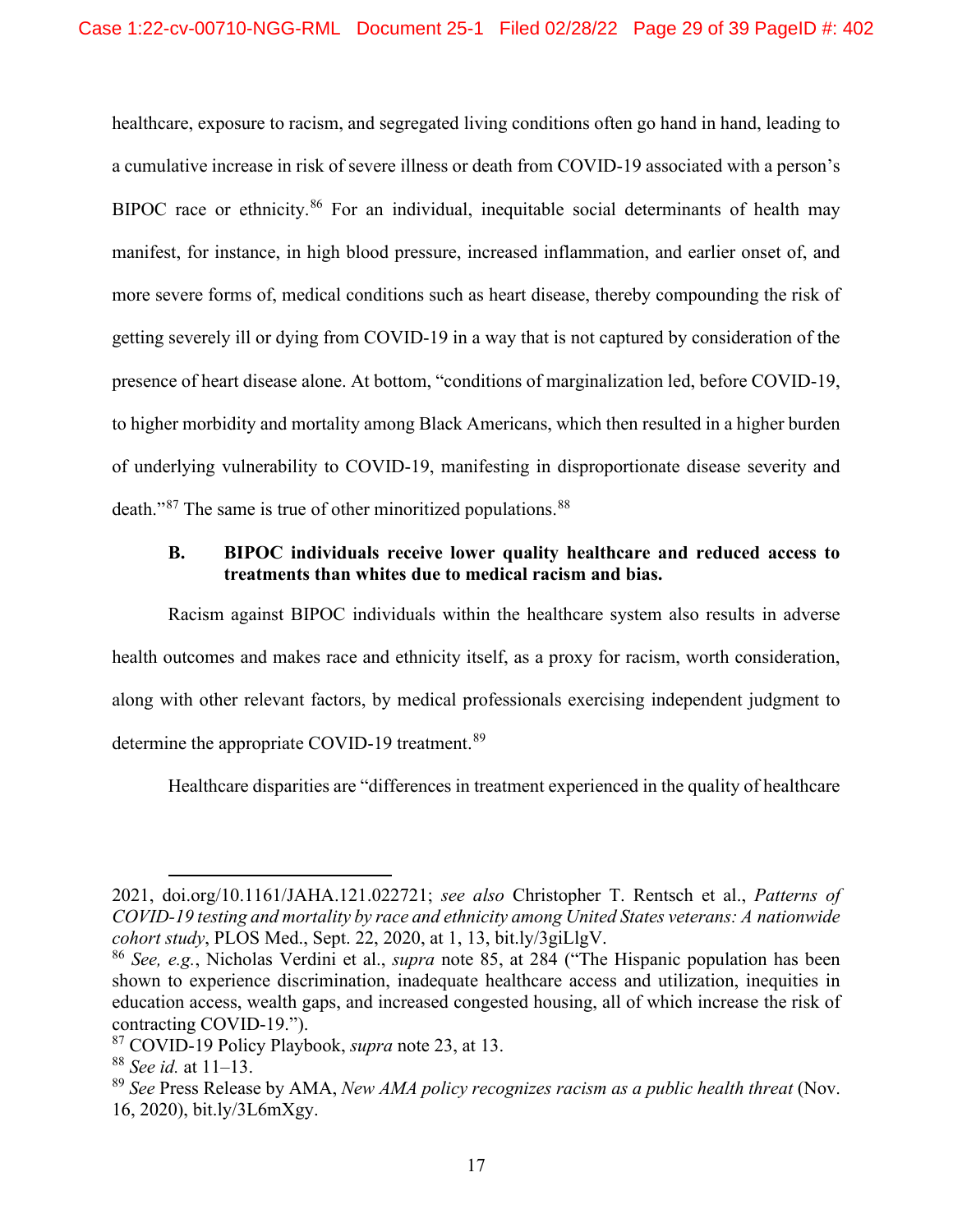received by racial and/or ethnic minorities even when access to care is equal."[90](#page-29-0) Numerous studies show that BIPOC patients receive lower quality treatment by healthcare providers, "even when variations in such factors as insurance status, income, age, co-morbid conditions, and symptom expression are taken into account."<sup>[91](#page-29-1)</sup> The research links these racial and ethnic differences in treatment to adverse health outcomes for BIPOC individuals. The following sample of racial and ethnic healthcare inequities illustrates their severity:

- Black patients and other minoritized patients are less likely than whites to receive preventive care and routine medical procedures.<sup>[92](#page-29-2)</sup>
- Black patients are treated less for pain than white patients.<sup>[93](#page-29-3)</sup> For example, "sicklecell patients who are in severe pain waited longer in emergency rooms to get pain medication than white patients with a similar painful disease (for example, renal  $\text{colic}$ )."[94](#page-29-4)
- Minoritized patients are sometimes denied care due to racially biased algorithms. For example, due to racial biases in pulse oximeter technology, Black patients have nearly three times the frequency of undetected low oxygen levels than white patients, which can negatively impact Black patients' treatment for COVID-19.<sup>[95](#page-29-5)</sup>
- Black patients are less likely than white patients to receive kidney transplants.  $96$ Race-based kidney function adjustments based on false ideas about differences in muscle mass have denied Black people access to dialysis and transplants.<sup>[97](#page-29-7)</sup>
- Doctors are almost twice as likely to refer white patients to a specialist than they

<span id="page-29-0"></span><sup>90</sup> G.L.A. Harris, *Cultural Competence: Its Promise for Reducing Healthcare Disparities*, 33 J. Health & Hum. Servs. Admin. 2, 4 (2010), bit.ly/3ogbEZK.

<span id="page-29-1"></span><sup>91</sup> *Unequal Treatment*, *supra* note 38, at 2–3; *see also Just Medicine*, *supra* note 25, at 35.

<span id="page-29-2"></span><sup>92</sup> *Unequal Treatment*, *supra* note 38, at 123; Matthew Wynia et al., *supra* note 25, at 6; *Just Medicine*, *supra* note 25, at 1.

<span id="page-29-3"></span><sup>93</sup> Kelly M. Hoffman et al., *Racial bias in pain assessment and treatment recommendations, and false beliefs about biological differences between blacks and whites*, 113 PNAS 4296, 4296 (2016), bit.ly/3h1ZRda; *Just Medicine*, *supra* note 25, at 61.

<span id="page-29-4"></span><sup>94</sup> *Inequality and African-American Health*, *supra* note 25, at 95.

<span id="page-29-5"></span><sup>95</sup> Michael W. Sjoding et al., *Racial Bias in Pulse Oximetry Measurement*, 383 New Eng. J. Med. 2477 (2020), doi.org/10.1056/NEJMc2029240.

<sup>96</sup> *Id.* at 90.

<span id="page-29-7"></span><span id="page-29-6"></span><sup>97</sup> Jennifer Tsai, *Jordan Crowley Would Be in Line for a Kidney—if He Were Deemed White Enough*, Slate (June 27, 2021), https://bit.ly/3h5sYfG.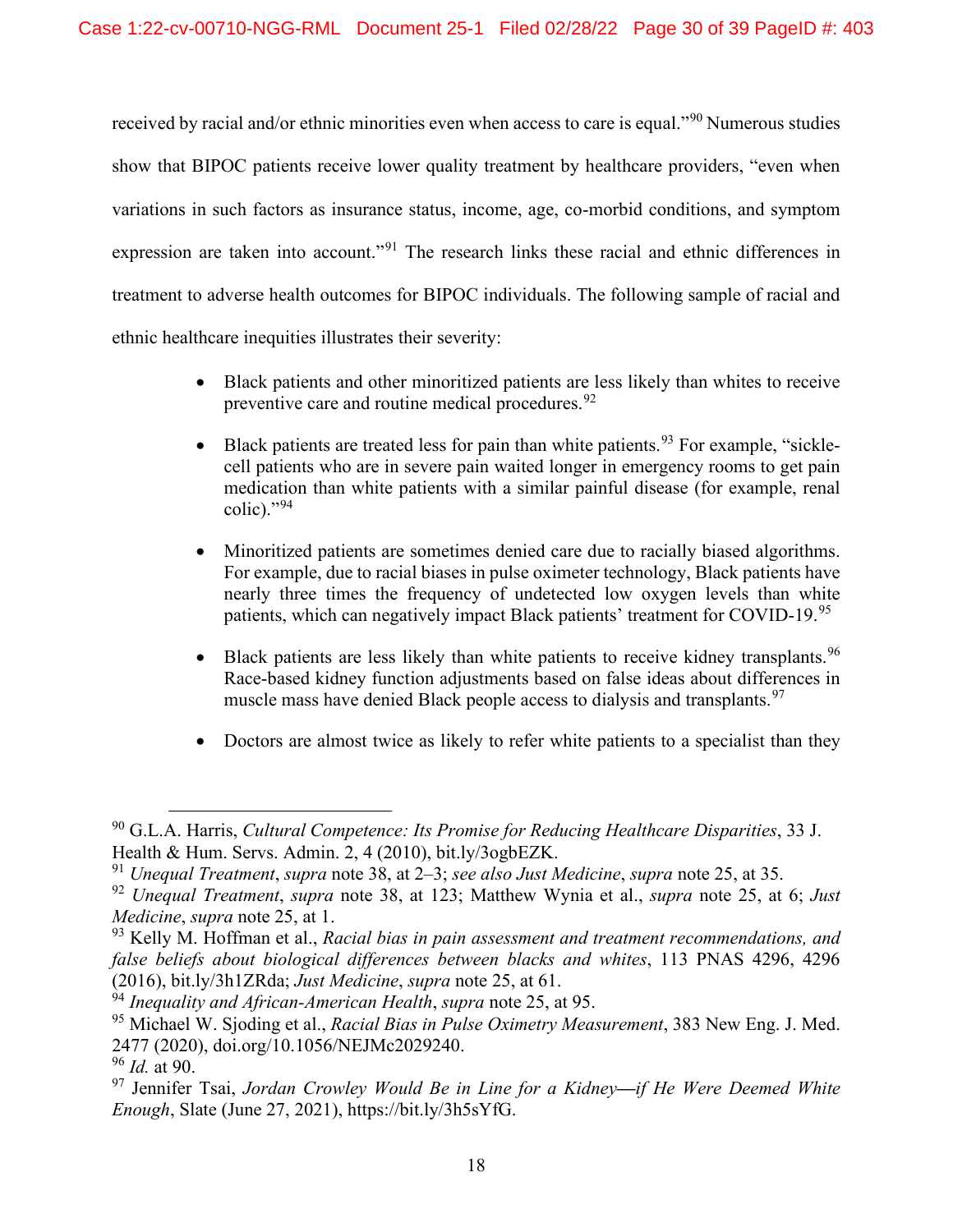are to refer Black patients.[98](#page-30-1)

• Black and Latinx individuals are less likely to receive appropriate cardiac medication or to undergo cardiac bypass surgery than whites.<sup>[99](#page-30-2)</sup> Although Black individuals are three times as likely to develop cardiovascular disease than whites, and twice as likely to die from it, they are more likely than whites "to receive older conservative coronary treatments than newer or more expensive therapies  $\ldots$  [which are] more readily available to whites."<sup>[100](#page-30-3)</sup>

Extensive research shows that healthcare inequities are due not to intrinsic clinical factors, but to exposure to racism within the medical system.<sup>[101](#page-30-4)</sup> One recent study found, for example, that "many white medical students and residents"—73% of the study sample—"hold beliefs about biological differences between blacks and whites, many of which are false and fantastical in nature, and that these false beliefs are related to racial bias in pain perception."[102](#page-30-5) Another study found that among children who visited emergency departments, Black and Latinx children were less likely to "have their care needs classified as immediate/emergent" and "experienced significantly longer wait times and overall visits as compared to whites."<sup>[103](#page-30-6)</sup> The researchers concluded the "difference could not be fully explained by possible confounding factors available in the dataset, such as demographic, socioeconomic, or clinical variables."<sup>[104](#page-30-7)</sup> Additionally, "Black newborns" have significantly lower mortality if they're cared for by Black doctors rather than white ones."<sup>[105](#page-30-8)</sup> Another study of 495 largely white, male physicians found that they were less likely to prescribe

<span id="page-30-5"></span><sup>102</sup> Kelly M. Hoffman, *supra* note 93, at 4299.

<span id="page-30-1"></span><sup>98</sup> *Id.* at 91.

<span id="page-30-2"></span><sup>99</sup> *Unequal Treatment*, *supra* note 38, at 2–3.

<sup>100</sup> *Just Medicine*, *supra* note 25, at 57–58.

<span id="page-30-4"></span><span id="page-30-3"></span><sup>101</sup> *See, e.g.*, Press Release by AMA, *supra* note 89; Mathieu Rees, *Racism in healthcare: What you need to know*, Med. News Today (Sept. 16, 2020), bit.ly/3okjoK6.

<span id="page-30-6"></span><sup>103</sup> Xingyu Zhang et al., *Racial and Ethnic Disparities in Emergency Department Care and Health Outcomes Among Children in the United States*, Frontiers in Pediatrics, Dec. 19, 2019, at 1, doi.org/10.3389/fped.2019.00525.

<span id="page-30-7"></span><span id="page-30-0"></span> $^{104}$  *Id.* at 5.

<span id="page-30-8"></span><sup>105</sup> Akilah Johnson & Nina Martin, *supra* note 46; *see also* Brad Greenwood et al., *Physicianpatient racial concordance and disparities in birthing mortality for newborns*, 117 PNAS 21194, 21194 (2020), bit.ly/3gkmg5m.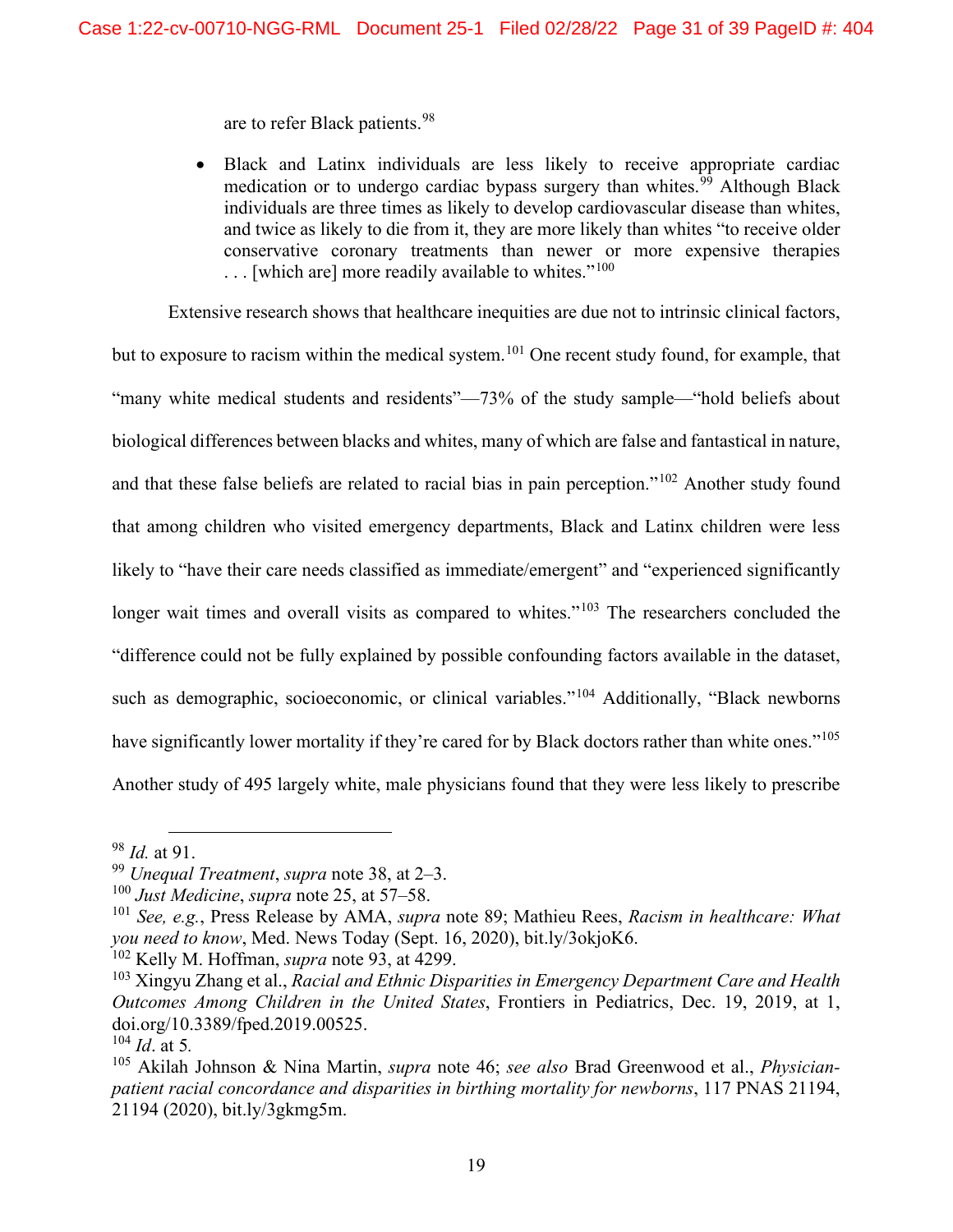an aggressive HIV treatment to Black men than white men due to negative racial bias.  $^{106}$  $^{106}$  $^{106}$ 

In 2007, researchers produced "the first evidence of unconscious (implicit) race bias among physicians, its dissociation from conscious (explicit) bias, and its predictive validity."[107](#page-31-2) The researchers concluded that physicians' implicit bias contributed to racial and ethnic disparities in the use of medical procedures such as thrombolysis for myocardial infarction.<sup>[108](#page-31-3)</sup> The study also showed that as physicians' IAT (implicit bias) scores increased, their likelihood of treating Black patients with thrombolysis decreased. A 2015 systematic review of 15 studies measuring implicit bias and health outcomes confirmed that healthcare professionals hold the same level of implicit bias against Black, Latinx, and dark-skinned people as the general population, and that "implicit bias was significantly related to patient–provider interactions, treatment decisions, treatment adherence, and patient health outcomes."[109](#page-31-4) A 2017 systematic review of 37 studies confirmed the substantial evidence of "pro-White or light-skin/anti-Black, Hispanic, American Indian or darkskin bias among a variety of [healthcare professionals] across multiple levels of training and disciplines."<sup>[110](#page-31-5)</sup>

Research has shown that a person can "hold strongly negative implicit biases" even where they express no explicit bias and believe themselves to be race-neutral.[111](#page-31-6) Studies show that

<span id="page-31-1"></span><sup>106</sup> *Just Medicine*, *supra* note 25, at 132; *see also* Laura M. Bogart, *Factors Influencing Physicians' Judgments of Adherence and Treatment Decisions for Patients with HIV Disease*, 21 Med. Decision Making 28, 34 (2001), doi.org/10.1177/0272989X0102100104.

<span id="page-31-2"></span><span id="page-31-0"></span><sup>107</sup> Alexander R. Green et al., *Implicit Bias among Physicians and its Prediction of Thrombolysis Decisions for Black and White Patients*, 22 Soc'y of Gen. Internal Med. 1231, 1231 (2007), bit.ly/3gODyHQ.

<span id="page-31-3"></span><sup>108</sup> *Id.*

<span id="page-31-4"></span><sup>109</sup> William J. Hall et al., *Implicit Racial/Ethnic Bias Among Health Care Professionals and Its Influence on Health Care Outcomes: A Systematic Review*, 105 Am. J. Pub. Health e60, e60 (2015), http:doi.org/10.2105/AJPH.2015.302903.

<span id="page-31-6"></span><span id="page-31-5"></span><sup>110</sup> Ivy W. Maina et al., *A decade of studying implicit racial/ethnic bias in healthcare providers using the implicit association test*, 199 Soc. Sci. & Med. 219, 219 (2018), bit.ly/3rXSGJy. <sup>111</sup> *Just Medicine*, *supra* note 25, at 46.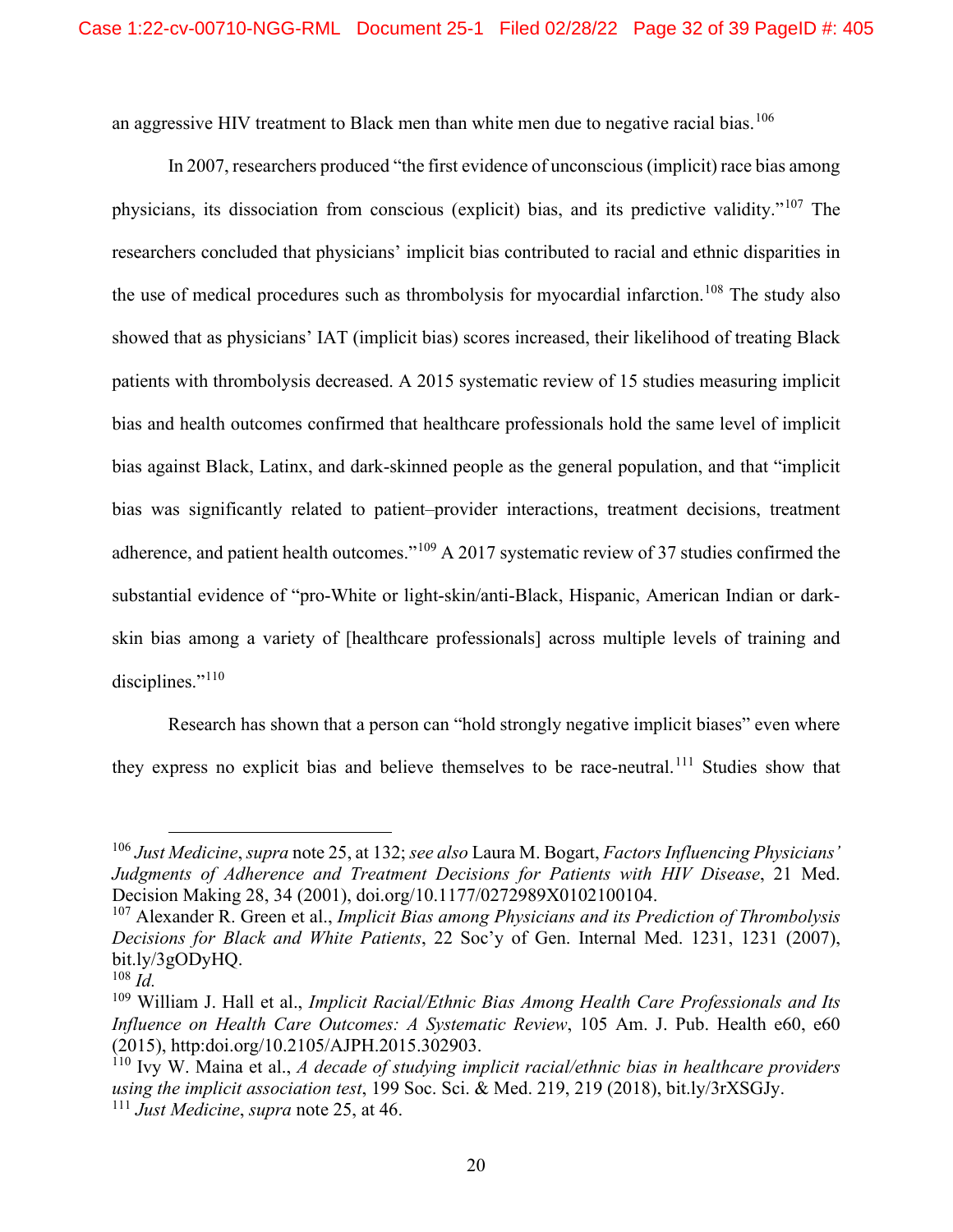implicit bias influences behavior more directly than conscious bias does.<sup>[112](#page-32-0)</sup> The evidence reveals that "implicit race biases are as prevalent among professionals in the health care industry as they are among the American public generally."<sup>[113](#page-32-1)</sup> Most healthcare professionals, like most whites, "are low in explicit and high in implicit" bias.<sup>[114](#page-32-2)</sup> In other words, many healthcare professionals unconsciously hold negative biases against BIPOC groups, and these negative biases may cause them to provide—entirely unintentionally—a lower quality of care to their BIPOC patients than they might provide to similarly situated white patients. Research has shown that strategies based on ignoring group differences do not eliminate bias, whereas making healthcare professionals aware of their own biases and stereotypes does.<sup>[115](#page-32-3)</sup> Researchers have concluded that "[i]nterventions targeting implicit attitudes among health care professionals are needed."[116](#page-32-4)

Consistent with this evidence, the CDC has identified "potential biases in prescribing practices" as one reason for the observed racial and ethnic disparity in mAb treatment.<sup>[117](#page-32-5)</sup> The New York City Health Department has recognized that "race norming . . . often negatively impacts the treatment and care for persons of color."[118](#page-32-6) Racism or implicit bias may therefore influence physicians' decisions about which patients should receive potentially life-saving treatments.

## **III. Because social inequities and racism exacerbate COVID-19 morbidity and mortality in minoritized populations, considering a patient's BIPOC race or ethnicity in evaluating their risk of severe progression is justified.**

Contrary to the plaintiff's assertions, *see* Pl. Memorandum at 12, as discussed above, a

<span id="page-32-0"></span><sup>112</sup> *Id.* at 39.

<span id="page-32-1"></span><sup>113</sup> *Id.* at 41.

<span id="page-32-2"></span><sup>114</sup> Michelle van Ryn et al., *The Impact of Racism on Clinician Cognition, Behavior, and Clinical Decision Making*, 8 Du Bois Rev. 199, 204 (2011), doi.org/10.1017/S1742058X11000191. <sup>115</sup> *Just Medicine*, *supra* note 25, at 66–67, 165, 167.

<span id="page-32-4"></span><span id="page-32-3"></span><sup>116</sup> William J. Hall et al., *supra* note 109, at e60.

<span id="page-32-5"></span><sup>117</sup> Jennifer L. Wiltz, *supra* note 64, at 99.

<span id="page-32-6"></span><sup>118</sup> NYC Health, *Health Department Launches Coalition to Confront Racism in Medical Algorithms* (Nov. 24, 2021), bit.ly/3uVbFpT.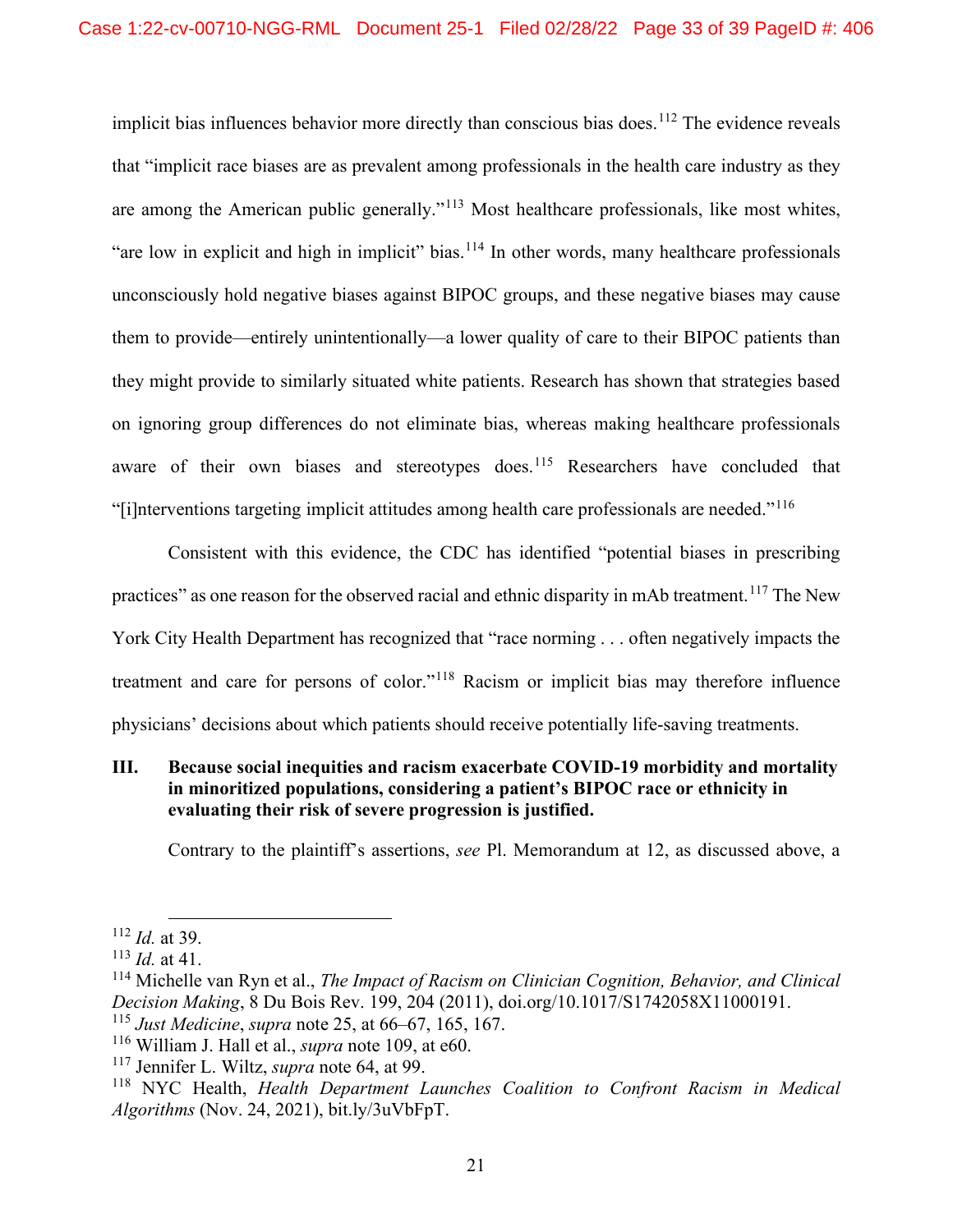wealth of evidence supports the Prioritization Guidance's and the Health Advisory's recommendation that healthcare providers in exercising their own clinical judgment consider a COVID-19 patient's BIPOC race or ethnicity in evaluating risk of progressing to severe symptoms.<sup>[119](#page-33-0)</sup> Although race is a social construct and not an inherent biologic or genetic trait, as discussed above, BIPOC people experience higher rates of severe COVID-19 symptoms, hospitalizations, and death from COVID-19 than white people as a result of myriad factors, including social drivers of health. Moreover, research shows that, among people who have medical conditions such as heart disease and diabetes—two of the most common underlying medical conditions among COVID-19 patients—BIPOC individuals' conditions tend to be less well-treated, deadlier, and more severe than white individuals'.<sup>[120](#page-33-1)</sup> BIPOC COVID-19 patients thus are at an increased risk of developing severe symptoms that the Prioritization Guidance's remaining risk factors, such as age and presence of underlying medical conditions alone, do not account for.

To illustrate, suppose a Black individual with heart disease and high blood pressure is eligible for one or more of the COVID-19 treatments during a time of low supply. The Prioritization Guidance suggests a healthcare provider consider the patient's heart disease as a risk factor.<sup>[121](#page-33-2)</sup> But this consideration alone does not capture the likelihood that the Black individual's heart condition manifested earlier, and is more severe than, a white individual's of the same age with the same condition. Nor does this consideration alone account for the Black individual's

<span id="page-33-0"></span><sup>119</sup> *See* Prioritization Guidance, *supra* note 1, at 3; Health Advisory, *supra* note 1, at 3.

<span id="page-33-1"></span><sup>120</sup> See *supra* notes 23–27, 85, 87, 100.

<span id="page-33-2"></span><sup>121</sup> *See* Prioritization Guidance, *supra* note 1, at 2 (hyperlinking risk factors to CDC web page listing risk factors); CDC, *People with Certain Medical Conditions*, *supra* note 22 (listing "heart conditions such as heart failure" as a medical condition that increases a person's risk of getting severely ill from COVID-19).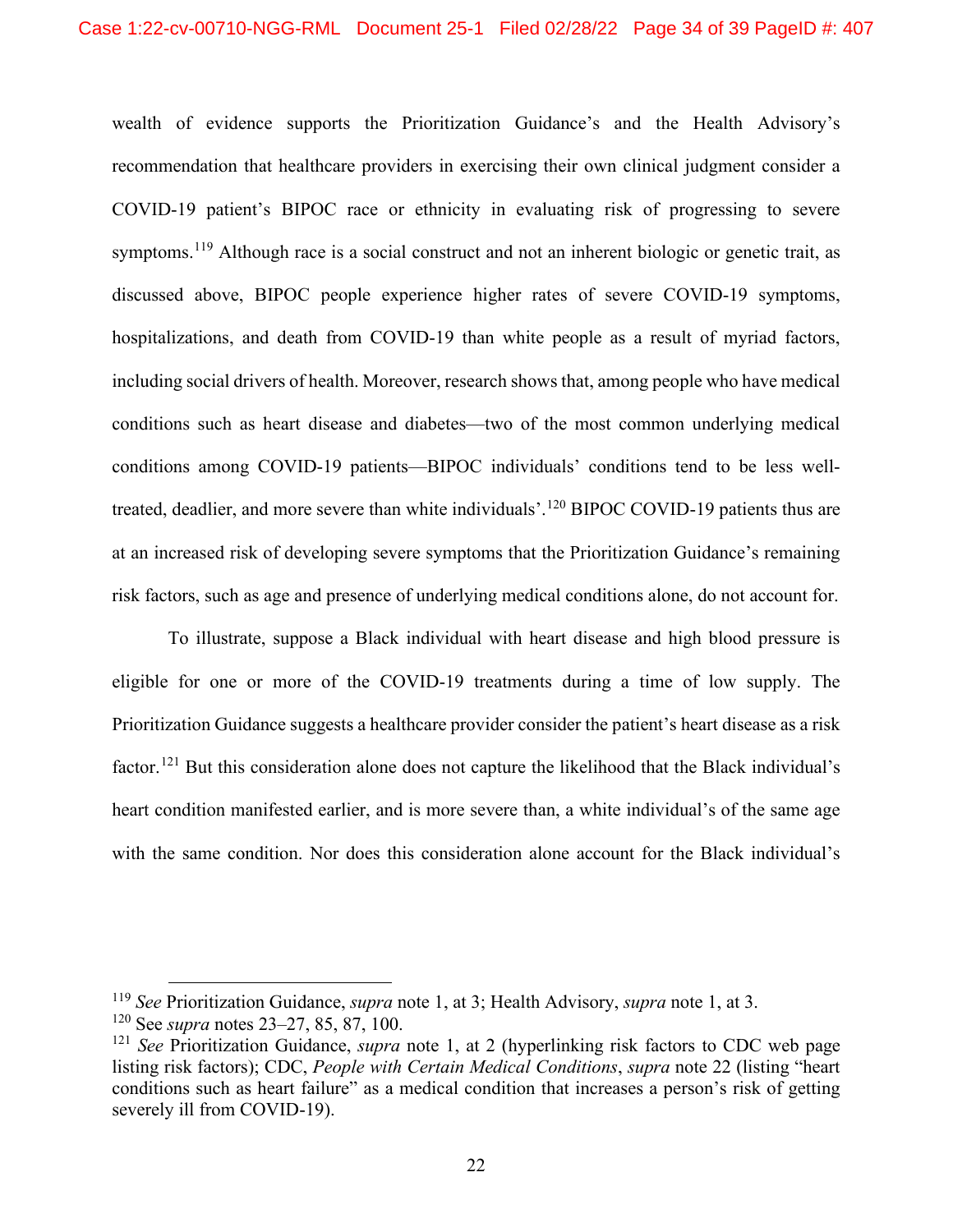increased risk of developing heart failure,<sup>[122](#page-34-0)</sup> increased risk of inflammation, or any of the other increased risks associated with their race that do not apply to a similarly situated white COVID-19 patient. Given these risks and the increased rates of severe illness and death from COVID-19 associated with BIPOC race or ethnicity, it is appropriate for healthcare professionals to take that information into account, along with other relevant factors in their clinical judgment, when evaluating a COVID-19 patient's risk of progressing to severe illness, including for resource allocation purposes.<sup>[123](#page-34-1)</sup> "Expanding the definition of 'most at risk' [for COVID-19] to include social factors is critical to implementing equitable interventions and saving lives."<sup>[124](#page-34-2)</sup>

The mechanism by which the Prioritization Guidance recommends healthcare professionals consider, using their clinical judgment and discretion, a COVID-19 patient's BIPOC race or ethnicity—by including it as one of the risk factors for severe illness<sup>[125](#page-34-3)</sup>—is justified by both the strong correlation between BIPOC race or ethnicity and increased rates of severe illness from COVID-19 as well as the potential influence of racism or implicit bias within the medical system. In New York, Black persons experience at least twice the rate of death from COVID-19 and at least four times the rate of hospitalization from COVID-19 than white persons. This

<span id="page-34-0"></span><sup>122</sup> Daniel Pan et al., *The impact of ethnicity on clinical outcomes in COVID-19: A systematic review*, EClinicalMedicine, June 3, 2020, at 6, bit.ly/34PffqU.

<span id="page-34-1"></span><sup>123</sup> *See* Matthew A. Raifman & Julia R. Raifman, *Disparities in the Population at Risk of Severe Illness From COVID-19 by Race/Ethnicity and Income*, 59 Am. J. Preventive Med. 137, 137 (2020), doi.org/10.1016/j.amepre.2020.04.003.

<span id="page-34-2"></span><sup>124</sup> Rima A. Afifi et al., *supra* note 31, at 1.

<span id="page-34-3"></span><sup>&</sup>lt;sup>125</sup> Prioritization Guidance, *supra* note 1, at 3. By its terms, the Prioritization Guidance notes that "Non-white race or Hispanic/Latino ethnicity should be considered a risk factor." This brief provides the court with the current evidence regarding the disproportionately high prevalence and severity of COVID-19 cases among BIPOC and Latinx people. It should not be read as suggesting that race in and of itself is a genetic or biologic factor that causes medical risk; rather, as the Prioritization Guidance itself acknowledges, it is "longstanding systemic health and social inequities [that] have contributed" to increased prevalence of severe illness and death. *Id.* at 3. There are also other ways that may be effective to consider or describe the social consequences of race and ethnicity.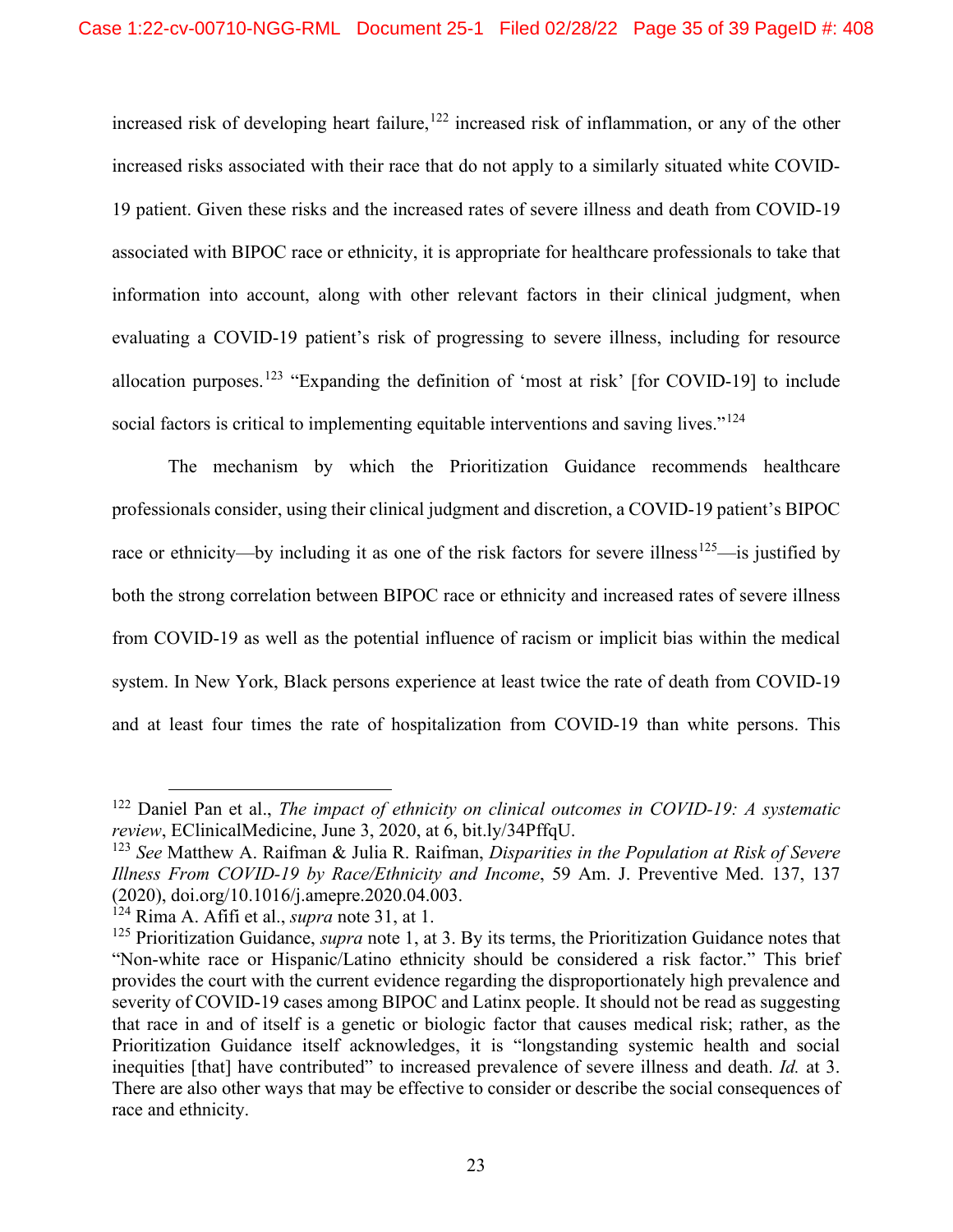increased prevalence is similar to the increase in risk of patients with obesity and patients with a history of smoking,  $126$  two other risk factors under the Prioritization Guidance. Medical practitioners may consider a patient's race or ethnicity, along with other social determinants of health, in making treatment decisions where justified by the evidence. For example, the American College of Obstetricians and Gynecologists and the Society for Maternal-Fetal Medicine's recommendations regarding low-dose aspirin prophylaxis for the prevention of preeclampsia consider "Black race (as a proxy for underlying racism)" a risk factor.<sup>[127](#page-35-2)</sup> However, it is important to reiterate that race is a social construct, rather than an inherent biological trait, and when race is described as a risk factor, it is more likely to be a proxy for influences including structural racism than a proxy for genetics.

Because racism and implicit racial and ethnic biases are known to inform medical care, thereby contributing to healthcare disparities and inequities, medical professional associations such as the American Medical Association have called for "acknowledging the harm caused by racism and unconscious bias within medical research and health care" and "identifying tactics to counter racism and mitigate its health effects."[128](#page-35-3) By suggesting that healthcare professionals take a COVID-19 patient's race or ethnicity into account, the Prioritization Guidance can help counteract racism and negative implicit biases against people of color that might otherwise

<span id="page-35-1"></span><sup>126</sup> *See* Lyudmyla Kompaniyets et al., *Body Mass Index and Risk for COVID-19–Related Hospitalization, Intensive Care Unit Admission, Invasive Mechanical Ventilation, and Death — United States, March–December 2020*, 70 MMWR 355 (2021), bit.ly/34cIXWG; Roengrudee Patanavanich & Stanton A. Glantz, *Smoking is associated with worse outcomes of COVID-19 particularly among younger adults: a systematic review and meta-analysis*, BMC Pub. Health, Aug. 16, 2021, doi.org/10.1186/s12889-021-11579-x.

<span id="page-35-2"></span><span id="page-35-0"></span><sup>127</sup> Am. Coll. of Obstetricians & Gynecologists, *Practice Advisory: Low-Dose Aspirin Use for the Prevention of Preeclampsia and Related Morbidity and Mortality* (Dec. 2021), bit.ly/3IZIKom.

<span id="page-35-3"></span><sup>128</sup> Press Release by AMA, *supra* note 89; *see also* Am. Acad. of Fam. Physicians*, Institutional Racism in the Health Care System*, https://bit.ly/3sctuPs (last visited Feb. 28, 2022).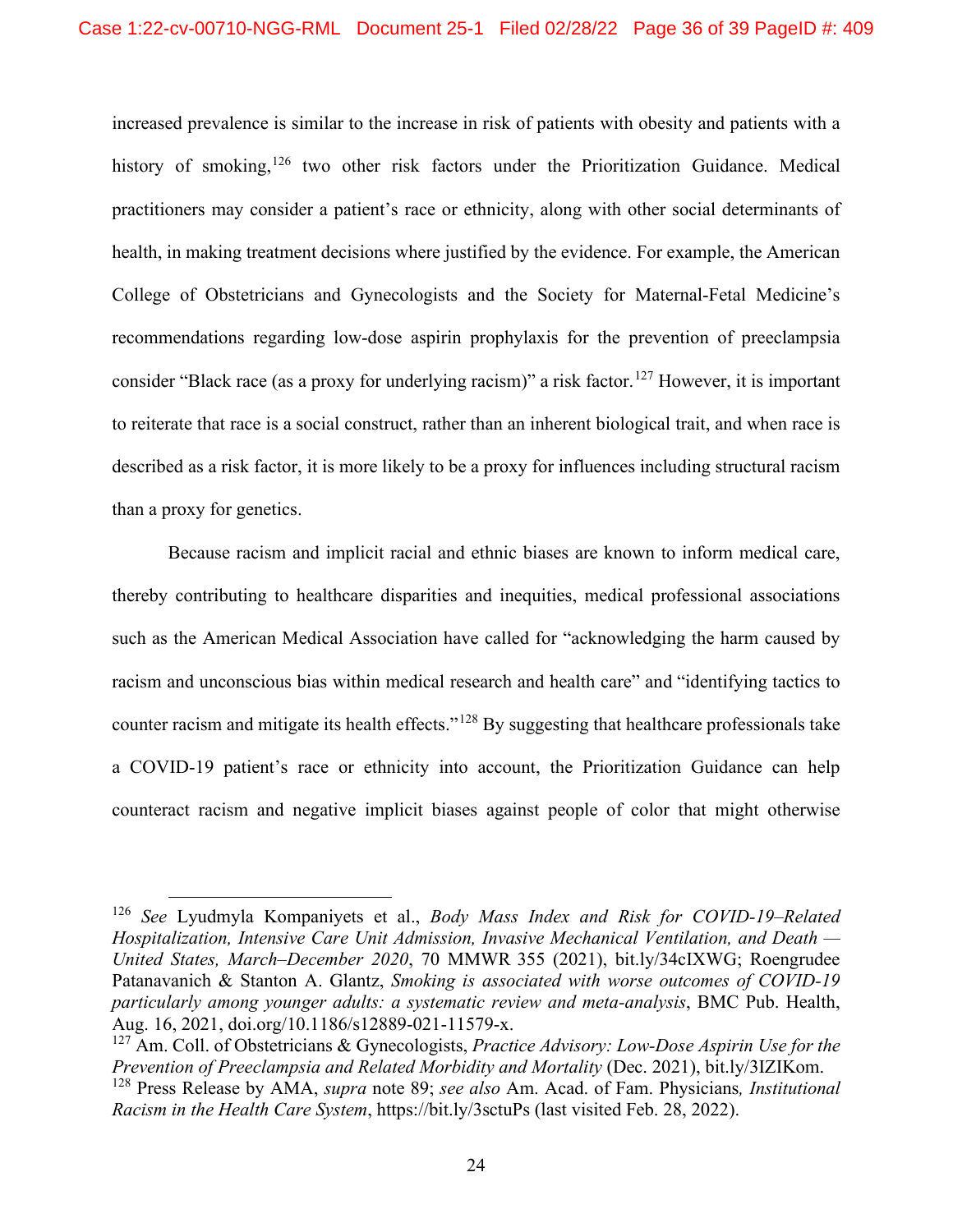inappropriately influence healthcare professionals' prioritization decisions. Incorporating equity into "scarce resource allocation protocols," as the Prioritization Guidance does, also accords with researchers' and CDC's recommendations,<sup>[129](#page-36-0)</sup> and medical professional organizations' principles of patient-centered care.<sup>[130](#page-36-1)</sup> COVID-19's disproportionate impact on BIPOC individuals is an issue of public health. Allocating treatment to those known to have the most adverse outcomes will alleviate the crisis of hospital overcrowding and demands on our healthcare system.<sup>[131](#page-36-2)</sup>

Indeed, if medical professionals fail to consider BIPOC individuals' increased risk of getting severely ill or dying from COVID-19, along with other relevant factors, in prioritizing COVID-19 treatments during times of low supply, that would likely result in BIPOC COVID-19 patients continuing to get severely ill and to die from COVID-19 at disproportionately higher rates relative to white patients; in effect, their risk would be underappreciated. Only by accounting for the increased risk of severe illness from COVID-19 that BIPOC individuals face will their assigned risk group accurately reflect their level of risk.<sup>[132](#page-36-3)</sup>

#### **CONCLUSION**

For the reasons stated above and in Defendants' filings, *Amici* urge this Court to deny Plaintiffs' motion for a preliminary injunction.

<span id="page-36-0"></span><sup>129</sup> COVID-19 Policy Playbook, *supra* note 23, at 162; *see, e.g.*, *id.*; Anna M. Acosta, *supra* note 19; CDC, *COVID-19 Racial and Ethnic Health Disparities*, https://bit.ly/3AVhrZv (updated Dec. 10, 2020).

<span id="page-36-1"></span><sup>130</sup> *See, e.g.*, Am. Coll. of Obstetricians and Gynecologists, *Importance of Social Determinants of Health and Cultural Awareness in the Delivery of Reproductive Health Care, ACOG Committee Opinion No. 729*, 131 Obstetrics & Gynecology e43, e44 (2018), bit.ly/3GqzlVc ("A patientcentered approach to care recognizes the role of . . . historical and contemporary forces in clinical encounters.").

<span id="page-36-2"></span><sup>131</sup> *See* Sharon Otterman & Joseph Goldstein, *More Patients, Fewer Workers: Omicron Pushes New York Hospitals to Brink*, NY Times (Jan. 7, 2022), nyti.ms/3HqmMe5.

<span id="page-36-3"></span><sup>132</sup> *See also* Anna M. Acosta, *supra* note 19, at 2 ("Equitable access to COVID-19 preventive measures, including vaccination, is needed to minimize the gap in racial and ethnic disparities of severe COVID-19.").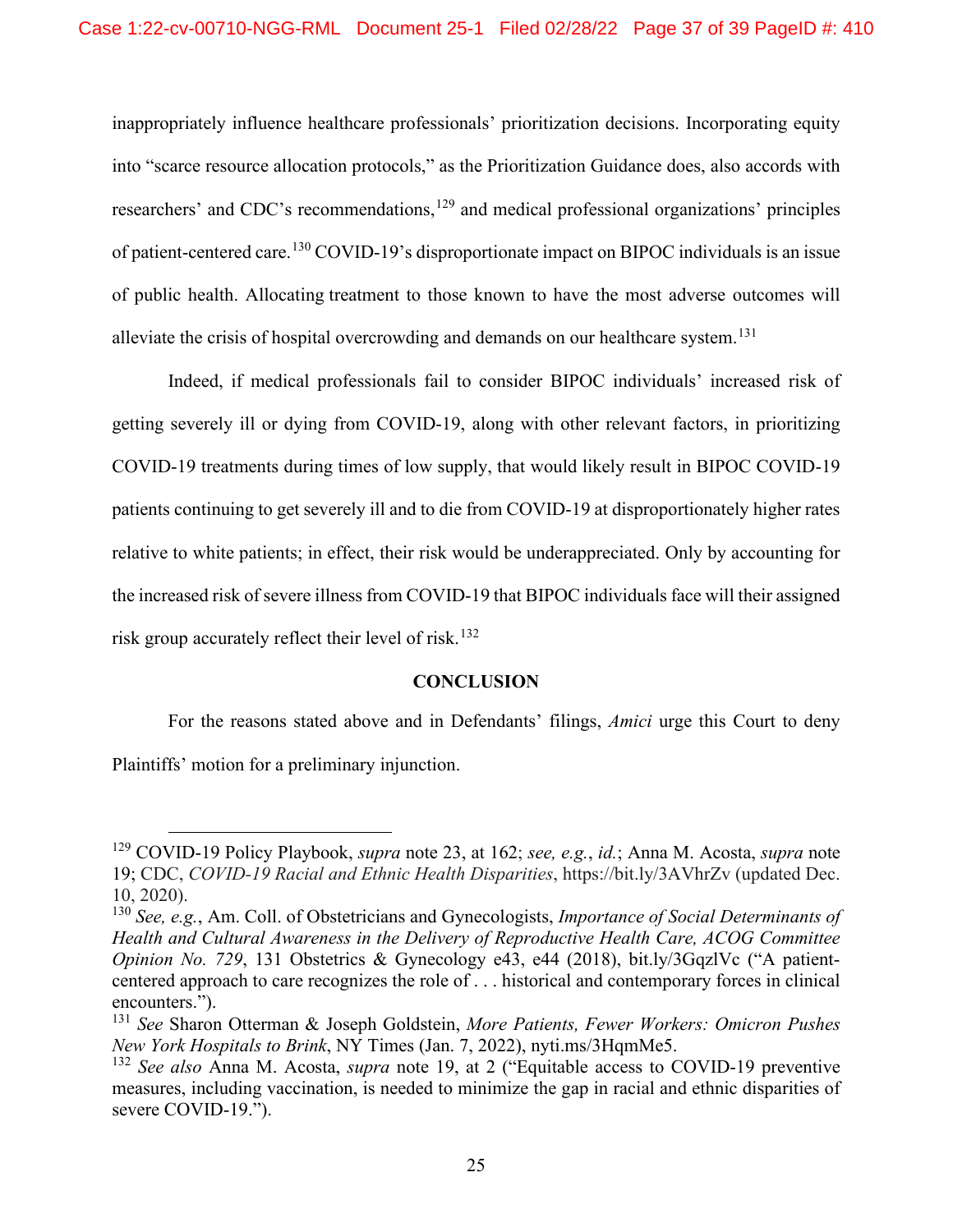Respectfully submitted,

*s/ Rachel L. Fried*

Rachel L. Fried John Lewis (*pro hac vice* pending) Democracy Forward Foundation P.O. Box 34553 Washington, D.C. 20043 Telephone: (202) 448-9090 rfried@democracyforward.org jlewis@democracyforward.org

*Counsel for* Amici Curiae